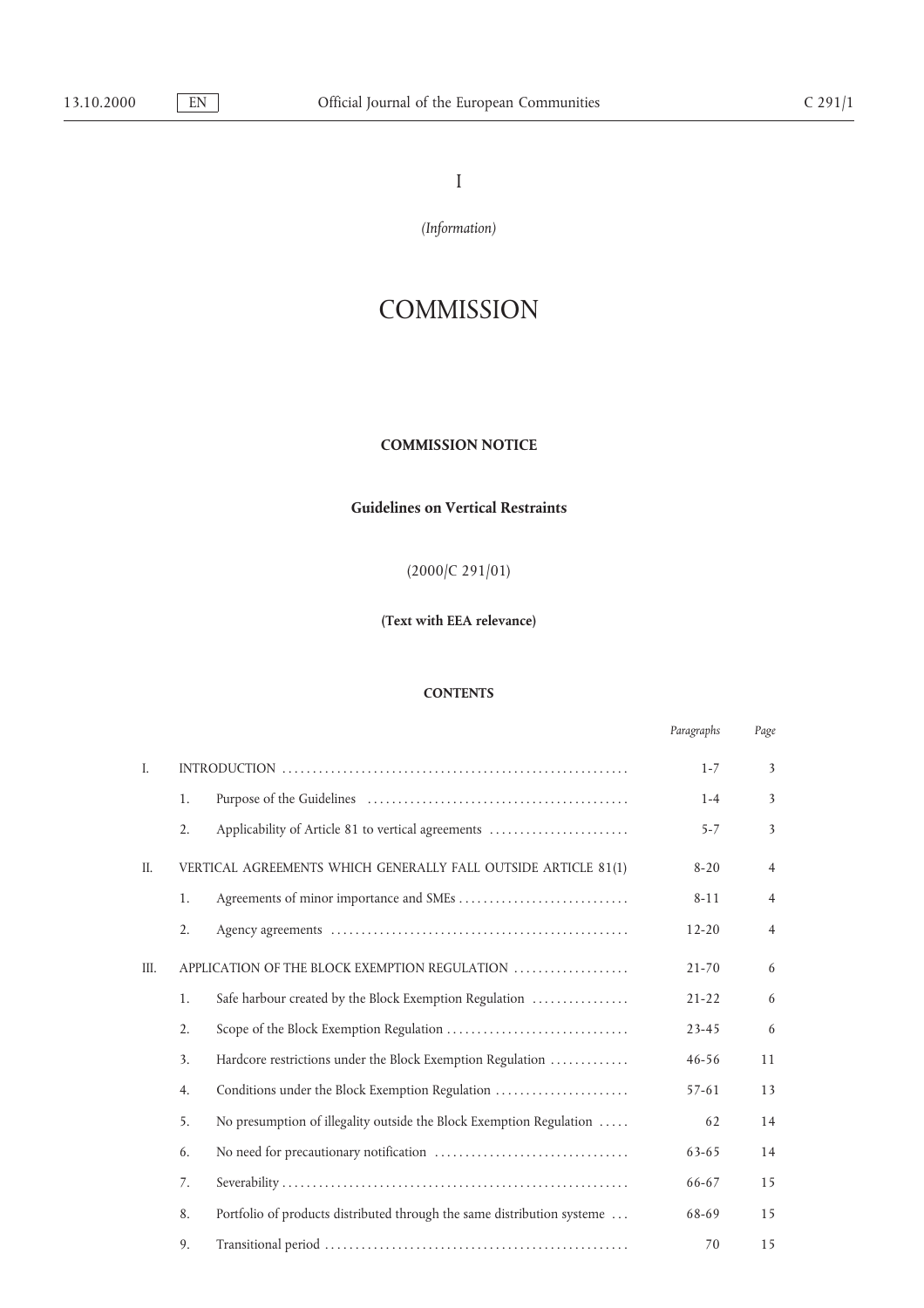| IV. | WITHDRAWAL OF THE BLOCK EXEMPTION AND DISAPPLICATION OF THE |                                                      |                                                                           | 71-87   | 16 |
|-----|-------------------------------------------------------------|------------------------------------------------------|---------------------------------------------------------------------------|---------|----|
|     | 1.                                                          |                                                      |                                                                           | 71-79   | 16 |
|     | 2.                                                          |                                                      | Disapplication of the Block Exemption Regulation                          | 80-87   | 17 |
| V.  |                                                             | MARKET DEFINITION AND MARKET SHARE CALCULATION ISSUE | 88-99                                                                     | 18      |    |
|     | 1.                                                          |                                                      | Commission Notice on definition of the relevant market                    | 88      | 18 |
|     | 2.                                                          |                                                      | The relevant market for calculating the 30 % market share threshold under | 89-95   | 18 |
|     | 3.                                                          |                                                      | The relevant market for individual assessment                             | 96      | 19 |
|     | 4.                                                          |                                                      | Calculation of the market share under the Block Exemption Regulation      | 97-99   | 20 |
| VI. | ENFORCEMENT POLICY IN INDIVIDUAL CASES                      |                                                      |                                                                           | 100-229 | 20 |
|     | 1.                                                          |                                                      |                                                                           | 103-136 | 21 |
|     |                                                             | 1.1.                                                 |                                                                           | 103-114 | 21 |
|     |                                                             | 1.2.                                                 | Positive effects of vertical restraints                                   | 115-118 | 22 |
|     |                                                             | 1.3.                                                 | General rules for the evaluation of vertical restraints                   | 119     | 24 |
|     |                                                             | 1.4.                                                 |                                                                           | 120-136 | 26 |
|     |                                                             |                                                      | 1.4.1. Relevant factors for the assessment under Article 81(1)            | 121-133 | 26 |
|     |                                                             |                                                      | 1.4.2. Relevant factors for the assessment under Article 81(3)            | 137-229 | 28 |
|     | 2.                                                          |                                                      |                                                                           | 137-229 | 28 |
|     |                                                             | 2.1.                                                 |                                                                           | 138-160 | 28 |
|     |                                                             | 2.2.                                                 |                                                                           | 161-177 | 32 |
|     |                                                             | 2.3.                                                 |                                                                           | 178-183 | 35 |
|     |                                                             | 2.4.                                                 |                                                                           | 184-198 | 36 |
|     |                                                             | 2.5.                                                 |                                                                           | 199-201 | 39 |
|     |                                                             | 2.6.                                                 |                                                                           | 202-214 | 40 |
|     |                                                             | 2.7.                                                 |                                                                           | 215-224 | 42 |
|     |                                                             | 2.8.                                                 | Recommended and maximum resale price                                      | 225-228 | 44 |
|     |                                                             | 2.9.                                                 |                                                                           | 229     | 44 |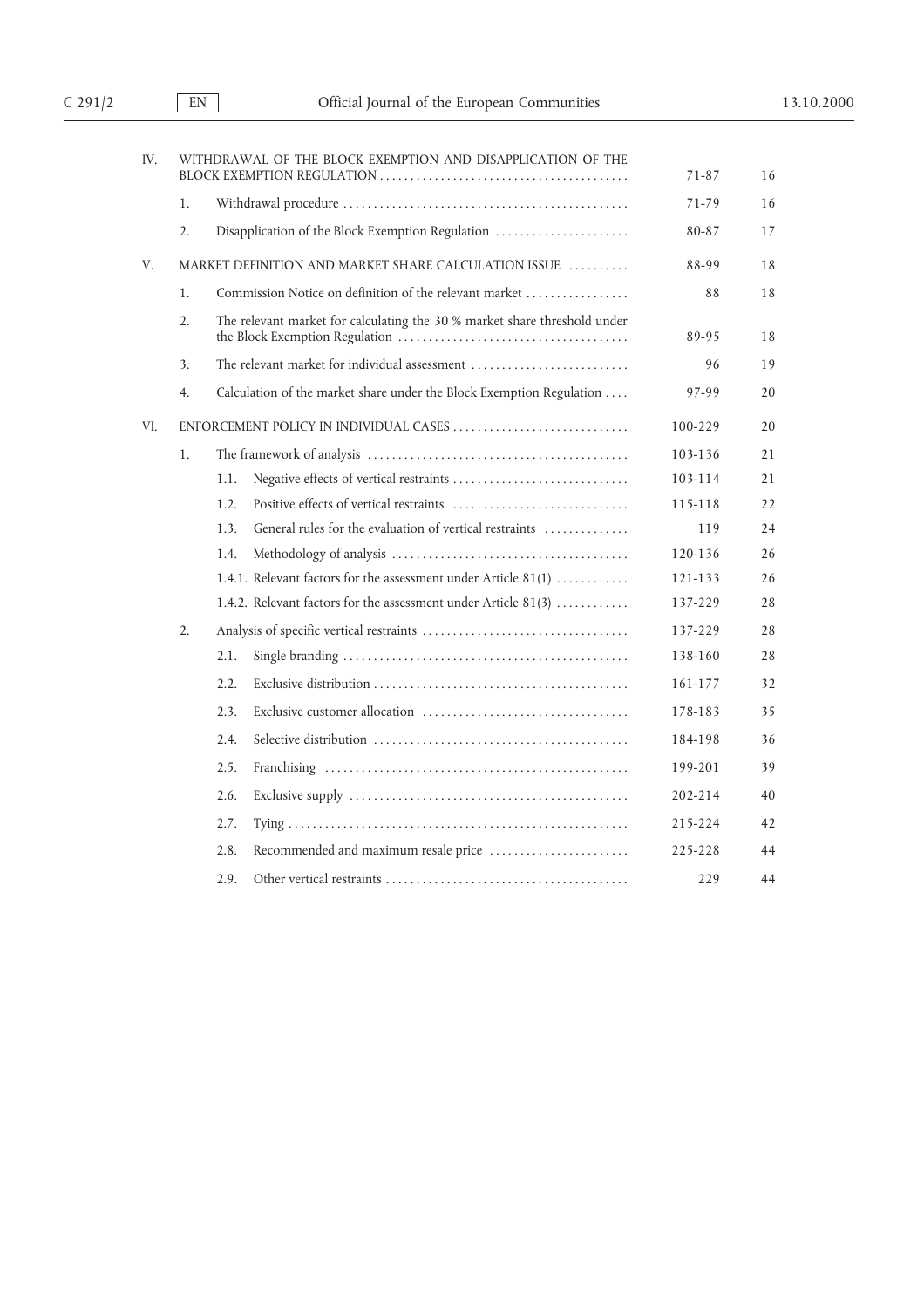### 1. **Purpose of the Guidelines**

- EC Treaty. What are considered vertical agreements is vertical agreements. defined in Article 2(1) of Commission Regulation (EC) No 2790/1999 of 22 December 1999 on the application of Article 81(3) of the Treaty to categories of vertical agreements and concerted practices (1) 2. **Applicability of Article 81 to vertical agreements** (Block Exemption Regulation) (see paragraphs 23 to 45). These Guidelines are without prejudice to the possible parallel application of Article 82 of the Treaty
	-
	-
	- Section IV (paragraphs 71 to 87) describes the
	-
	- Section VI (paragraphs 100 to 229) describes the
- 
- (3) By issuing these Guidelines the Commission aims to help companies to make their own assessment of vertical agreements under the EC competition rules. The standards set forth in these Guidelines must be (2) See *inter alia* judgment of the Court of Justice of the European

I. **INTRODUCTION** rules out a mechanical application. Each case must be evaluated in the light of its own facts. The Commission will apply the Guidelines reasonably and flexibly.

(4) These Guidelines are without prejudice to the interpretation that may be given by the Court of First (1) These Guidelines set out the principles for the assess-<br>ment of vertical agreements under Article 81 of the munities in relation to the application of Article 81 to munities in relation to the application of Article 81 to

- Fossiological application of Finder 62 of the Teaty<br>to vertical agreements. The Guidelines are structured<br>in the following way:<br>and that prevent, restrict or distort competition (here-<br>and that prevent, restrict or distort Section II (paragraphs 8 to 20) describes vertical<br>agreements which generally fall outside framework for assessment, recognising the distinction<br>Article 81(1);<br>Article 81(1); Article 81(1) prohibits those agreements which appre- Section III (paragraphs 21 to 70) comments on ciably restrict or distort competition, while<br>the application of the Block Exemption Requised Article 81(3) allows for exemption of those agreethe application of the Block Exemption Regu-<br>
lation;<br>
anti-competitive effects.<br>
anti-competitive effects.
	- principles concerning the withdrawal of the block (6) For most vertical restraints, competition concerns exemption and the disapplication of the Block Ex-<br>emption Regulation; concerns can only arise if there is insufficien power at the level of the supplier or the buyer or Section V (paragraphs 88 to 99) addresses market at both levels. If there is insufficient inter-brand definition and market share calculation issues;<br>competition, the protection of inter- and intra-brand competition, the protection of inter- and intra-brand competition becomes important.
- general framework of analysis and the enforce-<br>ment policy of the Commission in individual cases concerning vertical agreements.<br>cases concerning vertical agreements.<br>welfare and creates an efficient allocation of resource In applying the EC competition rules, the Commission (2) Throughout these Guidelines the analysis applies to will adopt an economic approach which is based on both goods and services, although certain vertical the effects on the market; vertical agreements have to restraints fully abolished.

applied in circumstances specific to each case. This Communities in Joined Cases 56/64 and 58/64 Grundig-Consten v Commission [1966] ECR 299; Case 56/65 Technique Minière v Machinenbau Ulm [1966] ECR 235; and of the Court of First Instance of the European Communities in Case T-77/92 Parker ( Pen v Commission [1994] ECR II 549. 1) OJ L 336, 29.12.1999, p. 21.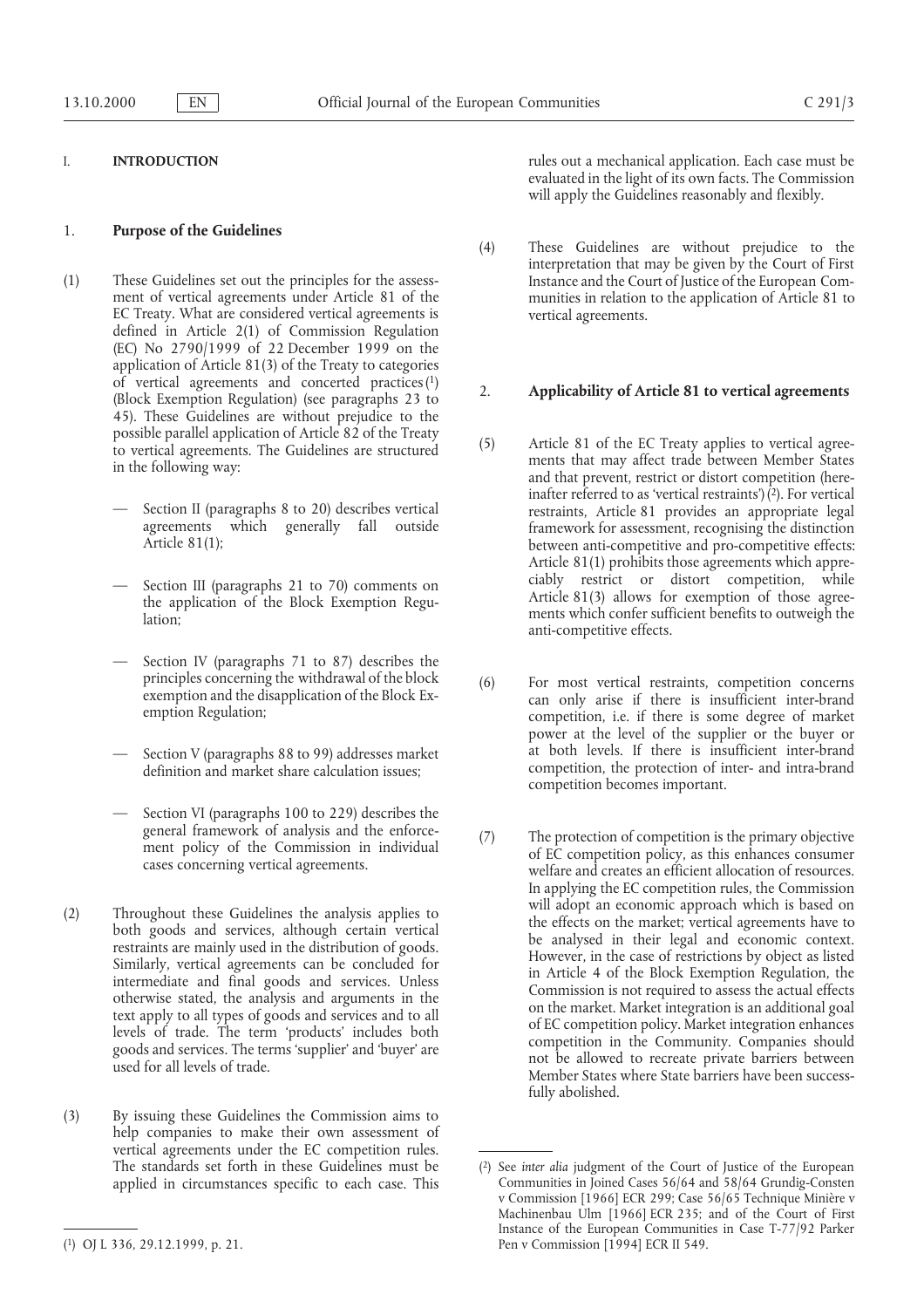# II. **VERTICAL AGREEMENTS WHICH GENERALLY FALL** (11) In addition, the Commission considers that, subject to

- (8) Agreements which are not capable of appreciably from opening proceedings for lack of sufficient Com-<br>affecting trade between Member States or capable of munity interest unless those undertakings collectively<br>appreciabl Regulation applies only to agreements falling within the scope of application of Article 81(1). These Guidelines are without prejudice to the application of the present or any future '*de minimis'* notice (<sup>1</sup>). 2. **Agency agreements**
- (9) Subject to the conditions set out in points 11, 18 and 20 of the 'de minimis' notice concerning hardcore<br>
20 of the 'de minimis' notice concerning hardcore dealing contracts with commercial agents of 1962(5).<br>
restric generally considered to fall outside the scope of Article 81(1). There is no presumption that vertical<br>agreements concluded by undertakings having more<br>than 10 % market share automatically infringe<br>Article 81(1). Agreements between undertakings who-<br>se market share exceed restriction of competition (2). Such agreements need to be assessed in their legal and economic context.  $-$  purchase of goods or services by the principal, or The criteria for the assessment of individual agreements are set out in paragraphs 100 to 229.
- (10) As regards hardcore restrictions defined in the '*de*

**OUTSIDE ARTICLE 81(1)** cumulative effect and hardcore restrictions, agreements between small and medium-sized undertakings as defined in the Annex to Commission Recommendation 96/280/EC (4) are rarely capable of appreciably affecting trade between Member States or of appreciably restricting competition within the meaning of Article 81(1), and therefore generally fall outside the Agreements of minor importance and SMEs<br>scope of Article 81(1), and therefore generally fall outside the<br>scope of Article 81(1). In cases where such agreements nonetheless meet the conditions for the application of Article 81(1), the Commission will normally refrain

- 
- sale of goods or services supplied by the principal.
- *minimis*' notice, Article 81(1) may apply below the (13) In the case of genuine agency agreements, the obli-<br>10 % threshold, provided that there is an appreciable eations imposed on the agent as to the contracts 10 % threshold, provided that there is an appreciable gations imposed on the agent as to the contracts effect on trade between Member States and on compe-<br>tition. The applicable case-law of the Court of Justice<br>do not fall within the scope of application of Article tition. The applicable case-law of the Court of Justice do not fall within the scope of application of Article and the Court of First Instance is relevant in this 81(1). The determining factor in assessing whether and the Court of First Instance is relevant in this  $81(1)$ . The determining factor in assessing whether respect(3). Reference is also made to the particular Article  $81(1)$  is applicable is the financial or commerrespect (3). Reference is also made to the particular Article 81(1) is applicable is the financial or commer-<br>situation of launching a new product or entering a call risk borne by the agent in relation to the activities situation of launching a new product or entering a cial risk borne by the agent in relation to the activities new market which is dealt with in these Guidelines for which he has been appointed as an agent by the new market which is dealt with in these Guidelines for which he has been appointed as an agent by the principal. In this respect it is not material for the principal. In this respect it is not material for the principal. In this respect it is not material for the assessment whether the agent acts for one or several principals. Non-genuine agency agreements may be caught by Article 81(1), in which case the Block Exemption Regulation and the other sections of these

Guidelines will apply. (1) See Notice on agreements of minor importance of 9 December 1997, OJ C 372, 9.12.1997, p. 13.

<sup>(2)</sup> See judgment of the Court of First Instance in Case T-7/93 Langnese-Iglo v Commission [1995] ECR II-1533, paragraph 98.

<sup>(3)</sup> See judgment of the Court of Justice in Case 5/69 Völk v Vervaecke [1969] ECR 295; Case 1/71 Cadillon v Höss [1971] (4) OJ L 107, 30.4.1996, p. 4.<br>ECR 351 and Case C-306/96 Javico v Yves Saint Laurent [1998] (5) OJ 139, 24.12.1962, p. 2921/62. ECR 351 and Case C-306/96 Javico v Yves Saint Laurent [1998]  $ECR$  I-1983, paragraphs 16 and 17.

 $(6)$  OJ L 382, 31.12.1986, p. 17.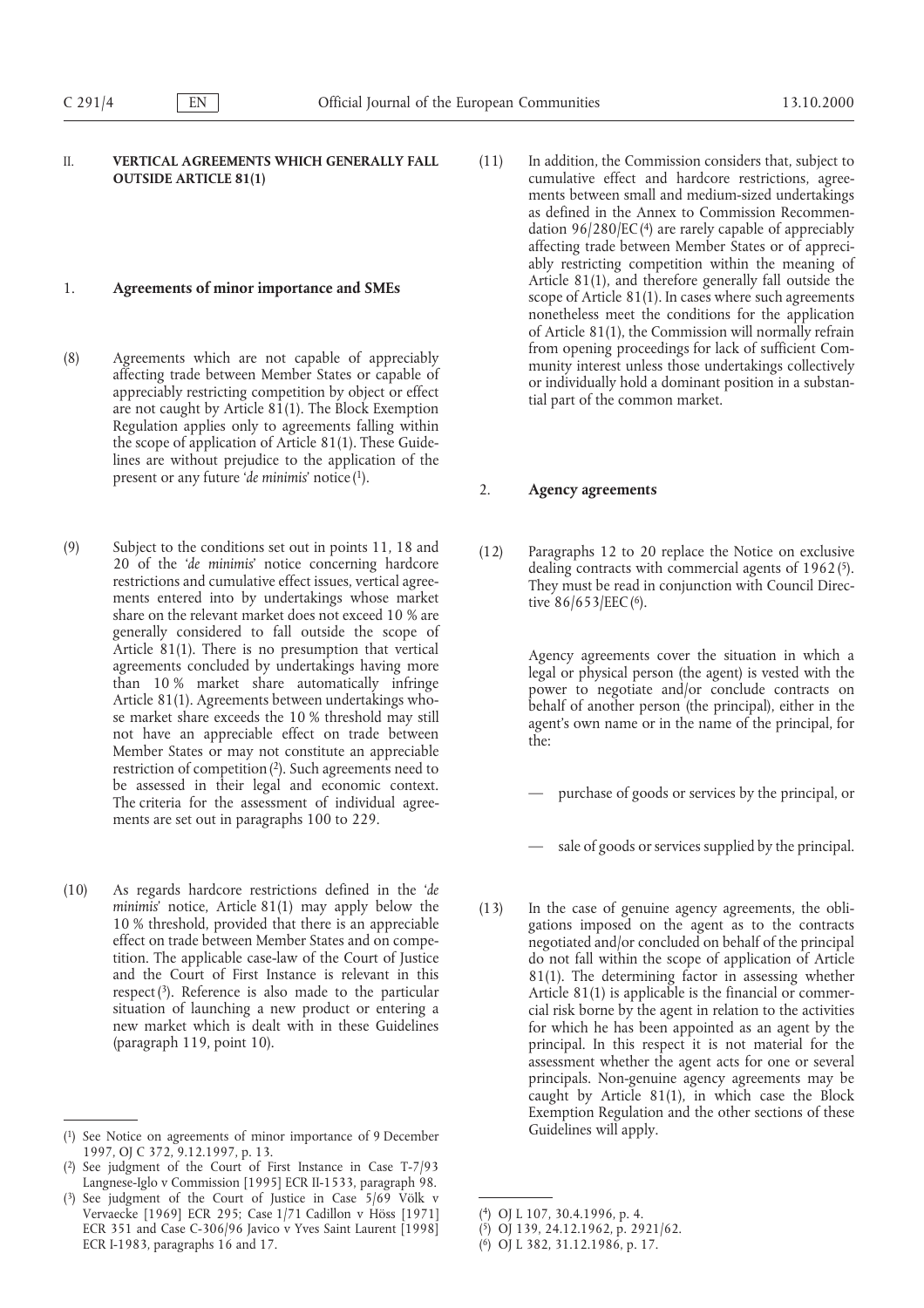- that are material to the assessment of the genuine supply/purchase of the contract goods or services, nature of an agency agreement under Article 81(1). including the costs of transporting the goods. First there are the risks which are directly related to This does not preclude the agent from carrying the contracts concluded and/or negotiated by the out the transport service, provided that the costs agent on behalf of the principal, such as financing of are covered by the principal; stocks. Secondly, there are the risks related to marketspecific investments. These are investments specifically required for the type of activity for which the agent has been appointed by the principal, i.e. which are  $-$  is not, directly or indirectly, obliged to invest in required to enable the agent to conclude and/or sales promotion, such as contributions to the required to enable the agent to conclude and/or sales promotion, such as contributions regotiate this type of contract. Such investments are advertising budgets of the principal; negotiate this type of contract. Such investments are usually sunk, if upon leaving that particular field of activity the investment cannot be used for other activities or sold other than at a significant loss.
- reasonable security measures to avoid loss of (15) The agency agreement is considered a genuine agency stocks); agreement and consequently falls outside Article 81(1) if the agent does not bear any, or bears only insignificant, risks in relation to the contracts concluded and/or negotiated on behalf of the principal and in  $-$  does not create and/or operate an after-sales relation to market-specific investments for that field of activity. In such a situation, the selling or purchasing it is function forms part of the principal's activities, despite the fact that the agent is a separate undertaking. The principal thus bears the related financial and commercial risks and the agent does not exercise an — does not make market-specific investments in independent economic activity in relation to the equipment, premises or training of personnel, activities for which he has been appointed as an agent such as for example the petrol storage tank in the by the principal. In the opposite situation the agency case of petrol retailing or specific software to sell agreement is considered a non-genuine agency agree-<br>insurance policies in case of insurance agents; agreement is considered a non-genuine agency agreement and may fall under Article 81(1). In that case the agent does bear such risks and will be treated as an independent dealer who must remain free in determining his marketing strategy in order to be able  $\qquad$  does not undertake responsibility towards third to recover his contract- or market-specific invest- parties for damage caused by the product sold ments. Risks that are related to the activity of providing (product liability), unless, as agent, he is liable for agency services in general, such as the risk of the fault in this respect; agent's income being dependent upon his success as an agent or general investments in for instance premises or personnel, are not material to this assessment. — does not take responsibility for customers' non-
- case basis, and with regard to the economic reality of financial reliability).<br>the situation rather than the legal form. Nonetheless, the Commission considers that Article 81(1) will generally not be applicable to the obligations imposed on the agent as to the contracts negotiated and/or concluded on behalf of the principal where property (17) This list is not exhaustive. However, where the agent contract services and where the agent: vertical agreement.
- (14) There are two types of financial or commercial risk does not contribute to the costs relating to the
	-
	- does not maintain at his own cost or risk stocks of the contract goods, including the costs of financing the stocks and the costs of loss of stocks and can return unsold goods to the principal without charge, unless the agent is liable for fault (for example, by failing to comply with
	-
	- such as for example the petrol storage tank in the
	-
- performance of the contract, with the exception of the loss of the agent's commission, unless the agent is liable for fault (for example, by failing to comply with reasonable security or anti-theft measures or failing to comply with reasonable measures to report theft to the principal or police (16) The question of risk must be assessed on a case-by-<br>case basis, and with regard to the economic reality of financial reliability.
	- in the contract goods bought or sold does not vest in incurs one or more of the above risks or costs, the agent, or the agent does not himself supply the then Article 81(1) may apply as with any other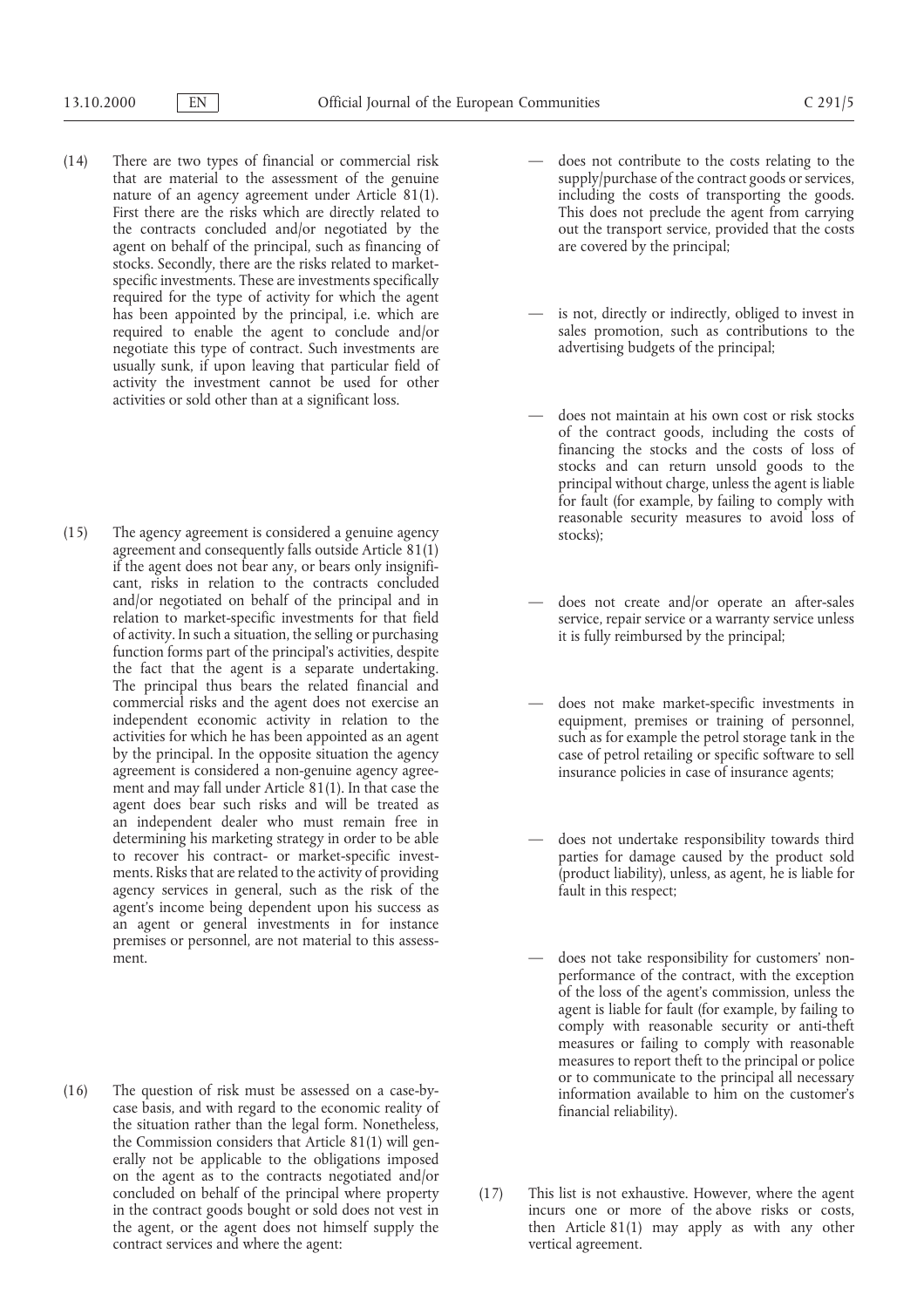- of application of Article 81(1), then all obligations **LATION** imposed on the agent in relation to the contracts concluded and/or negotiated on behalf of the principal fall outside Article  $81(1)$ . The following obligations on the agent's part will generally be considered to form<br>an inherent part of an agency agreement, as each of <br>them relates to the ability of the principal to fix the **Regulation**<br>Regulation scope of activity of the agent in relation to the contract goods or services, which is essential if the principal is
	-
	-
	-
- visions). Exclusive agency provisions concern only intra-brand competition and will in general not lead markets. to anti-competitive effects. Non-compete provisions, including post-term non-compete provisions, concern inter-brand competition and may infringe Article 81(1) if they lead to foreclosure on the relevant market where the contract goods or services are sold 2. **Scope of the Block Exemption Regulation** or purchased (see Section VI.2.1).
- (20) An agency agreement may also fall within the scope information between the principals. certain goods or services'.
- (18) If an agency agreement does not fall within the scope III. **APPLICATION OF THE BLOCK EXEMPTION REGU-**
	-
	- to take the risks and therefore to be in a position to (21) The Block Exemption Regulation creates a presump-<br>determine the commercial strategy:<br>on of legality for vertical agreements depending on tion of legality for vertical agreements depending on the market share of the supplier or the buyer. Pursuant to Article 3 of the Block Exemption Regulation, it is in general the market share of the supplier on the limitations on the territory in which the agent market where it sells the contract goods or services may sell these goods or services;<br>may sell these goods or services; tion. This market share may not exceed the threshold of 30 % in order for the block exemption to apply. Only where the agreement contains an exclusive supply obligation, as defined in Article 1(c) of the - limitations on the customers to whom the agent<br>may sell these goods or services;<br>share on the market where it purchases the contract goods or services which may not exceed the threshold of 30 % in order for the block exemption to apply. For market share issues see Section V (paragraphs 88 to sell or purchase these goods or services.<br>
	99).
- (22) From an economic point of view, a vertical agreement may have effects not only on the market between supplier and buyer but also on markets downstream (19) In addition to governing the conditions of sale or of the buyer. The simplified approach of the Block purchase of the contract goods or services by the agent Exemption Regulation, which only takes into account purchase of the contract goods or services by the agent Exemption Regulation, which only takes into account on behalf of the principal, agency agreements often the market share of the supplier or the buyer (as the the market share of the supplier or the buyer (as the contain provisions which concern the relationship case may be) on the market between these two parties, between the agent and the principal. In particular, they is justified by the fact that below the threshold of 30 % between the agent and the principal. In particular, they is justified by the fact that below the threshold of 30 % may contain a provision preventing the principal from the effects on downstream markets will in general be the effects on downstream markets will in general be appointing other agents in respect of a given type of limited. In addition, only having to consider the market transaction, customer or territory (exclusive agency<br>provisions) and/or a provision preventing the agent the Block Exemption Regulation easier and enhances provisions) and/or a provision preventing the agent the Block Exemption Regulation easier and enhances from acting as an agent or distributor of undertakings the level of legal certainty, while the instrument of from acting as an agent or distributor of undertakings the level of legal certainty, while the instrument of which compete with the principal (non-compete pro-<br>withdrawal (see paragraphs 71 to 87) remains availwith drawal (see paragraphs 71 to 87) remains available to remedy possible problems on other related

- (i) *Definition of vertical agreements*
- of Article 81(1), even if the principal bears all the (23) Vertical agreements are defined in Article 2(1) of relevant financial and commercial risks, where it the Block Exemption Regulation as 'agreements or facilitates collusion. This could for instance be the case concerted practices entered into between two or more when a number of principals use the same agents undertakings each of which operates, for the purposes while collectively excluding others from using these of the agreement, at a different level of the production agents, or when they use the agents to collude on or distribution chain, and relating to the conditions marketing strategy or to exchange sensitive market under which the parties may purchase, sell or resell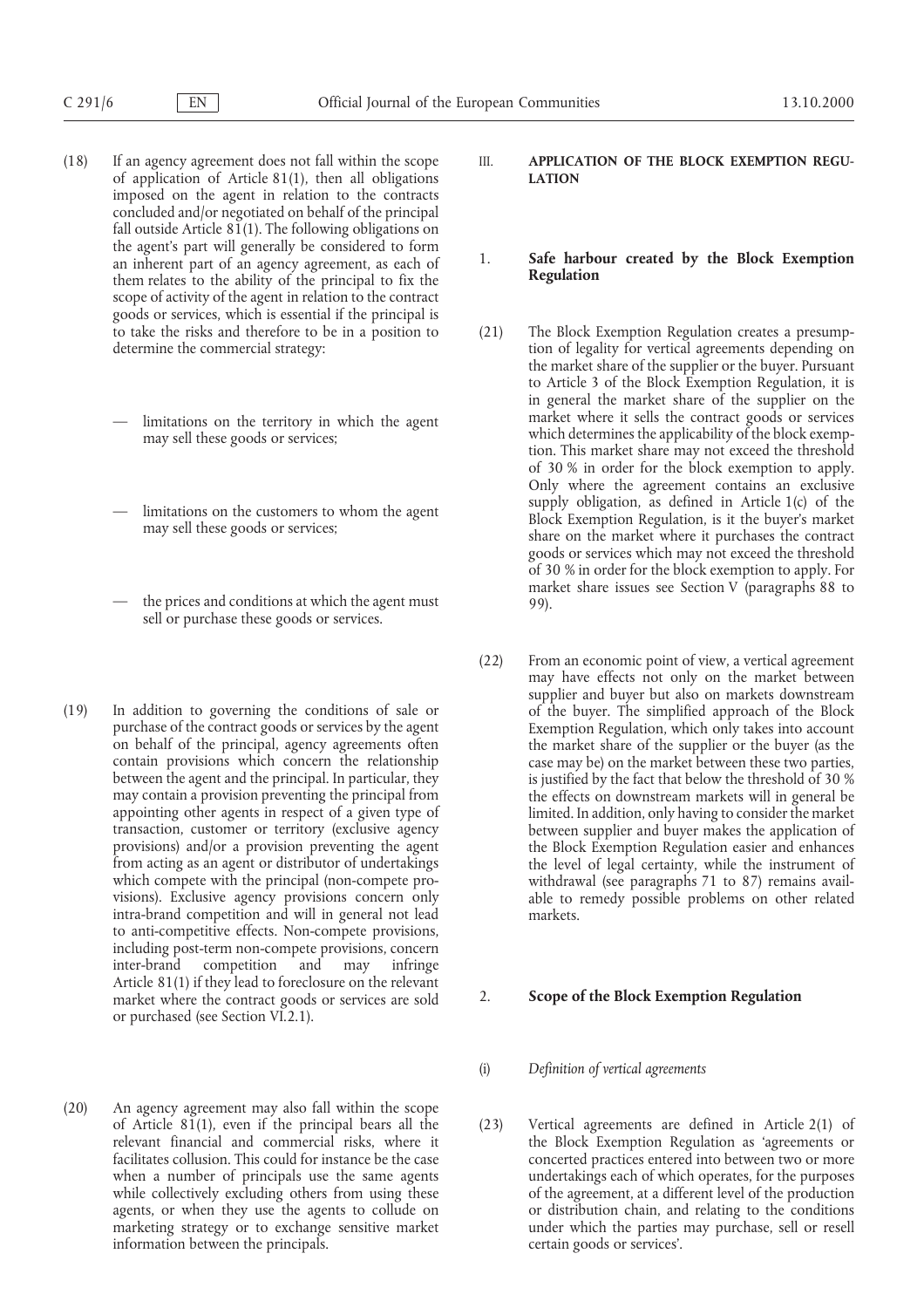- (24) There are three main elements in this definition: covered, as no good or service is being sold by the
	- ations of undertakings and concerted practices. This is without prejudice to the possible application of Article 82 of the Treaty;
	- the agreement or concerted practice is between (ii) *Vertical agreements between competitors* undertakings each operating, for the purposes of the agreement, at a different level of the pro-
	- intermediate goods and services are covered.The only exception is the automobile sector, as long by the buyer or may be used as an input by the
- (25) The Block Exemption Regulation also applies to goods sold and purchased for renting to third parties. However, rent and lease agreements as such are not (2) Draft text published in OJ C 118, 27.4.2000, p. 14.

supplier to the buyer. More generally, the Block Exemption Regulation does not cover restrictions or the agreement or concerted practice is between obligations that do not relate to the conditions of two or more undertakings. Vertical agreements purchase, sale and resale, such as an obligation purchase, sale and resale, such as an obligation with final consumers not operating as an under-<br>preventing parties from carrying out independent taking are not covered; More generally, agree-<br>research and development which the parties may ments with final consumers do not fall under have included in an otherwise vertical agreement. In Article 81(1), as that article applies only to agree-<br>addition, Articles 2(2) to (5) directly or indirectly ments between undertakings, decisions by associ-<br>ations of undertakings and concerted practices.<br>cation of the Block Exemption Regulation.

- 
- duction or distribution chain. This means for<br>instance that one undertaking produces a raw<br>material which the other undertaking uses as an<br>input, or that the first is a manufacturer, the<br>second a wholesaler and the third a under these Guidelines. Article 1(a) of the Block — the agreements or concerted practices relate to<br>
imag as "actual or pertoinal suppliers in the same<br>
methanology and the particles to the product market, irrespective of whether or not they<br>
agreement, the supplier and
	- as this sector remains covered by a specific block (27) There are three exceptions to the general exclusion of exemption such as that granted by Commission vertical agreements between competitors, all three exemption such as that granted by Commission vertical agreements between competitors, all three<br>Regulation (EC) No 1475/95 (<sup>1</sup>). The goods or being set out in Article 2(4) and relating to non-Regulation (EC) No  $1475/95$ <sup>(1</sup>). The goods or being set out in Article 2(4) and relating to non-<br>services provided by the supplier may be resold expression of the reciprocal agreements. Non-reciprocal means, for services provided by the supplier may be resold reciprocal agreements. Non-reciprocal means, for<br>by the buyer or may be used as an input by the instance, that while one manufacturer becomes the buyer to produce his own goods or services. distributor of the products of another manufacturer, the latter does not become the distributor of the

<sup>(3)</sup> See Commission Notice on the definition of the relevant market for the purposes of Community competition law, OJ C 372, 9.12.1997, p. 5, at paras. 20-24, the Commission's Thirteenth Report on Competition Policy, point 55, and Commission Decision 90/410/EEC in Case No IV/32.009 — Elopak/Metal Box- (1) OJ L 145, 29.6.1995, p. 25. 1) Odin, OJ L 209, 8.8.1990, p. 15.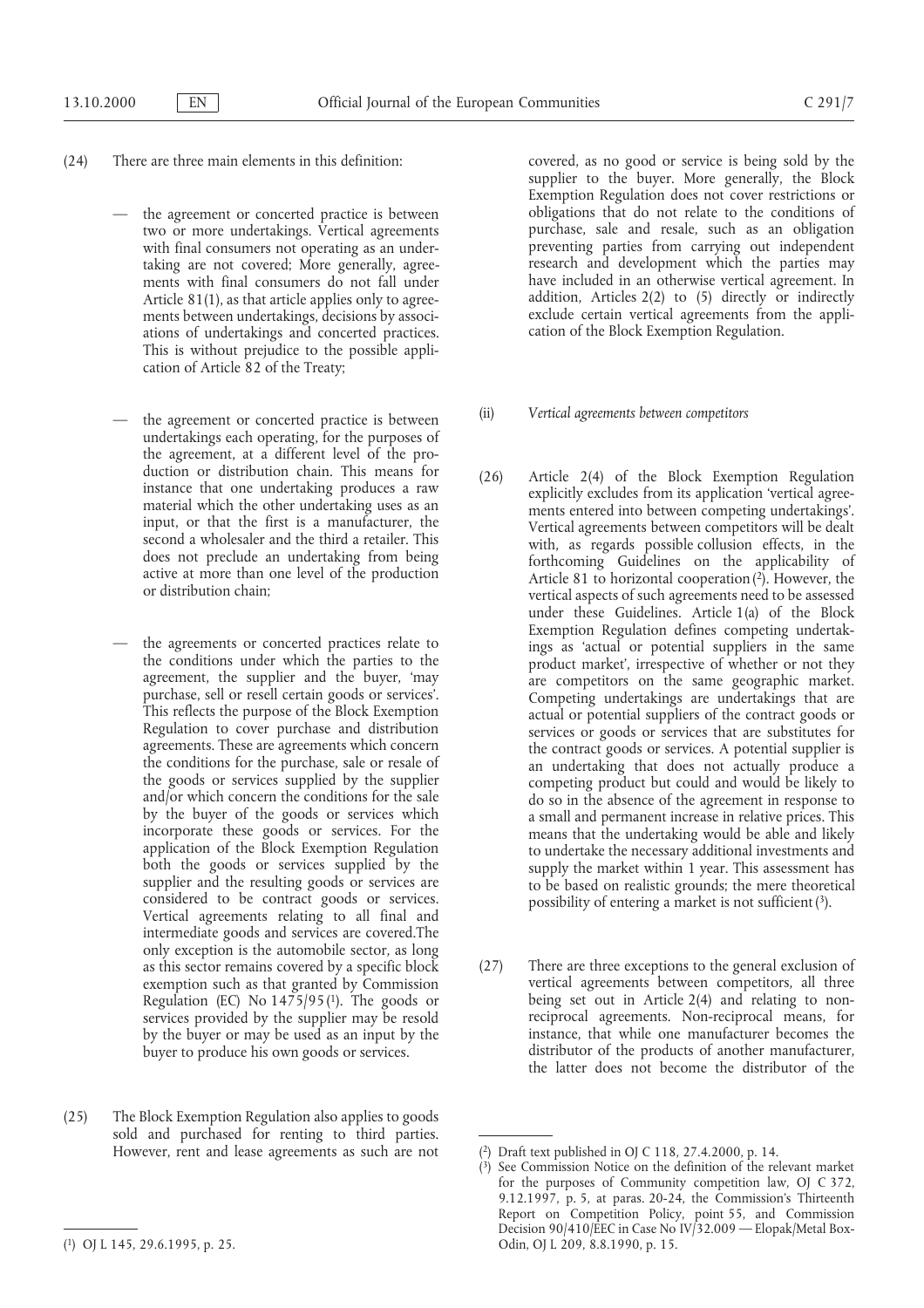products of the first manufacturer. Non-reciprocal the decision to require the members to purchase from a turnover not exceeding EUR 100 million, or (2) the manufacturer of competing goods, or (3) the supplier members or between the association and suppliers. is a provider of services operating at several levels of trade, while the buyer does not provide competing services at the level of trade where it purchases (iv) Vertical agreements containing provisions on intellectual<br>the contract services. The second exception covers situations of dual distribution, i.e. the manufacturer of particular goods also acts as a distributor of the goods but in this case for services, when the supplier is also

- 
- (28) Article 2(2) of the Block Exemption Regulation  $-$  The IPRs must be assigned to, or for use by, the includes in its application vertical agreements entered buyer; into by an association of undertakings which fulfils certain conditions and thereby excludes from the Block Exemption Regulation vertical agreements — The IPR provisions must not constitute the entered into by all other associations. Vertical agreements — The IPR provisions must not constitute the primary object of the agr members, or between an association and its suppliers, are covered by the Block Exemption Regulation only<br>
if all the members are retailers of goods (not services)<br>
and if each individual member of the association has a<br>
turnover not exceeding EUR 50 million. Retailers are<br>
di change the assessment under Article 81.
- horizontal and vertical agreements. The horizontal as vertical restraints which are not exempted agreements have to be assessed according to the under the Block Exemption Regulation. agreements have to be assessed according to the principles set out in the forthcoming Guidelines on the applicability of Article 81 to horizontal cooperation. If this assessment leads to the conclusion that a cooperation between undertakings in the area of purchasing or selling is acceptable, a further assess- (31) These conditions ensure that the Block Exemption

agreements between competitors are covered by the the association or the decision to allocate exclusive Block Exemption Regulation where (1) the buyer has territories to the members have to be assessed first as Block Exemption Regulation where (1) the buyer has territories to the members have to be assessed first as a turnover not exceeding EUR 100 million, or (2) the a horizontal agreement. Only if this assessment is supplier is a manufacturer and distributor of goods, positive does it become relevant to assess the vertical while the buyer is only a distributor and not also a agreements between the association and individual

- 
- in competition with independent distributors of his (30) Article 2(3) of the Block Exemption Regulation  $\alpha$  coods A distributor who provides specifications to a includes in its application vertical agreements containgoods. A distributor who provides specifications to a<br>manufacturer to produce particular goods under the specification provisions relating to the assignment of manufacturer to produce particular goods under the ing certain provisions relating to the assignment of distributor's brand name is not to be considered a distributor's brand name is not to be considered a<br>manufacturer of such own-brand goods. The third excludes from the Block Exemption Regulation all manufacturer of such own-brand goods. The third excludes from the Block Exemption Regulation all exception covers similar situations of dual distribution. exception covers similar situations of dual distribution, exception agreements containing IPR provisions.<br>
Fither Block Exemption Regulation applies to vertical put in this case for services, when the supplier is also a provider of services at the level of the buyer. a provider of services at the level of the buyer.  $\frac{1}{2}$  agreements containing IPR provisions when five con-
- The IPR provisions must be part of a vertical agreement, i.e. an agreement with conditions under which the parties may purchase, sell or (iii) *Associations of retailers* resell certain goods or services;
	-
	-
	-
- The IPR provisions, in relation to the contract goods or services, must not contain restrictions (29) An association of undertakings may involve both of competition having the same object or effect
	- ment will be necessary to examine the vertical agree- Regulation applies to vertical agreements where the ments concluded by the association with its suppliers use, sale or resale of goods or services can be or its individual members. The latter assessment will performed more effectively because IPRs are assigned follow the rules of the Block Exemption Regulation to or transferred for use by the buyer. In other words, and these Guidelines. For instance, horizontal agree- restrictions concerning the assignment or use of IPRs ments concluded between the members of the associ- can be covered when the main object of the agreement ation or decisions adopted by the association, such as is the purchase or distribution of goods or services.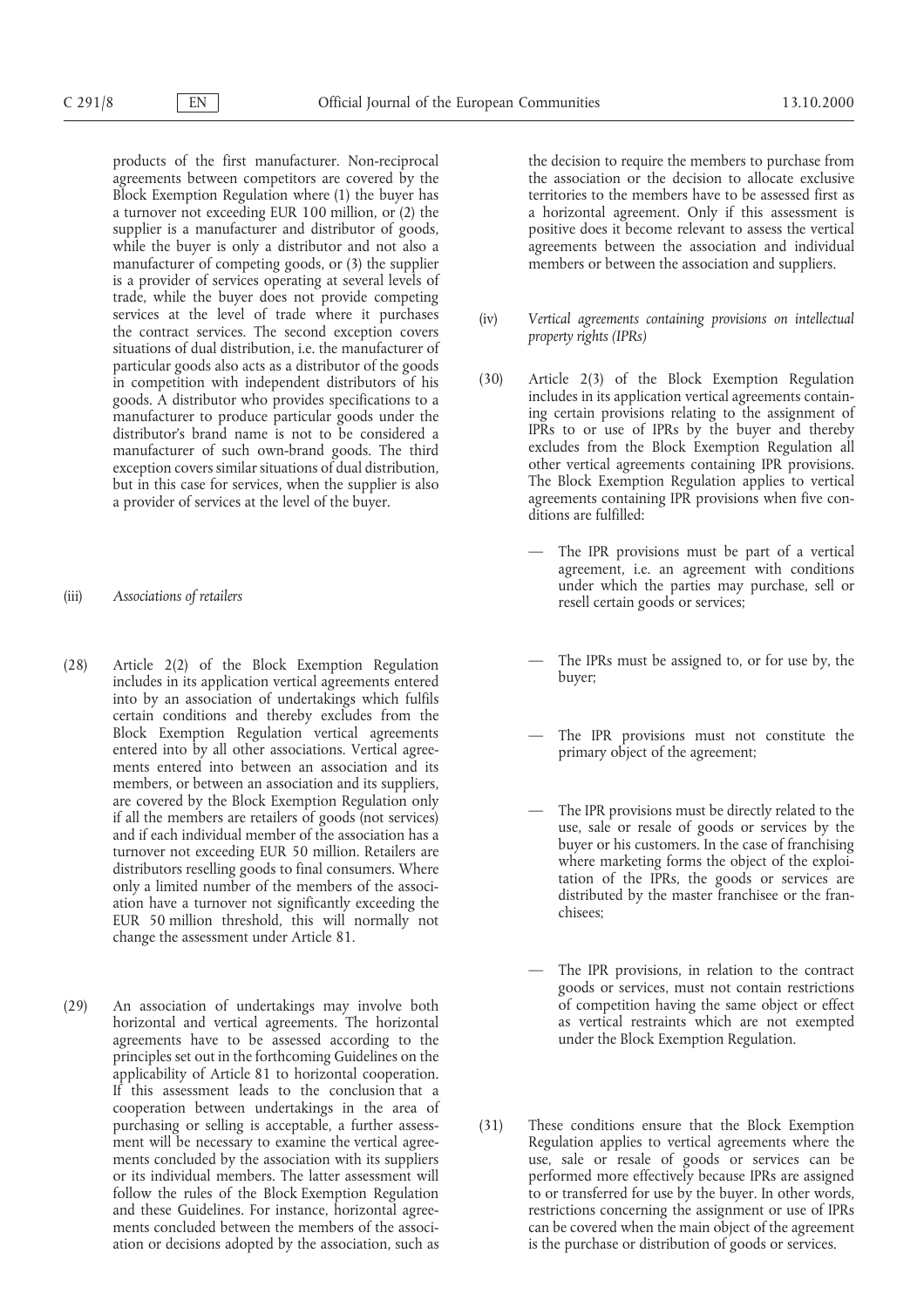- (32) The first condition makes clear that the context in sells to the franchisee goods for resale and in addition which the IPRs are provided is an agreement to licenses the franchisee to use his trade mark and purchase or distribute goods or an agreement to know-how to market the goods. Also covered is the purchase or provide services and not an agreement case where the supplier of a concentrated extract purchase or provide services and not an agreement concerning the assignment or licensing of IPRs for the licenses the buyer to dilute and bottle the extract manufacture of goods, nor a pure licensing agreement. before selling it as a drink. The Block Exemption Regulation does not cover for instance:
	- with a recipe and licenses the other party to
	- licenses the other party to produce and distribute to 61). copies;
	- the pure licence of a trade mark or sign for the
	-
	- copyright licensing such as broadcasting contracts concerning the right to record and/or the right to broadcast an event.
- (33) The second condition makes clear that the Block Exemption Regulation does not apply when the IPRs are provided by the buyer to the supplier, no matter transfer of IPRs to the supplier and containing possible lare territory. If it is an exclusive licences restrictions on the sales made by the supplier is not amounts to exclusive distribution. covered by the Block Exemption Regulation. This means in particular that subcontracting involving the transfer of know-how to a subcontractor $(1)$  does not fall within the scope of application of the Block Exemption Regulation. However, vertical agreements Copyright under which the buyer provides only specifications to the supplier which describe the goods or services to<br>be supplied are covered by the Block Exemption
- services and the IPR provisions must serve the implementation of the vertical agreement.
- 

- agreements where a party provides another party (36) The fifth condition signifies in particular that the IPR with a recipe and licenses the other party to provisions should not have the same object or effect produce a drink with this recipe; as any of the hardcore restrictions listed in Article 4 of the Block Exemption Regulation or any of the agreements under which one party provides restrictions excluded from the coverage of the Block<br>another party with a mould or master copy and Exemption Regulation by Article 5 (see paragraphs 46 Exemption Regulation by Article 5 (see paragraphs 46
- purposes of merchandising; (37) Intellectual property rights which may be considered to serve the implementation of vertical agreements sponsorship contracts concerning the right to within the meaning of Article 2(3) of the Block advertise oneself as being an official sponsor of Exemption Regulation generally concern three main an event; areas: trade marks, copyright and know-how.

### Trade mark

whether the IPRs concern the manner of manufacture (38) A trade mark licence to a distributor may be related to<br>or of distribution. An agreement relating to the the distribution of the licensor's products in a particuor of distribution. An agreement relating to the the distribution of the licensor's products in a particu-<br>transfer of IPRs to the sumplier and containing possible lare territory. If it is an exclusive licence, the agreeme

- be supplied are covered by the Block Exemption (39) Resellers of goods covered by copyright (books, software, etc.) may be obliged by the copyright holder only to resell under the condition that the buyer, (34) The third condition makes clear that in order to<br>be covered by the Block Exemption Regulation the<br>primary object of the agreement must not be the<br>assignment or licensing of IPRs. The primary object<br>must be the purchas
- (40) Agreements under which hard copies of software are (35) The fourth condition requires that the IPR provisions supplied for resale and where the reseller does not facilitate the use, sale or resale of goods or services by acquire a licence to any rights over the software but the buyer or his customers. The goods or services for only has the right to resell the hard copies, are to be use or resale are usually supplied by the licensor but regarded as agreements for the supply of goods may also be purchased by the licensee from a third for resale for the purpose of the Block Exemption supplier. The IPR provisions will normally concern the Regulation. Under this form of distribution the licence marketing of goods or services. This is for instance the of the software only takes place between the copyright case in a franchise agreement where the franchisor owner and the user of the software. This may take the form of a 'shrink wrap' licence, i.e. a set of conditions included in the package of the hard copy which the ( $\frac{1}{2}$ ) See Notice on subcontracting, OJ C 1, 3.1.1979, p. 2. The end user is deemed to accept by opening the package.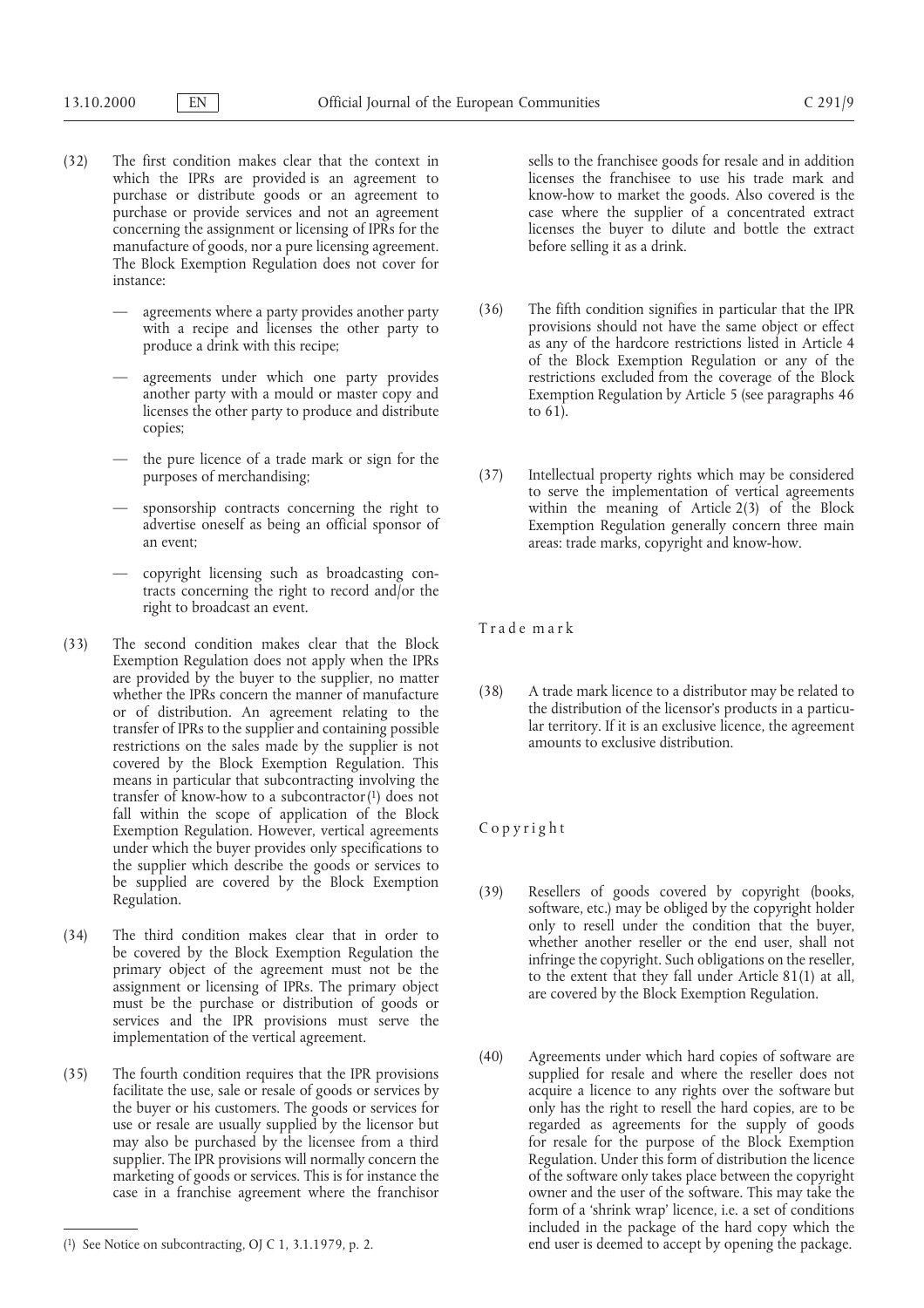(41) Buyers of hardware incorporating software protected (b) an obligation on the franchisee not to acquire by copyright may be obliged by the copyright holder financial interests in the capital of a competing not to infringe the copyright, for example not to make undertaking such as would give the franchisee copies and resell the software or not to make copies the power to influence the economic conduct of and use the software in combination with other such undertaking; hardware. Such use-restrictions, to the extent that they fall within Article 81(1) at all, are covered by the Block Exemption Regulation.

- how resulting from that experience; (42) Franchise agreements, with the exception of industrial franchise agreements, are the most obvious example where know-how for marketing purposes is communicated to the buyer. Franchise agreements contain<br>licences of intellectual property rights relating to trade<br>marks or signs and know-how for the use and<br>distribution of goods provides the franchisee during the life of the agreement with commercial or technical assistance, such as<br>procurement services, training, advice on real estate,<br>financial planning etc. The licence and the assistance<br>are integral components of the business method being<br>than the e franchised.
- by the Block Exemption Regulation if all five conditions listed in point 30 are fulfilled. This is usually the case, as under most franchise agreements, including master franchise agreements, the franchisor pro- (v) *Relationship to other block exemption regulations* vides goods and/or services, in particular commercial or technical assistance services, to the franchisee. The
- intellectual property rights and are, if these obligations fall under Article 81(1), also covered by the Block Exemption Regulation:
	- (a) an obligation on the franchisee not to engage,  $(4)$  OJ L 53, 22.2.1985, p. 5.<br>directly or indirectly, in any similar business;  $(5)$  OJ L 306, 11.11.1997, p. 12. directly or indirectly, in any similar business;
- 
- (c) an obligation on the franchisee not to disclose to third parties the know-how provided by the franchisor as long as this know-how is not in the public domain;
- Know-how (d) an obligation on the franchise to communicate to the franchisor any experience gained in exploiting the franchise and to grant it, and other franchisees, a non-exclusive licence for the know-
	-
	-
- (g) an obligation on the franchisee not to assign the rights and obligations under the franchise agreement without the franchisor's consent. (43) Licensing contained in franchise agreements is covered
	-
- The the franchiser of result the products supplied<br>the franchisor or by a supplier designated by the the subject<br>franchisor or to use those products and sell the does 'not apply to vertical agreements the subject<br>resulting way similar to those franchise agreements which are<br>  $\frac{N\sigma}{240/96}$  ( $\frac{N\sigma}{240/96}$ ) on technology transfer, Commission<br>  $\frac{R\sigma}{240/96}$  (EC) No  $\frac{1475}{1995}$  ( $\frac{3}{2}$ ) for car distribution<br>
or  $\frac{R\sigma}{240/96}$  ( No 418/85 (4) exempting vertical agreements concluded in connection with horizontal agreements, as (44) The following IPR-related obligations are generally last amended by Regulation (EC) No 2236/97 (5) or (44) considered to be necessary to protect the franchisor's

<sup>(1)</sup> OJ L 31, 9.2.1996, p. 2.

<sup>(2)</sup> OJ L 145, 29.6.1995, p. 25.

<sup>(3)</sup> OJ L 53, 22.2.1985, p. 1.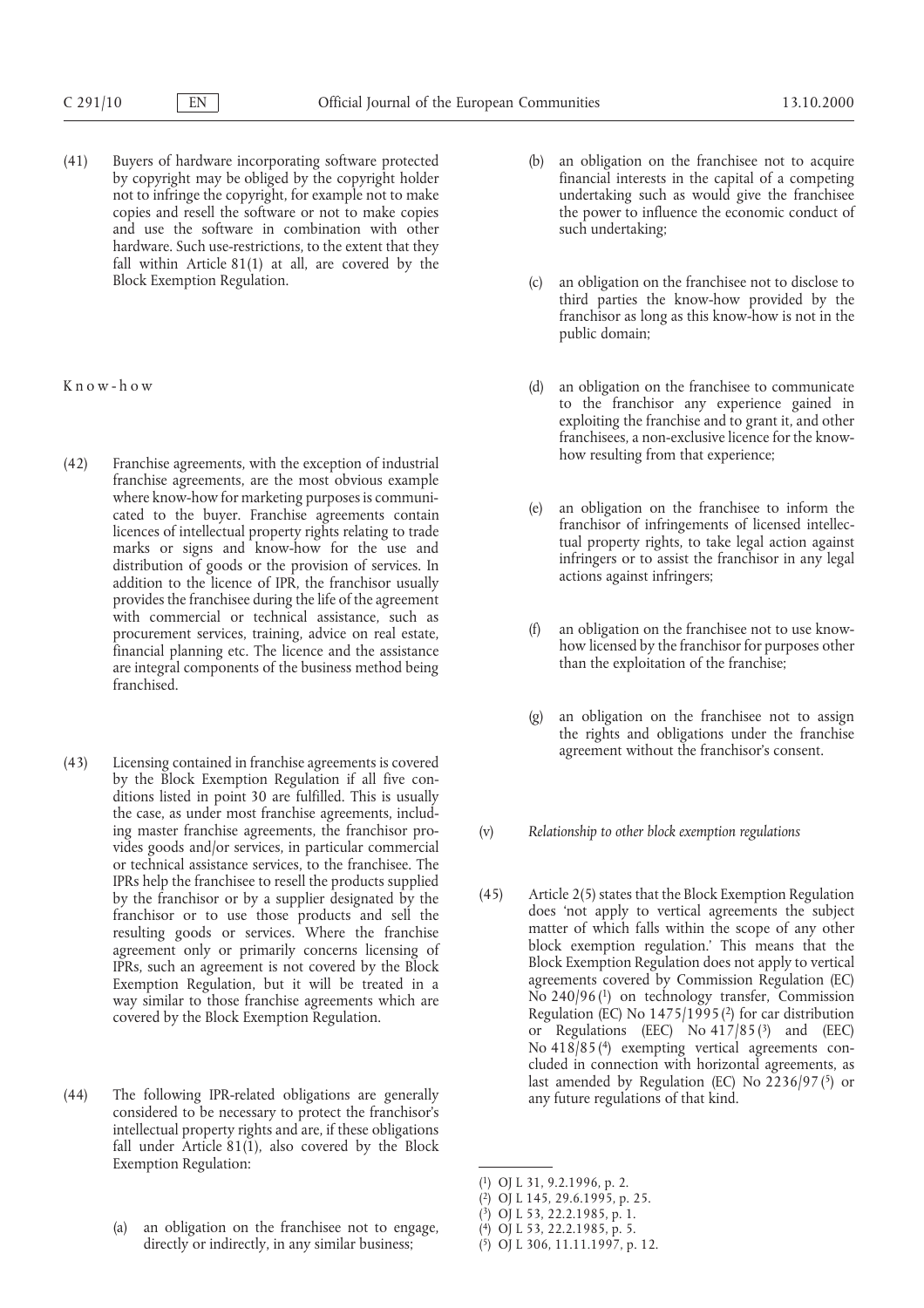# 3. **Hardcore restrictions under the Block Exemption** (48) In the case of agency agreements, the principal

- exclusion of the whole vertical agreement from the scope of application of the Block Exemption Regulation. This list of hardcore restrictions applies to vertical agreements concerning trade within the Community. In so far as vertical agreements concern exports outside the Community or imports/re-imports from outside the Community see the judgment in Javico v Yves Saint Laurent. Individual exemption of
- the latter are an agreement fixing the distribution of deliveries or contract terminations in relation to means of achieving price fixing can be made more resale price on the product or the supplier obliging to the display to the supplier of the supplier classified  $\frac{1}{2}$  as hardcore. the buyer to apply a most-favoured-customer clause. The same indirect means and the same 'supportive' measures can be used to make maximum or recommended prices work as RPM. However, the provision of a list of recommended prices or maximum (1) See, for instance, Commission Decision 91/562/EEC in Case<br>prices by the supplier to the buyer is not considered No IV/32.737 — Eirpage, OJ L 306, 7.11.1991, p. 22, in p in itself as leading to RPM. lar point (6).
- **Regulation Regulation normally establishes the sales price, as the agent does** not become the owner of the goods. However, where an agency agreement falls within Article 81(1) (see paragraphs 12 to 20), an obligation preventing or restricting the agent from sharing his commission, fixed or variable, with the customer would be a hardcore restriction under Article 4(a) of the Block (46) The Block Exemption Regulation contains in Article 4 a list of hardcore restrictions which lead to the free to lower the effective price paid by the customer exclusion of the whole vertical agreement from the without
- vertical agreements containing such hardcore restric- (49) The hardcore restriction set out in Article 4(b) of the tions is also unlikely.<br>Block Exemption Regulation concerns agreements or Block Exemption Regulation concerns agreements or concerted practices that have as their direct or indirect object the restriction of sales by the buyer, in as far as those restrictions relate to the territory into which or the customers to whom the buyer may sell the contract goods or services. That hardcore restriction relates to market partitioning by territory or by customer. That (47) The hardcore restriction set out in Article 4(a) of the may be the result of direct obligations, such as the Block Exemption Regulation concerns resale price obligation not to sell to certain customers or to maintenance (RPM) that is agreements or concerted customers in certain territories or the obligation to maintenance (RPM), that is agreements or concerted customers in certain territories or the obligation to<br>refer orders from these customers to other distributors. practices having as their direct or indirect object the refer orders from these customers to other distributors.<br>
It may also result from indirect measures aimed at establishment of a fixed or minimum resale price or a<br>
fixed or minimum price level to be observed by inducing the distributor not to sell to such customers, fixed or minimum price level to be observed by inducing the distributor not to sell to such customers, the buyer. In the case of contractual provisions or such as refusal or reduction of bonuses or discounts, concerted pra concerted practices that directly establish the resale refusal to supply, reduction of supplied volumes or price, the restriction is clear cut. However, RPM can limitation of supplied volumes to the demand within price, the restriction is clear cut. However, RPM can limitation of supplied volumes to the demand within also be achieved through indirect means. Examples of the allocated territory or customer group, threat of also be achieved through indirect means. Examples of the allocated territory or customer group, threat of the latter are an agreement fixing the distribution margin, fixing the maximum level of discount the may further result from the supplier not providing<br>distributor can grant from a prescribed price level a Community-wide guarantee service, whereby all distributor can grant from a prescribed price level,<br>making the grant of rehates or reimbursement of distributors are obliged to provide the guarantee making the grant of rebates or reimbursement of distributors are obliged to provide the guarantee<br>promotional costs by the supplier subject to the service and are reimbursed for this service by the promotional costs by the supplier subject to the service and are reimbursed for this service by the observance of a given price level linking the prescribed supplier, even in relation to products sold by other observance of a given price level, linking the prescribed supplier, even in relation to products sold by other<br>resale price to the resale prices of competitors, threats,<br>distributors into their territory. These practices a resale price to the resale prices of competitors, threats, distributors into their territory. These practices are intimidation warnings penalties delay or suspension even more likely to be viewed as a restriction of the intimidation, warnings, penalties, delay or suspension even more likely to be viewed as a restriction of the<br>of deliveries or contract terminations in relation to buyer's sales when used in conjunction with the observance of a given price level. Direct or indirect implementation by the supplier of a monitoring means of achieving price fixing can be made more system aimed at verifying the effective destination of effective when combined with measures to identify the supplied goods, e.g. the use of differentiated labels price-cutting distributors, such as the implementation or serial numbers. However, a prohibition imposed on of a price monitoring system or the obligation on all distributors to sell to certain end users is not of a price monitoring system, or the obligation on all distributors to sell to certain end users is not entailers to report other members of the distribution classified as a hardcore restriction if there is an retailers to report other members of the distribution classified as a hardcore restriction if there is an network who deviate from the standard price level objective justification related to the product, such as a network who deviate from the standard price level.<br>Similarly direct or indirect price fixing can be made<br>general ban on selling dangerous substances to certain Similarly, direct or indirect price fixing can be made general ban on selling dangerous substances to certain<br>more effective when combined with measures which customers for reasons of safety or health. It implies more effective when combined with measures which customers for reasons of safety or health. It implies may reduce the buver's incentive to lower the resale that also the supplier himself does not sell to these may reduce the buyer's incentive to lower the resale that also the supplier himself does not sell to these<br>price, such as the supplier printing a recommended customers. Nor are obligations on the reseller relating price, such as the supplier printing a recommended customers. Nor are obligations on the reseller relating<br>resale price on the product or the supplier obliging to the display of the supplier's brand name classified

No IV/32.737 — Eirpage, OJ L 306, 7.11.1991, p. 22, in particu-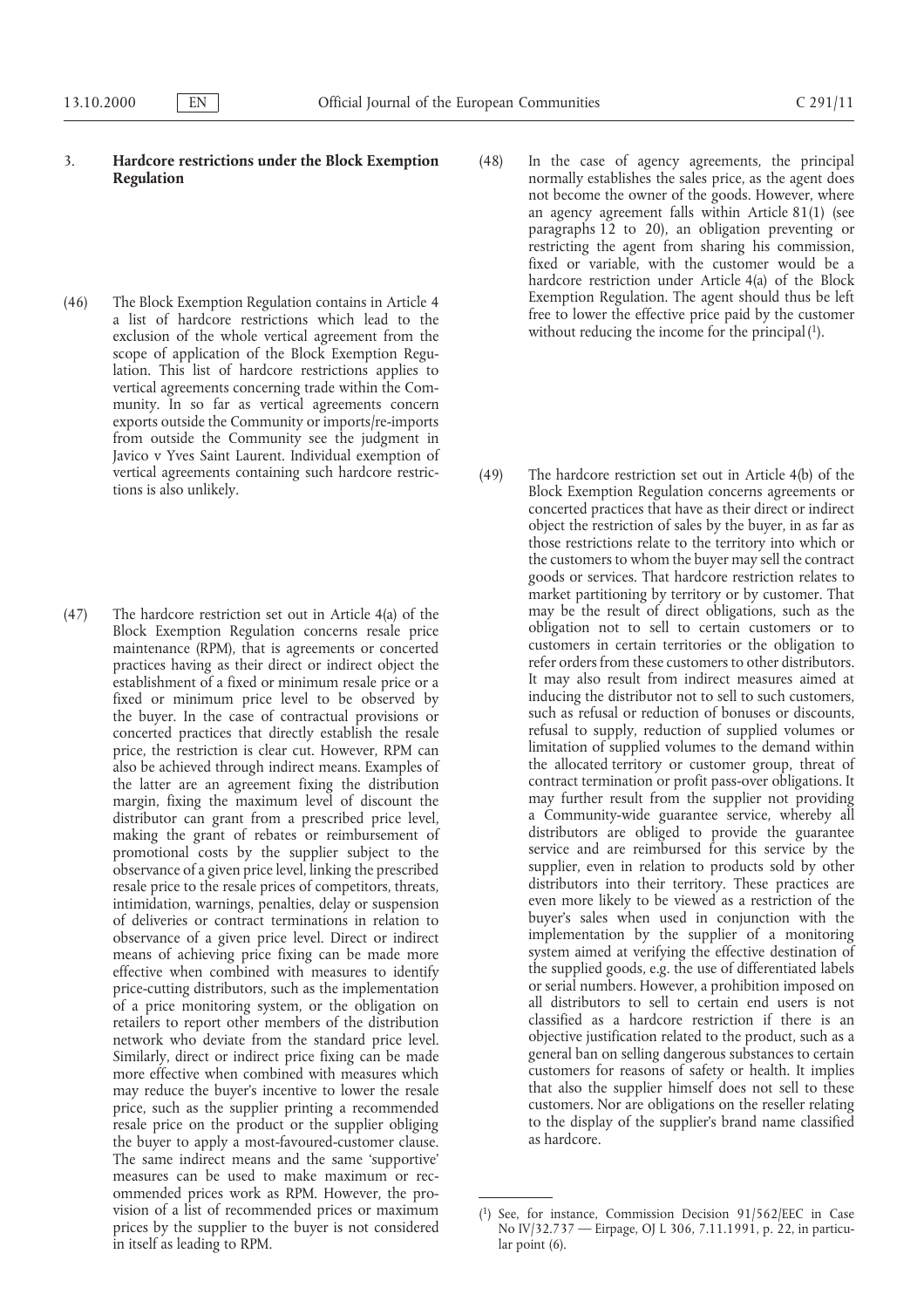- in Article  $4(b)$  of the Block Exemption Regulation. The form of active sales into such territories or customer first exception allows a supplier to restrict active sales groups, since it is a reasonable way to reach every by his direct buyers to a territory or a customer group customer. The fact that it may have effects outside which has been allocated exclusively to another buyer one's own territory or customer group results from or which the supplier has reserved to itself. A territory the technology, i.e. the easy access from everywhere. or customer group is exclusively allocated when the If a customer visits the web site of a distributor and supplier agrees to sell his product only to one contacts the distributor and if such contact leads to a supplier agrees to sell his product only to one contacts the distributor and if such contact leads to a distributor for distribution in a particular territory or sale, including delivery, then that is considered passive distributor for distribution in a particular territory or to a particular customer group and the exclusive to a particular customer group and the exclusive selling. The language used on the website or in the distributor is protected against active selling into his communication plays normally no role in that respect. territory or to his customer group by the supplier and all the other buyers of the supplier inside the Community. The supplier is allowed to combine the group exclusively allocated to another distributor, for allocation of an exclusive territory and an exclusive instance with the use of banners or links in pages of customer group by for instance appointing an exclus-<br>ive distributor for a particular customer group in a<br>allocated customers, the website is not considered a ive distributor for a particular customer group in a certain territory. This protection of exclusively allocertain territory. This protection of exclusively allo-<br>
cated territories or customer groups must, however,<br>
sent to individual customers or specific customer cated territories or customer groups must, however, sent to individual customers or specific customer<br>permit passive sales to such territories or customer<br>groups are considered active selling. The same congroups. For the application of Article 4(b) of the Block siderations apply to selling by catalogue. Notwith-<br>Exemption Regulation, the Commission interprets standing what has been said before, the supplier may Exemption Regulation, the Commission interprets 'active' and 'passive' sales as follows: require quality standards for the use of the Internet
	- 'Active' sales mean actively approaching individ-<br>
	ual customers inside another distributor's exclus-<br>
	ive territory or exclusive customer group by<br>
	for instance direct mail or visits; or actively<br>
	approaching a specific tomers in a specific territory allocated exclusively to another distributor through advertisement in media or other promotions specifically targeted at that customer group or targeted at customers
	- customers outside those territories or customer groups, for instance to reach customers in nonexclusive territories or in one's own territory, are passive sales.
- 

(50) There are four exceptions to the hardcore restriction general, the use of the Internet is not considered a communication plays normally no role in that respect.<br>Insofar as a web site is not specifically targeted at customers primarily inside the territory or customer groups are considered active selling. The same considerations apply to selling by catalogue. Notwithsite to resell his goods, just as the supplier may require quality standards for a shop or for advertising and promotion in general. The latter may be relevant in

- in that territory; or establishing a warehouse (52) There are three other exceptions to the second hardco-<br>or distribution outlet in another distributor's exclusive territory.<br>Exemption Regulation. All three exceptions all the restriction of both active and passive sales. Thus, it is permissible to restrict a wholesaler from selling to end users, to restrict an appointed distributor in a — 'Passive' sales mean responding to unsolicited selective distribution system from selling, at any level requests from individual customers including of trade, to unauthorised distributors in markets where delivery of goods or services to such customers.<br>Such a system is operated, and to restrict a buyer of General advertising or promotion in media or on components supplied for incorporation from reselling the Internet that reaches customers in other them to competitors of the supplier. The term 'comdistributors' exclusive territories or customer ponent' includes any intermediate goods and the term groups but which is a reasonable way to reach  $\frac{1}{2}$  'incorporation' refers to the use of any input to customers outside those territories or customer
- (53) The hardcore restriction set out in Article 4(c) of the Block Exemption Regulation concerns the restriction of active or passive sales to end users, whether (51) Every distributor must be free to use the Internet to professional end users or final consumers, by members advertise or to sell products. A restriction on the use of a selective distribution network. This means that of the Internet by distributors could only be compat- dealers in a selective distribution system, as defined in ible with the Block Exemption Regulation to the extent Article 1(d) of the Block Exemption Regulation, cannot that promotion on the Internet or sales over the be restricted in the users or purchasing agents acting Internet would lead to active selling into other distribu- on behalf of these users to whom they may sell. For tors' exclusive territories or customer groups. In instance, also in a selective distribution system the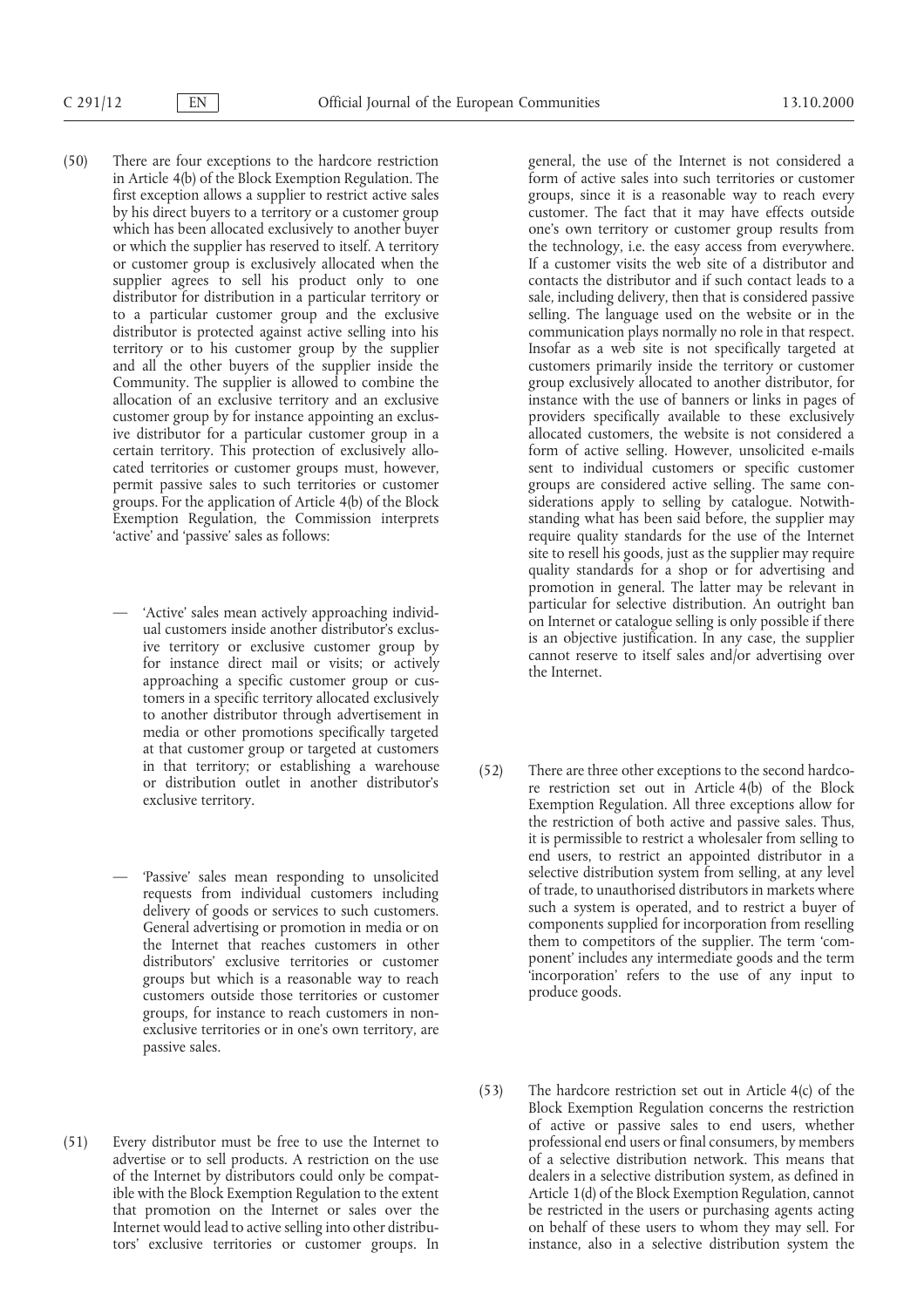dealer should be free to advertise and sell with the However, the agreement may place restrictions on the given territory. **buy the spare parts from it.** 

- (54) In addition, in the case of selective distribution, Selected dealers may be prevented from running their business from different premises or from opening a new outlet in a different location. If the dealer's outlet is mobile ('shop on wheels'), an area may be defined
- of cross-supplies between appointed distributors within a selective distribution system. This means that an agreement or concerted practice may not have as<br>
its direct or indirect object to prevent or restrict the (58) The first exclusion is provided in Article 5(a) of<br>
active or passive selling of the contract products<br>
the active or passive selling of the contract products trade. This means that selective distribution cannot be on appointed wholesalers as regards their sales of the
- (56) The hardcore restriction set out in Article 4(e) of the beyond a period of five years are also not covered

help of the Internet. Selective distribution may be supply of the spare parts to the repairers or service combined with exclusive distribution provided that providers entrusted by the original equipment manuactive and passive selling is not restricted anywhere. facturer with the repair or servicing of his own goods. The supplier may therefore commit itself to supplying In other words, the original equipment manufacturer only one dealer or a limited number of dealers in a may require his own repair and service network to

# restrictions can be imposed on the dealer's ability to **4. Conditions under the Block Exemption Regu-** determine the location of his business premises. **lation**

- outside which the mobile outlet cannot be operated. (57) Article 5 of the Block Exemption Regulation excludes certain obligations from the coverage of the Block Exemption Regulation even though the market share threshold is not exceeded. However, the Block Exemption Regulation continues to apply to the remaining (55) The hardcore restriction set out in Article 4(d) of the vertical agreement if that part is severable from the non-exempted obligations.<br>Block Exemption Regulation concerns the restriction
	- between the selected distributors. Selected distributors compete obligations. Non-compete obligations are must remain free to purchase the contract products obligations that require the buyer to purchase from from other appointed distributors within the network, the supplier or from another undertaking designated operating either at the same or at a different level of by the supplier more than 80 % of the buyer's total operating either at the same or at a different level of by the supplier more than 80 % of the buyer's total trade. This means that selective distribution cannot be purchases during the previous year of the contract combined with vertical restraints aimed at forcing goods and services and their substitutes (see the distributors to purchase the contract products exclus-<br>definition in Article 1(b) of the Block Exemption distributors to purchase the contract products exclus-<br>ively from a given source, for instance exclusive Regulation, thereby preventing the buyer from purively from a given source, for instance exclusive Regulation), thereby preventing the buyer from pur-<br>purchasing. It also means that within a selective chasing competing goods or services or limiting such purchasing. It also means that within a selective chasing competing goods or services or limiting such distribution network no restrictions can be imposed purchases to less than 20 % of total purchases. Where distribution network no restrictions can be imposed<br>on appointed wholesalers as regards their sales of the state of the year preceding the conclusion of the contract product to appointed retailers.  $\overline{\phantom{a}}$  no relevant purchasing data for the buyer are available, the buyer's best estimate of his annual total requirements may be used. Such non-compete obligations are not covered by the Block Exemption Regulation when their duration is indefinite or exceeds five years. Non-compete obligations that are tacitly renewable Block Exemption Regulation concerns agreements that by the Block Exemption Regulation. However, nonprevent or restrict end-users, independent repairers compete obligations are covered when their duration and service providers from obtaining spare parts is limited to five years or less, or when renewal beyond directly from the manufacturer of these spare parts. five years requires explicit consent of both parties An agreement between a manufacturer of spare parts and no obstacles exist that hinder the buyer from and a buyer who incorporates these parts into his own effectively terminating the non-compete obligation at products (original equipment manufacturer (OEM)), the end of the five year period. If for instance may not, either directly or indirectly, prevent or the agreement provides for a five-year non-compete restrict sales by the manufacturer of these spare obligation and the supplier provides a loan to the parts to end users, independent repairers or service buyer, the repayment of that loan should not hinder providers. Indirect restrictions may arise in particular the buyer from effectively terminating the non-comwhen the supplier of the spare parts is restricted in pete obligation at the end of the five-year period; the supplying technical information and special equip- repayment needs to be structured in equal or decreasment which are necessary for the use of spare parts by ing instalments and should not increase over time. users, independent repairers or service providers. This is without prejudice to the possibility, in the case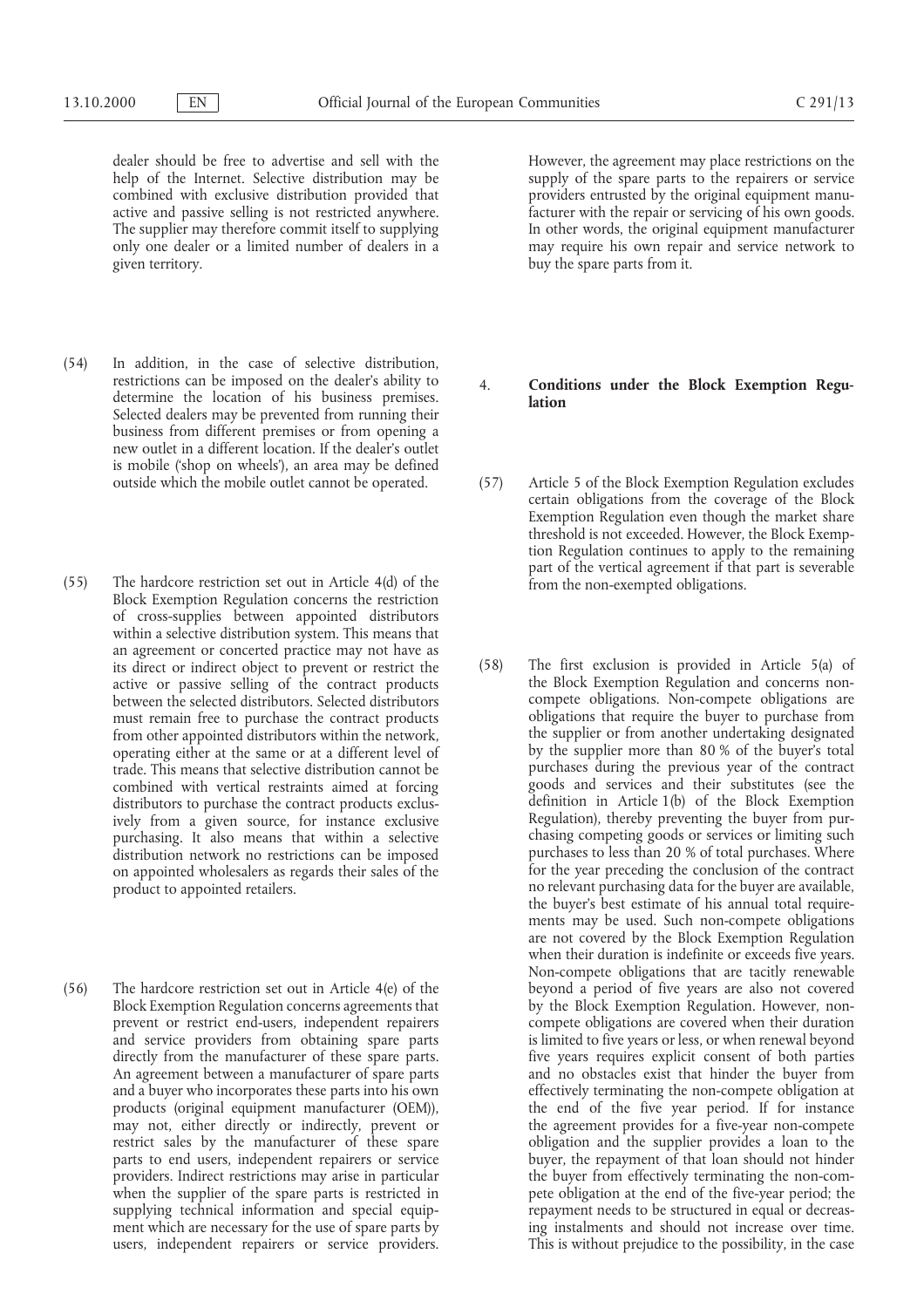for instance of a new distribution outlet, to delay tor or certain specific competitors from using these repayment for the first one or two years until sales outlets to distribute their products (foreclosure of a have reached a certain level. The buyer must have the competing supplier which would be a form of collecpossibility to repay the remaining debt where there is  $\qquad$  ive boycott)(1). still an outstanding debt at the end of the non-compete obligation. Similarly, when the supplier provides the buyer with equipment which is not relationshipspecific, the buyer should have the possibility to take of the non-compete obligation.

- (59) The five-year duration limit does not apply when the goods or services are resold by the buyer 'from may need individual examination. Companies are premises and land owned by the supplier or leased by another of encou to avoid the five-year limit cannot benefit from this exception.
- (60) The second exclusion from the block exemption is obligations. Such obligations are normally not covered meaning 'that the know-how includes information which is indispensable to the buyer for the use, sale or
- (61) The third exclusion from the block exemption is<br>provided for in Article 5(c) of the Block Exemption<br>Regulation and concerns the sale of competing goods<br>in a selective distribution system. The Block Exemption<br>Regulatio However, if the supplier prevents his appointed dealers, either directly or indirectly, from buying products for resale from specific competing suppliers, such an obligation cannot enjoy the benefit of the<br>Block Exemption Regulation. The objective of the<br>exclusion of this obligation is to avoid a situation<br>No IV/33.542 — Parfum Givenchy (OJ L 236, 19.8.1992, p. 11). whereby a number of suppliers using the same selec- (2) OJ 13, 21.2.1962, p. 204/62.<br>tive distribution outlets prevent one specific competi-<br>(3) OJ L 148, 15.6.1999, p. 5. tive distribution outlets prevent one specific competi-

# over the equipment at its market asset value at the end 5. **No presumption of illegality outside the Block**

(62) Vertical agreements falling outside the Block Exemp-

### 6. **No need for precautionary notification**

provided for in Article 5(b) of the Block Exemption (63) Pursuant to Article 4(2) of Council Regulation No 17<br>Regulation and concerns post term non-compete of 6 February 1962, First Regulation implementing Regulation and concerns post term non-compete of 6 February 1962, First Regulation implementing obligations. Such obligations are normally not covered Articles 85 and 86 of the Treaty (2), as last amended by by the Block Exemption Regulation, unless the obli-  $\qquad \qquad$  Regulation (EC) No 1216/1999(3), vertical agreements gation is indispensable to protect know-how trans- can benefit from an exemption under Article 81(3)  $\frac{d}{dt}$  ferred by the supplier to the buyer, is limited to the from their date of entry into force, even if notification point of sale from which the buyer has operated occurs after that date. This means in practice that no<br>during the contract period, and is limited to a precautionary notification needs to be made. If a during the contract period, and is limited to a precautionary notification needs to be made. If a maximum period of one year. According to the dispute arises, an undertaking can still notify, in definition in Article 1(f) of the Block Exemption which case the Commission can exempt the vertical Regulation the know-how needs to be 'substantial', agreement with retroactive effect from the date of Regulation the know-how needs to be 'substantial', agreement with retroactive effect from the date of meaning 'that the know-how includes information entry into force of the agreement if all four conditions of Article 81(3) are fulfilled. A notifying party does resale of the contract goods or services'. not have to explain why the agreement was not notified earlier and will not be denied retroactive exemption simply because it did not notify earlier. Any notification will be reviewed on its merits.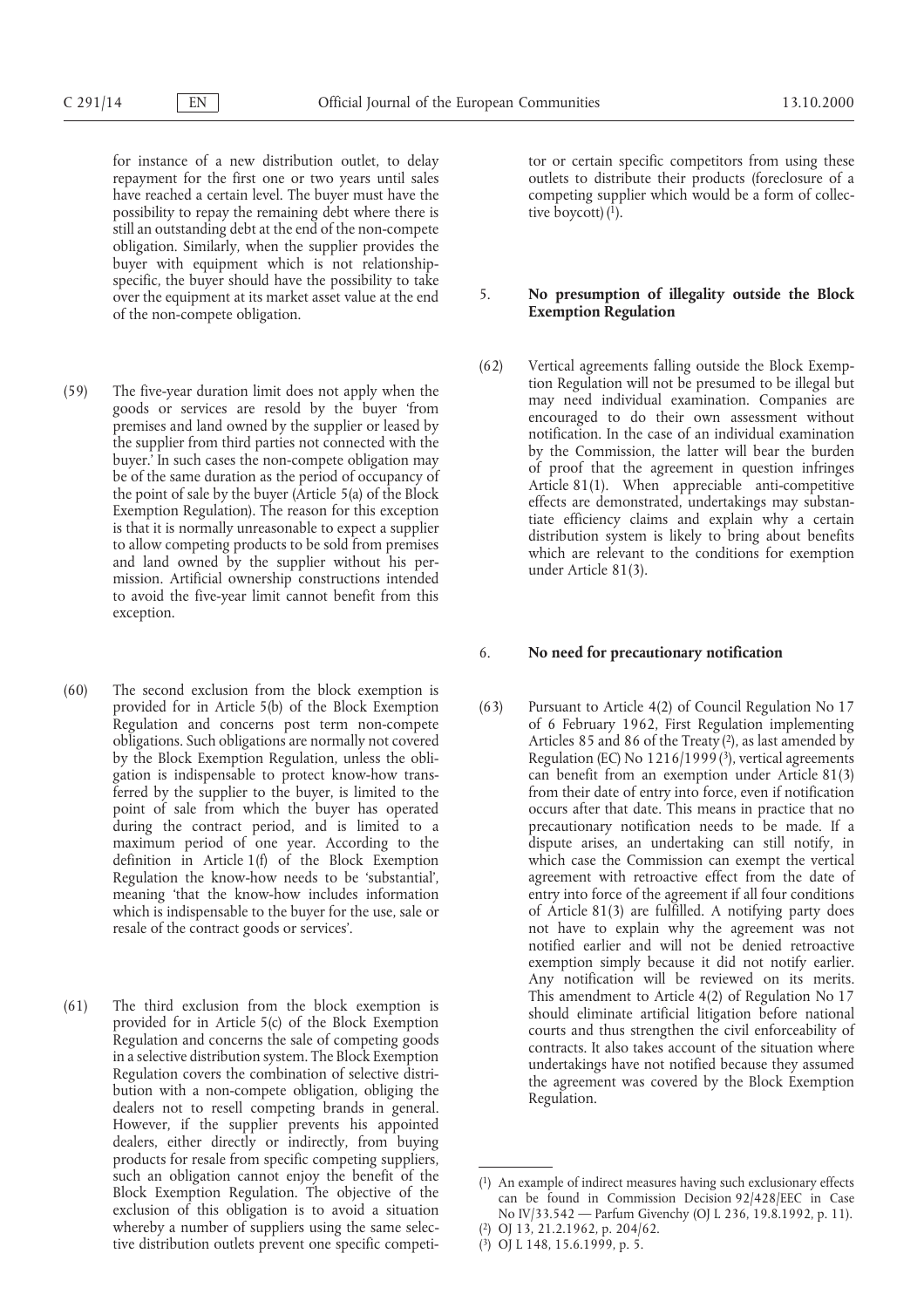- possibility of exemption by the Commission, national **same distribution system** courts have to assess the likelihood that Article 81(3) will apply in respect of vertical agreements falling within Article 81(1). If such likelihood exists, they<br>should suspend proceedings pending adoption of a<br>position by the Commission. However, national courts<br>may adopt interim measures pending the assessment<br>by the Commissio necessary in respect of injunction proceedings, where
- there is no block exemption but also no presump- (65) Unless there is litigation in national courts or com- tion of illegality; plaints, notifications of vertical agreements will not be given priority in the Commission's enforcement policy. Notifications as such do not provide provisional icy. Notifications as such do not provide provisional<br>validity for the execution of agreements. Where under-<br>takings have not notified an agreement because they<br>assumed in good faith that the market share threshold<br>under t

- (66) The Block Exemption Regulation exempts vertical agreements on condition that no hardcore restriction, 9. **Transitional period** as set out in Article 4, is contained in or practised with the vertical agreement. If there are one or more hardcore restrictions, the benefit of the Block Exemp-
- 

## (64) Since the date of notification no longer limits the 8. **Portfolio of products distributed through the**

- 
- national courts themselves are empowered to assess<br>the likelihood of application of Article 81(3)(1). (69) In respect of the goods or services which are not<br>covered by the Block Exemption Regulation, the ordinary rules of competition apply, which means:
	-
	-
	- if there are no such appropriate remedies, the supplier concerned will have to make other distribution arrangements.

This situation can also arise where Article 82 applies 7. **Severability** in respect of some products but not in respect of others.

The Block Exemption Regulation applies from 1 June<br>tion Regulation is lost for the entire vertical agreement.<br>There is no severability for hardcore restrictions.<br>There is no severability for hardcore restrictions.<br>provides ments already in force before 1 June 2000 which do not satisfy the conditions for exemption provided in the Block Exemption Regulation, but which do satisfy (67) The rule of severability does apply, however, to the conditions for exemption under the Block Exemption set out in Article 5 of the Block Exemption<br>
commissions Regulations (EEC) No 1983/83, (EEC)<br>
Regulation. Theref these outgoing Regulations until 31 December 2001. Agreements of suppliers with a market share not exceeding 30% who signed with their buyers noncompete agreements with a duration exceeding five years are covered by the Block Exemption Regulation (1) Case C-234/89 Delimitis v Henninger Bräu [1991] ECR I-935, at if on 1 January 2002 the non-compete agreements

paragraph 52. have no more than five years to run.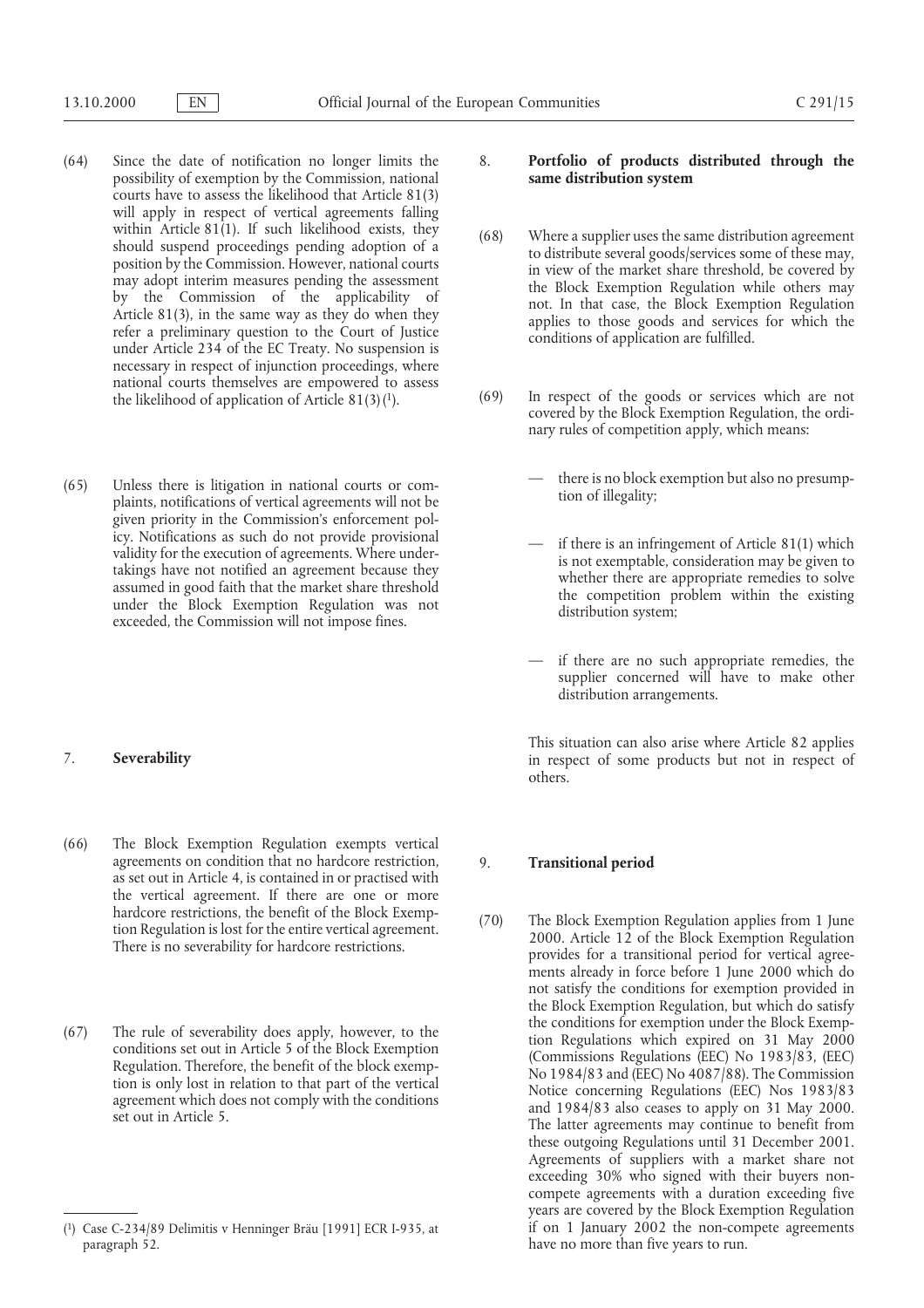## IV. **WITHDRAWAL OF THE BLOCK EXEMPTION AND** take account of the anti-competitive effects attribu-**DISAPPLICATION OF THE BLOCK EXEMPTION** table to each individual network of agreements. Where

- buyer in the case of exclusive supply agreements, bution will be made in accordance holding a market share not exceeding 30% enters into holding a market share not exceeding 30%, enters into a vertical agreement which does not give rise to objective advantages such as to compensate for the damage which it causes to competition. This may (75) A withdrawal decision can only have ex nunc effect, much weaker position than professional buyers of which the withdrawal becomes effective. intermediate goods. In the case of sales to final consumers, the disadvantages caused by a vertical
- falls within the scope of Article 81(1) and that the Member State may ask the Article agreement does not fulfil all four conditions of Article proceedings to this effect. agreement does not fulfil all four conditions of Article 81(3).
- (73) The conditions for an exemption under Article 81(3) respect of vertical agreements restricting competition<br>may in particular not be fulfilled when access to the<br>relation the competition therein is significantly<br>the te example when, on a given market, certain suppliers practise purely qualitative selective distribution while other suppliers practise quantitative selective distribution. In such circumstances, the assessment must (1) Judgment in the Delimitis Case.

**REGULATION** appropriate, withdrawal may concern only the quantitative limitations imposed on the number of authorised distributors. Other cases in which a withdrawal decision may be taken include situations where the buyer, for example in the context of exclusive supply or exclusive distribution, has significant market power in the relevant downstream market where he resells 1. **Withdrawal procedure** the goods or provides the services.

- (74) Responsibility for an anti-competitive cumulative (71) The presumption of legality conferred by the Block effect can only be attributed to those undertakings which make an appreciable contribution to it. Agree-Exemption Regulation may be withdrawn if a vertical which make an appreciable contribution to it. Agree-<br>agreement considered either in isolation or in con-<br>ments entered into by undertakings whose contriagreement, considered either in isolation or in con-<br>
junction with similar agreements enforced by compet-<br>
ing suppliers or buyers, comes within the scope of<br>
Article 81(1) and does not fulfil all the conditions of<br>
Artic Article 81(3). This may occur when a supplier, or a drawal mechanism. The assessment of such a contri-<br>button will be made in accordance with the criteria set
	- particularly be the case with respect to the distribution which means that the exempted status of the agree of goods to final consumers, who are often in a ments concerned will not be affected until the date at
- agreement may have a stronger impact than in a case<br>concerning the sale and purchase of intermediate<br>goods. When the conditions of Article 81(3) are not<br>fulfilled, the Commission may withdraw the benefit of<br>the Block Exemp all the characteristics of a distinct geographic market. Where a Member State has not enacted legislation enabling the national competition authority to apply (72) Where the withdrawal procedure is applied, the Com-<br>mission bears the burden of proof that the agreement the benefit of the Block Exemption Regulation, the mission bears the burden of proof that the agreement the benefit of the Block Exemption Regulation, the falls within the scope of Article 81(1) and that the Member State may ask the Commission to initiate
	- (77) The Commission has the exclusive power to withdraw the benefit of the Block Exemption Regulation in respect of vertical agreements restricting competition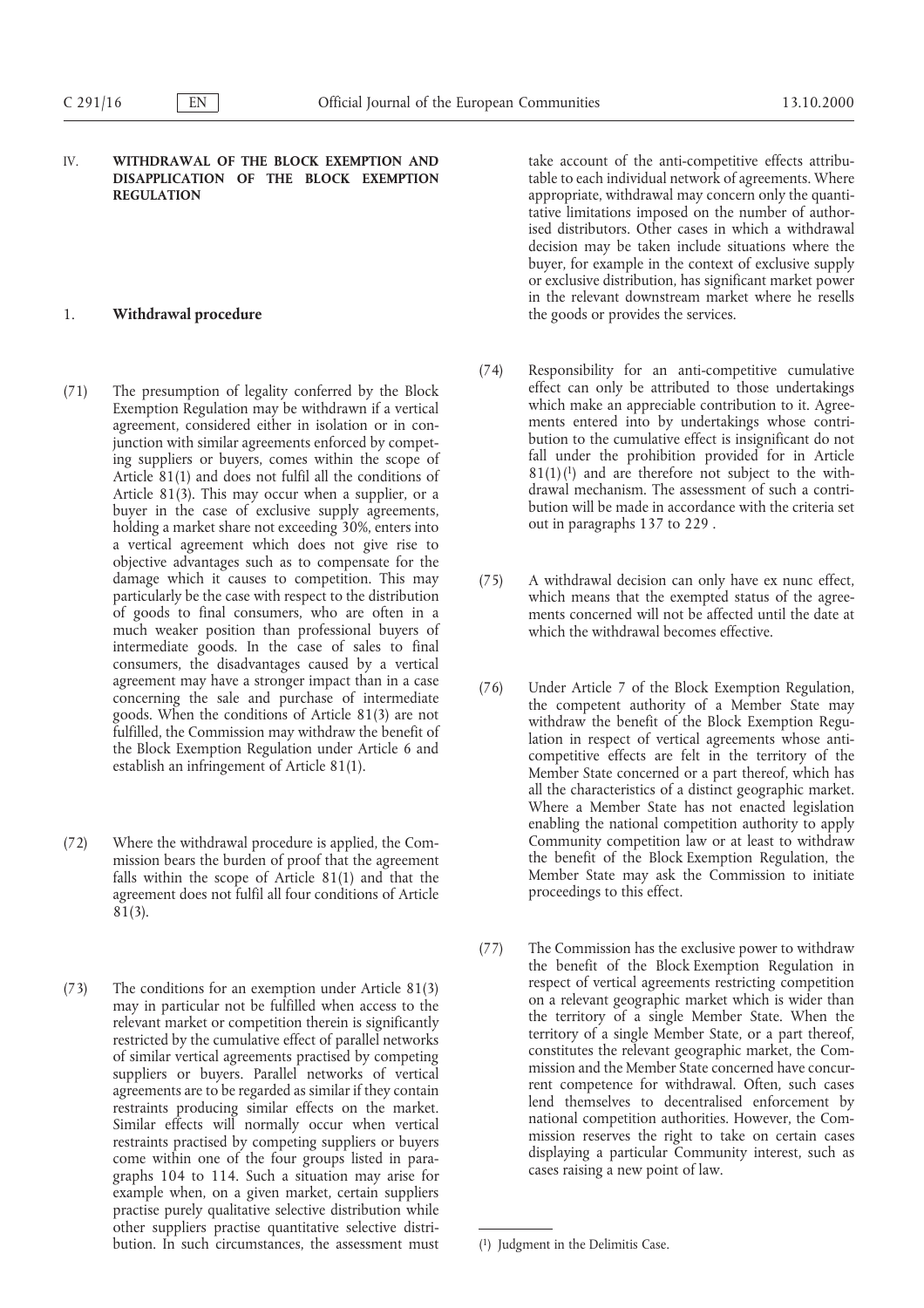- decisions must not prejudice the uniform application of the measures adopted in implementation of those rules (1). Compliance with this principle implies that national competition authorities must carry out their assessment under Article 81 in the light of the relevant criteria developed by the Court of Justice and the
- 

### 2. **Disapplication of the Block Exemption Regulation**

- but concerns all undertakings whose agreements are defined in the regulation disapplying the Block Exemption Regulation.
- Article 81 by an individual company, the effect of a regulation under Article 8 is merely to remove, in
- (78) National decisions of withdrawal must be taken in (82) For the purpose of calculating the 50 % market accordance with the procedures laid down under coverage ratio, account must be taken of each individnational law and will only have effect within the ual network of vertical agreements containing territory of the Member State concerned. Such national restraints, or combinations of restraints, producing decisions must not prejudice the uniform application similar effects on the market. Similar effects normally of the Community competition rules and the full effect result when the restraints come within one of the four<br>of the measures adopted in implementation of those groups listed in paragraphs 104 to 114.
- Court of First Instance and in the light of notices and (83) Article 8 does not entail an obligation on the part of previous decisions adopted by the Commission. the Commission to act where the 50 % marketcoverage ratio is exceeded. In general, disapplication is appropriate when it is likely that access to the (79) The Commission considers that the consultation mechanisms provided for in the Notice on cooperation enters is appreciably mechanisms provided for in the Notice on cooperation enters in the metworks of selective distri capable of selling such goods.
- (84) In assessing the need to apply Article 8, the Com-(80) Article 8 of the Block Exemption Regulation enables<br>the Commission to exclude from the scope of the<br>Block Exemption Regulation, by means of regulation,<br>parallel networks of similar vertical restraints where<br>these cove
- (85) Any regulation adopted under Article 8 must clearly set out its scope. This means, first, that the Com- (81) Whereas the withdrawal of the benefit of the Block mission must define the relevant product and geo-<br>Exemption Regulation under Article 6 implies the graphic market(s) and, secondly, that it must identify graphic market(s) and, secondly, that it must identify adoption of a decision establishing an infringement of the type of vertical restraint in respect of which the Article 81 by an individual company, the effect of a Block Exemption Regulation will no longer apply. regulation under Article 8 is merely to remove, in As regards the latter aspect, the Commission may respect of the restraints and the markets concerned, modulate the scope of its regulation according to the respect of the restraints and the markets concerned, modulate the scope of its regulation according to the the benefit of the application of the Block Exemption the benefit of the application of the Block Exemption competition concern which it intends to address. For<br>Regulation and to restore the full application of Article<br>instance, while all parallel networks of single-branding instance, while all parallel networks of single-branding 81(1) and (3). Following the adoption of a regulation type arrangements shall be taken into account in view declaring the Block Exemption inapplicable in respect of establishing the 50 % market coverage ratio, the of establishing the 50 % market coverage ratio, the of certain vertical restraints on a particular market, the Commission may nevertheless restrict the scope of criteria developed by the relevant case-law of the the disapplication regulation only to non-compete<br>Court of Justice and the Court of First Instance and bligations exceeding a certain duration. Thus, agreeobligations exceeding a certain duration. Thus, agreeby notices and previous decisions adopted by the ments of a shorter duration or of a less restrictive commission will guide the application of Article 81 Commission will guide the application of Article 81 nature might be left unaffected, in consideration of to individual agreements. Where appropriate, the the lesser degree of foreclosure attributable to such to individual agreements. Where appropriate, the the lesser degree of foreclosure attributable to such Commission will take a decision in an individual case, extraints. Similarly, when on a particular market Commission will take a decision in an individual case, extraints. Similarly, when on a particular market which can provide guidance to all the undertakings selective distribution is practised in combination with which can provide guidance to all the undertakings selective distribution is practised in combination with operating on the market concerned.<br>additional restraints such as non-compete or quantityadditional restraints such as non-compete or quantityforcing on the buyer, the disapplication regulation may concern only such additional restraints. Where appropriate, the Commission may also provide guid-<sup>(1)</sup> Judgment of the Court of Justice in Case 14/68 Walt Wilhelm and ance by specifying the market share level which, in the (1) others v Bundeskartellamt [1969] ECR 1. paragraph 4. and specific market context, may be reg judgment in Delimitis.<br>
(2) OJ C 313, 15.10.1997, p. 3, points 49 to 53.<br>
individual undertaking to the cumulative effect. individual undertaking to the cumulative effect.

Others v Bundeskartellamt [1969] ECR 1, paragraph 4, and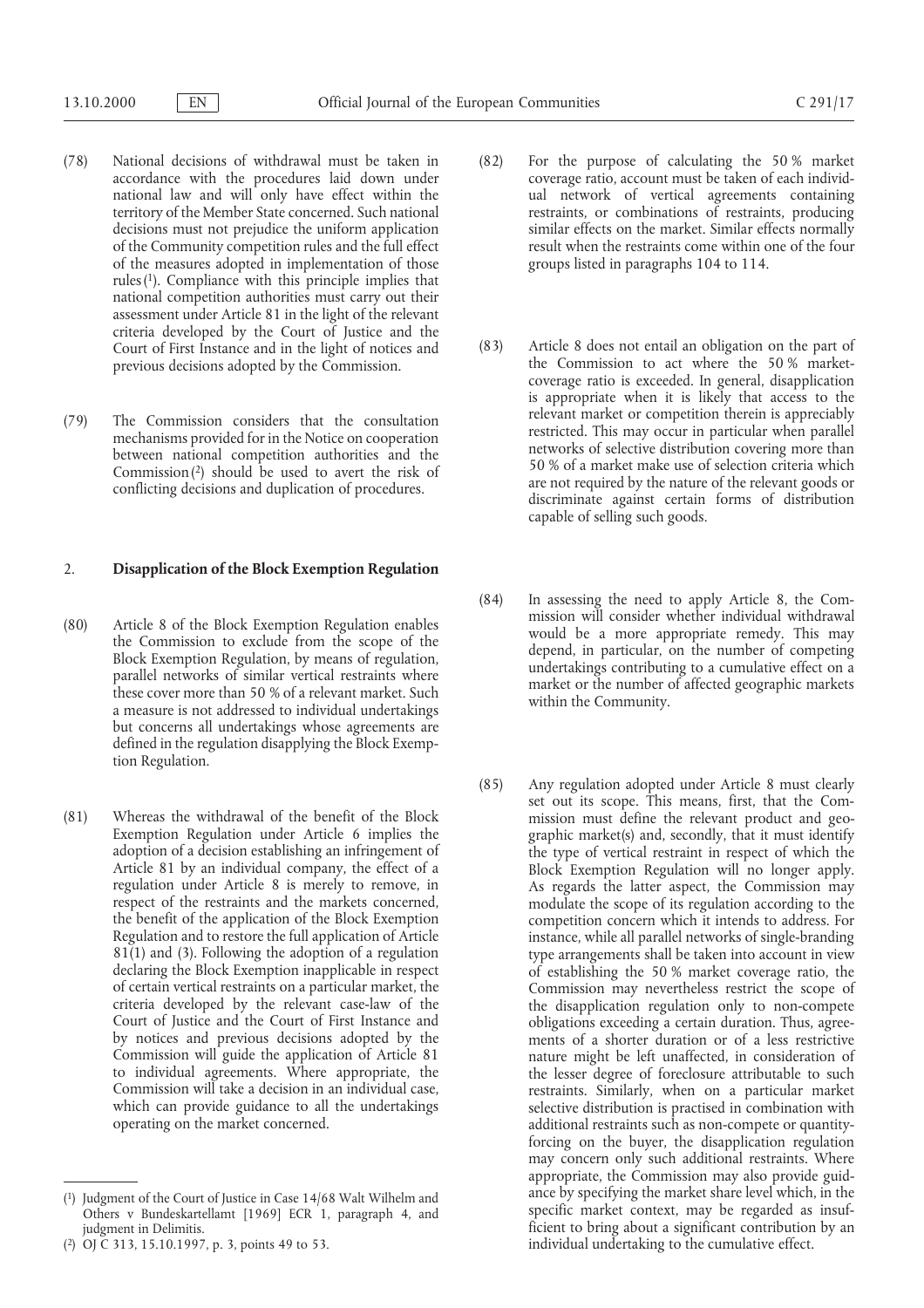- (86) The transitional period of not less than six months the conditions of competition are sufficiently homolation disapplying the Block Exemption Regulation. those areas.
- (87) A regulation disapplying the Block Exemption Regulation will not affect the exempted status of the

- association of retailers and individual members, the account its markets are supplier and needs to take into account its market share as a supplier. Only in the case of exclusive supply as defined in Article 1(c) of the Block Exemption Regulation is it the market share of the buyer, and only that market share, which is
- (90) In order to calculate the market share, it is necessary to determine the relevant market. For this, the relevant product market and the relevant geographic market must be defined. The relevant product market com-

that the Commission will have to set under Article geneous, and which can be distinguished from neigh-8(2) should allow the undertakings concerned to bouring geographic areas because, in particular, conadapt their agreements to take account of the regu- ditions of competition are appreciably different in

- agreements concerned for the period preceding its (91) For the application of the Block Exemption Regulation, entry into force. the market share of the supplier is his share on the supplier is his share on the relevant product and geographic market on which he sells to his buyers.  $(2)$  In the example given in paragraph 92, this is market A. The product market V. **MARKET DEFINITION AND MARKET SHARE CAL-**<br>CULATION ISSUES buyers' perspective. When the supplied product is buyers' perspective. When the supplied product is used as an input to produce other products and is generally not recognisable in the final product, the product market is normally defined by the direct 1. **Commission Notice on definition of the relevant market buyers'** preferences. The customers of the buyers will normally not have a strong preference concerning the (88) The Commission Notice on definition of the relevant<br>
market for the purposes of Community competition<br>
law(<sup>1</sup>) provides guidance on the rules, criteria and<br>
evidence which the Commission uses when consider-<br>
ing mark concern not only the sale of products between supplier and buyer, but also their resale. As different distribution formats usually compete, markets are in general 2. **The relevant market for calculating the 30 % market share threshold under the Block Exemp-**<br> **market share threshold under the Block Exemp-**<br>
Where suppliers generally sell a portfolio of products, **Exception Regulation**<br>
Where suppliers generally sell a portfolio of products,<br>
the entire portfolio may determine the product market<br>
when the portfolios and not the individual products (89) Under Article 3 of the Block Exemption Regulation, it<br>
is in general the market share of the supplier that is<br>
decisive for the application of the block exemption. In<br>
the case of vertical agreements concluded between
	- decisive for the application of the Block Exemption (92) In the case of exclusive supply, the buyer's market decisive for the application of the Block Exemption (92) In the case of exclusive supply, the buyer's market Reg market A.

<sup>(1)</sup> OJ C 372, 9.12.1997, p. 5.

prises any goods or services which are regarded by<br>the buyer as interchangeable, by reason of their<br>characteristics, prices and intended use. The relevant<br>geographic market comprises the area in which the<br>undertakings conc

<sup>(3)</sup> For an example of purchase markets, see Commission Decision 1999/674/EC in Case No IV/M.1221 — Rewe/Meinl, OJ L 274,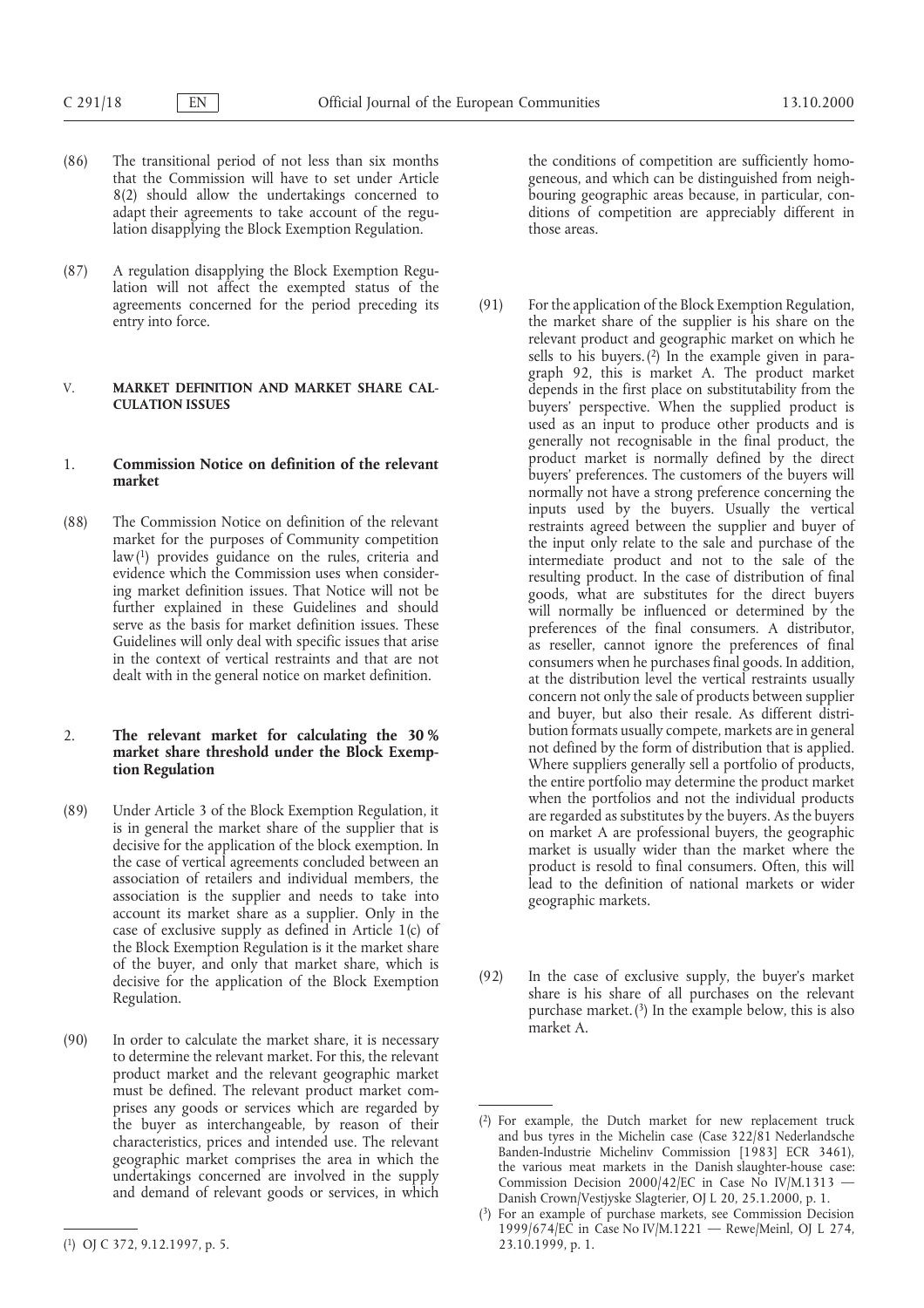

- (93) Where a vertical agreement involves three parties, on the market where he sells the contract goods is each operating at a different level of trade, their market decisive for the application of the Block Exemption shares will have to be below the market share threshold Regulation. Where a franchisor does not supply shares will have to be below the market share threshold<br>
of 30% at both levels in order to benefit from the spoods to be resold but provides a bundle of services block exemption. If for instance, in an agreement combined with IPR provisions which together form between a manufacturer, a wholesaler (or association the business method being franchised, the franchisor of retailers) and a retailer, a non-compete obligation is needs to take account of his market share as a provider agreed, then the market share of both the manufacturer of a business method. For that purpose, the franchisor and the wholesaler (or association of retailers) must needs to calculate his market share on the market not exceed 30% in order to benefit from the block where the business method is exploited, which is the
- (94) Where a supplier produces both original equipment<br>
and the repair or replacement parts for this equipment<br>
and the repair or replacement parts for this equipment,<br>
this market the competitors may<br>
and the supplier wil
- (95) Where the vertical agreement, in addition to the supply of the contract goods, also contains IPR provisions — such as a provision concerning the use of the supplier's trademark — which help the buyer to 3. **The relevant market for individual assessment** market the contract goods, the supplier's market share

goods to be resold but provides a bundle of services exemption. market where the franchisees exploit the business method to provide goods or services to end users. The franchisor must base his market share on the value of

(96) For individual assessment of vertical agreements not (1) See for example Pelikan/Kyocera in XXV Report on Competition<br>
Policy, point 87, and Commission Decision 91/595/EEC in Case<br>
No IV/M.12 — Varta/Bosch, OJ L 320, 22.11.1991, p. 26,<br>
Commission Decision in Case No IV/M.1 1029. See also point 56 of the Commission Notice on the a vertical agreement the relevant markets at each definition of relevant market for the purposes of Community level of trade affected by restraints contained in the

definition of relevant market for the purposes of Community competition law. agreement will be examined: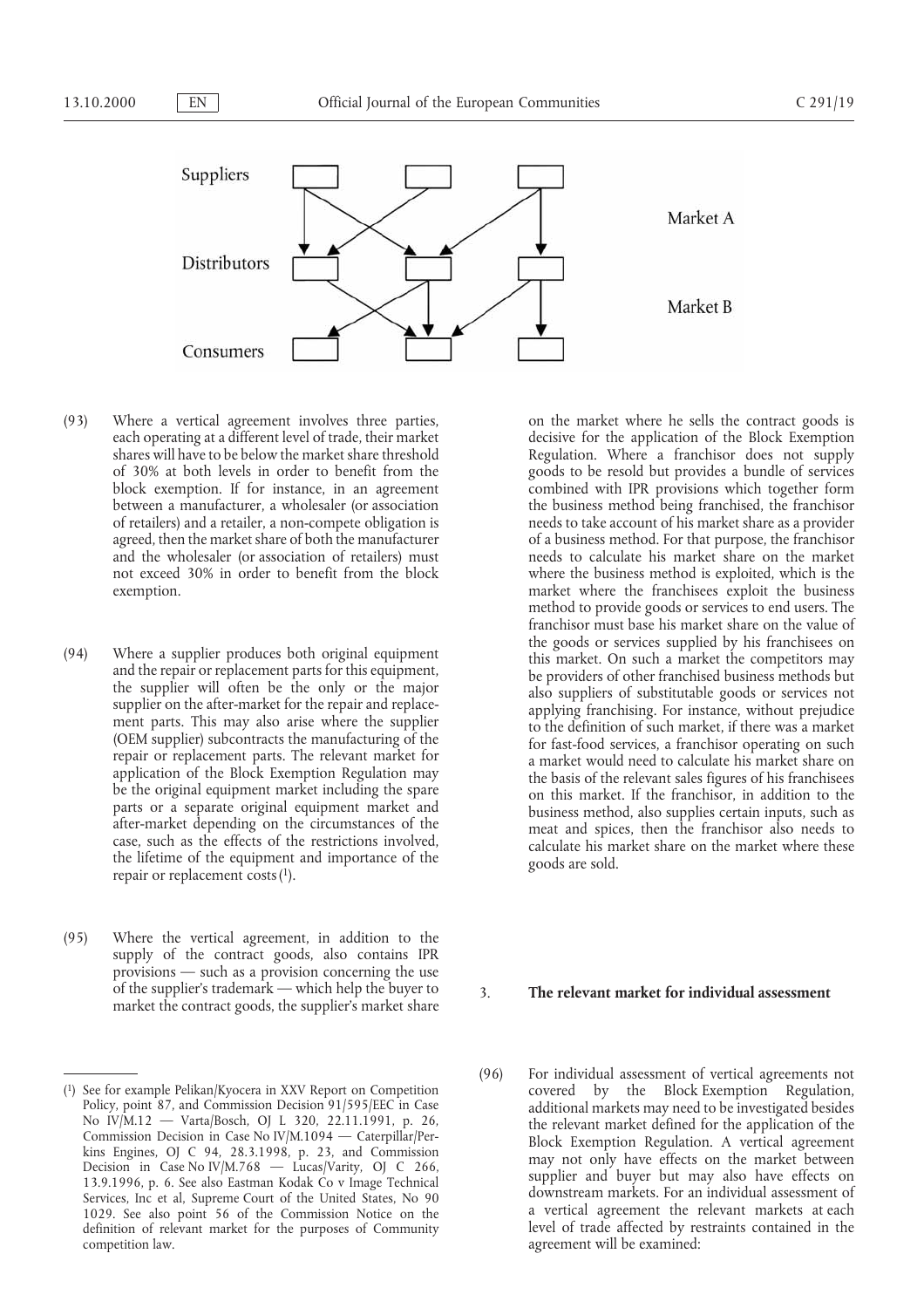- downstream. However, in cases of exclusive supply the position of the buyer on his downstream market is also relevant because the buyer's foreclosing behaviour may only have appreciable
- For instance, exclusive distribution may not only lead to foreclosure effects on the market between the supplier and the buyer, but may above all lead to less intra-brand competition in the resale territories of the distributors. The resale market is in particular important if the buyer is a retailer  $V_I$ . **ENFORCEMENT POLICY IN INDIVIDUAL CASES** selling to final consumers. A non-compete obligation agreed between a manufacturer and a wholesaler may foreclose this wholesaler to other
- evaluated taking account of the situation on the original equipment market. A less significant position on the original equipment market will

of the Block Exemption Regulation). restraints to appropriate all the extra profits.

- (i) For 'intermediate goods or services' that are (98) In-house production, that is production of an interincorporated by the buyer into his own goods or mediate product for own use, may be very important services, vertical restraints generally have effects in a competition analysis as one of the competi-<br>only on the market between supplier and buyer. The constraints or to accentuate the market position tive constraints or to accentuate the market position A non-compete obligation imposed on the buyer of a company. However, for the purpose of market for instance may foreclose other suppliers but definition and the calculation of market share for for instance may foreclose other suppliers but definition and the calculation of market share for will not lead to reduced in-store competition intermediate goods and services, in-house production intermediate goods and services, in-house production will not be taken into account.
- (99) However, in the case of dual distribution of final downstream market. goods, i.e. where a producer of final goods also acts as a distributor on the market, the market definition and market share calculation need to include the goods sold by the producer and competing producers (ii) For 'final products' an analysis limited to the<br>
market between supplier and buyer is less likely<br>
to be sufficient since vertical restraints may have<br>
negative effects of reduced inter-brand and/or<br>
intra-brand compe

- manufacturers but a loss of in-store competition is not very likely at the wholesale level. The same agreement concluded with a retailer may however and a series and a series and a morizontal restraints. The main reason fo or substitutable goods or services. In such horizontal relationships the exercise of market power by one (iii) In cases of individual assessment of an 'after- company (higher price of its product) may benefit market', the relevant market may be the original its competitors. This may provide an incentive to equipment market or the after-market depending competitors to induce each other to behave antiequipment market or the after-market depending competitors to induce each other to behave anti-<br>on the circumstances of the case. In any event. Competitively. In vertical relationships the product of on the circumstances of the case. In any event, competitively. In vertical relationships the product of the situation on a separate after-market will be the one is the input for the other. This means that the the situation on a separate after-market will be the one is the input for the other. This means that the evaluated taking account of the situation on the exercise of market power by either the upstream or downstream company would normally hurt the demand for the product of the other. The companies normally reduce possible anti-competitive effects involved in the agreement therefore usually have an on the after-market. incentive to prevent the exercise of market power by the other.
- (101) However, this self-restraining character should not be 4. **Calculation of the market share under the Block** over-estimated. When a company has no market power it can only try to increase its profits by **Exemption Regulation** cesses, with or without the help of vertical restraints. However, when it does have market power it can also try to increase its profits at the expense of its direct (97) The calculation of the market share needs to be based competitors by raising their costs and at the expense in principle on value figures. Where value figures are  $\sigma$  of its buyers and ultimately consumers by trying to not available substantiated estimates can be made. appropriate some of their surplus. This can happen Such estimates may be based on other reliable market when the upstream and downstream company share information such as volume figures (see Article 9(1) the extra profits or when one of the two uses vertical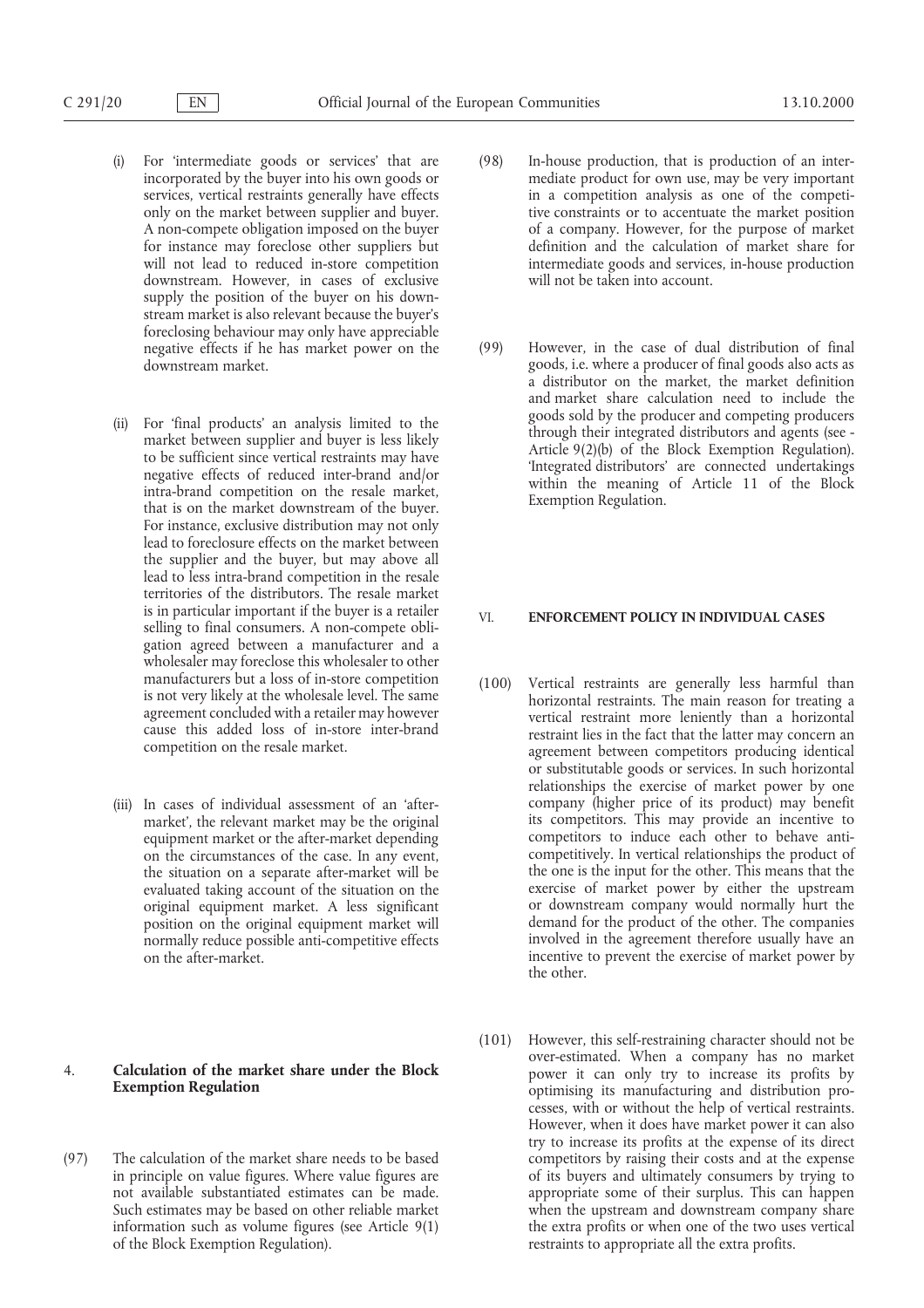$(102)$  In the assessment of individual cases, the Commission Single branding group will adopt an economic approach in the application of Article 81 to vertical restraints. This will limit the

- (103) The negative effects on the market that may result from vertical restraints which EC competition law
	-
	-
	- (iii) reduction of intra-brand competition between distributors of the same brand;
	-
- (104) Such negative effects may result from various vertical restraints. Agreements which are different in form may have the same substantive impact on competition. To analyse these possible negative effects, it is appro- Limited distribution group priate to divide vertical restraints into four groups: a single branding group, a limited distribution group,
- restraints. In paragraphs 103 to 136, the four different groups are analysed. In 137 to 229, vertical agree-<br>ments are analysed as they are used in practice because allocation, where the supplier limits his sales to ments are analysed as they are used in practice because many vertical agreements make use of more than one only one buyer for a certain territory or class of these components.  $\qquad \qquad$  of customers;

- scope of application of Article 81 to undertakings<br>holding a certain degree of market power where inter-<br>brand competition may be insufficient. In those cases,<br>the protection of inter-brand and intra-brand compe-<br>tition is obligation or incentive scheme agreed between the supplier and the buyer makes the latter purchase his requirements for a particular product and its 1. **The framework of analysis** substitutes only, or mainly, from one supplier. The same component can be found in tying, where the obligation or incentive scheme relates to a product that the buyer is required to purchase as a condition 1.1. *Negative effects of vertical restraints* **product** is referred to as the 'tied' product and the product is referred to as the 'tied' product and the second is referred to as the 'tying' product.
	- aims at preventing are the following: (107) There are four main negative effects on competition: (1) other suppliers in that market cannot sell to the (i) foreclosure of other suppliers or other buyers by<br>raising barriers to entry;<br>the market or, in the case of tying, to foreclosure of<br>the market for the tied product; (2) it makes market shares more rigid and this may help collusion when applied by several suppliers; (3) as far as the distri-(ii) reduction of inter-brand competition between<br>the companies operating on a market, including<br>facilitation of collusion amongst suppliers or<br>final goods is concerned, the particular<br>facilitation of collusion amongst sup to a reduction in inter-brand competition.
	- (108) The reduction in inter-brand competition may be (iv) the creation of obstacles to market integration,<br>including, above all, limitations on the freedom<br>of consumers to purchase goods or services in<br>any Member State they may choose.<br>In the single branding contracts, but t inter-brand competition.

- a resale price maintenance group and a market partitioning group. The vertical restraints within each group have largely similar negative effects on compe-<br>group have largely similar negative effects on compe-<br>tition. for a particular territory or group of customers, or to select a particular kind of buyers. This component can (105) The classification into four groups is based upon what be found amongst others in: can be described as the basic components of vertical
	-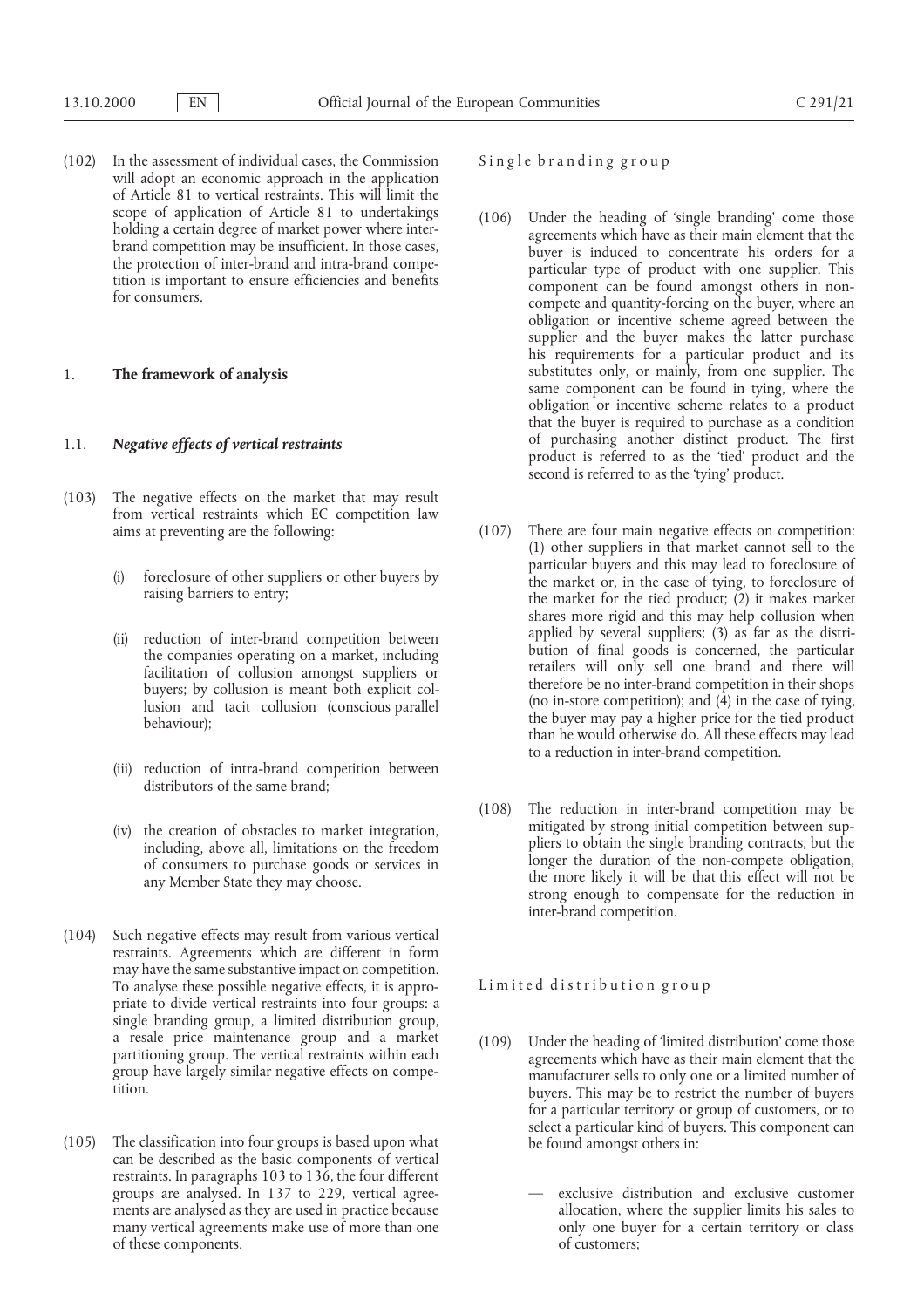- exclusive supply and quantity-forcing on the horizontal collusion between manufacturers or dis-
- selective distribution, where the conditions imposed on or agreed with the selected dealers usually limit their number;
- after-market sales restrictions which limit the Market partitioning group component supplier's sales possibilities.
- competition can in turn lead to a weakening of interbrand competition.

- the suppliers' level. (111) Under the heading of 'resale price maintenance' (RPM) come those agreements whose main element is that the buyer is obliged or induced to resell not below a certain price, at a certain price or not above a certain price. This group comprises minimum, fixed, maximum and recommended resale prices. Maximum<br>and recommended resale prices, which are not hardcoand recommended resale prices, which are not hardco- 1.2. *Positive effects of vertical restraints* re restrictions, may still lead to a restriction of competition by effect.
- on price and responsibility for price changes makes level of investments and sales.

supplier, where an obligation or incentive scheme tributors easier, at least in concentrated markets. The agreed between the supplier and the buyer makes reduction in intra-brand competition may, as it leads the former sell only or mainly to one buyer; to less downward pressure on the price for the particular goods, have as an indirect effect a reduction of inter-brand competition.

- (110) There are three main negative effects on competition:<br>
(113) Under the heading of 'market partitioning' come<br>
(113) Under the heading of 'market partitioning' come<br>
agreements whose main element is that the buyer is<br> buy from that particular supplier, and this may lead in<br>particular product. This component can be found in<br>particular in the case of exclusive supply, to foreclosure<br>of the purchase market, (2) when most or all of the<br>comp of wide exclusive territories or exclusive customer<br>allocation the result may be total elimination of intra-<br>brand of primary responsibility, restrictions on the location<br>brand competition. This reduction of intra-brand of
- (114) The main negative effect on competition is a reduction of intra-brand competition that may help the supplier to partition the market and thus hinder market Resale price maintenance group integration. This may facilitate price discrimination. When most or all of the competing suppliers limit the sourcing or resale possibilities of their buyers this may facilitate collusion, either at the distributors' level or at

(115) It is important to recognise that vertical restraints (112) There are two main negative effects of RPM on often have positive effects by, in particular, promoting competition: (1) a reduction in intra-brand price non-price competition and improved quality of sercompetition, and (2) increased transparency on prices. vices. When a company has no market power, it can In the case of fixed or minimum RPM, distributors can only try to increase its profits by optimising its no longer compete on price for that brand, leading to manufacturing or distribution processes. In a number a total elimination of intra-brand price competition. A of situations vertical restraints may be helpful in this maximum or recommended price may work as a focal respect since the usual arm's length dealings between point for resellers, leading to a more or less uniform supplier and buyer, determining only price and quanapplication of that price level. Increased transparency tity of a certain transaction, can lead to a sub-optimal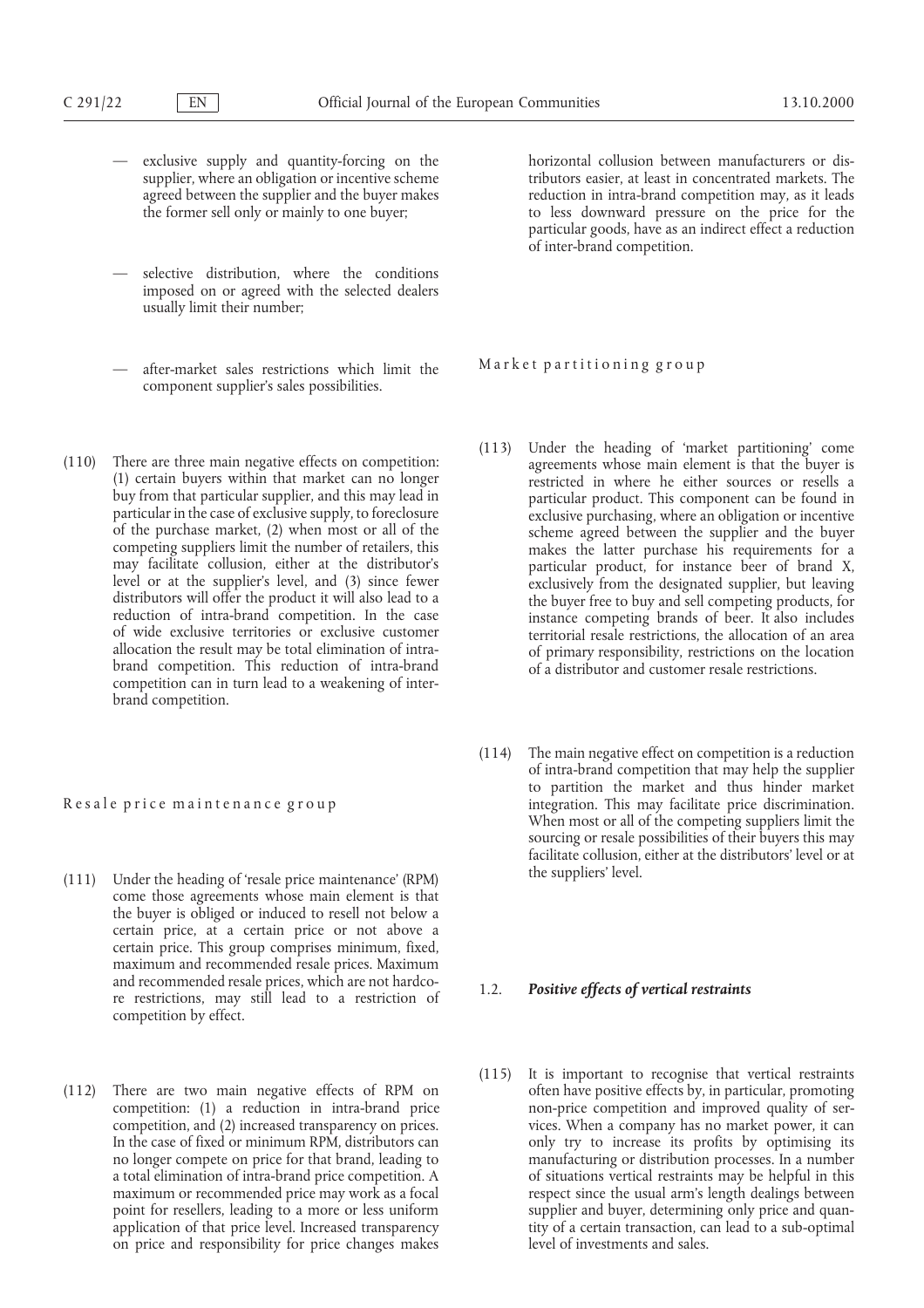- (116) While trying to give a fair overview of the various other markets should then be restrained for a justifications for vertical restraints, these Guidelines limited period from selling in the new market. do not claim to be complete or exhaustive. The This is a special case of the free-rider problem following reasons may justify the application of certain described under point (1). vertical restraints:
	-

For there to be a problem, there needs to be a real free-rider issue. Free-riding between buyers can only occur on pre-sales services and not on after-sales services. The product will usually need to be relatively new or technically complex as the effective service requirements concerning pre- particular supply arrangements are fixed. sales services.

manufacturer wants to enter a new geographic buyer to purchase and/or use products supplied market, for instance by exporting to another by other suppliers and can only be sold at a country for the first time, this may involve special significant loss. An investment is thus relation-'first time investments' by the distributor to ship-specific because for instance it can only be establish the brand in the market. In order used to produce a brand-specific component or to persuade a local distributor to make these to store a particular brand and thus cannot be investments it may be necessary to provide used profitably to produce or resell alternatives. territorial protection to the distributor so that he Secondly, it must be a long-term investment that can recoup these investments by temporarily is not recouped in the short run. And thirdly, the charging a higher price. Distributors based in investment must be asymmetric; i.e. one party to

- (3) The 'certification free-rider issue'. In some sectors, (1) To 'solve a "free-rider" problem'. One distributor<br>
may free-ride on the promotion efforts of another<br>
distributor. This type of problem is most com-<br>
distributor. This type of problem is most com-<br>
distribution or sim invests in promotion at the buyer's premises, in for a limited duration a restriction such as<br>general at the retail level, that may also attract exclusive distribution or selective distribution. It<br>customers for its compet customers for its competitors. Non-compete type must be enough to guarantee introduction of the restraints can help to overcome this situation of the mew product but not so long as to hinder large-<br>free-riding. Such benefi with 'experience' goods or complex goods that represent a relatively large purchase for the final consumer.
	- (4) The so-called 'hold-up problem'. Sometimes there customer may otherwise very well know what he are client-specific investments to be made by or she wants, based on past purchases. And the either the supplier or the buyer, such as in special or she wants, based on past purchases. And the either the supplier or the buyer, such as in special product must be of a reasonably high value as it equipment or training. For instance, a component equipment or training. For instance, a component is otherwise not attractive for a customer to go manufacturer that has to build new machines to one shop for information and to another to and tools in order to satisfy a particular requirebuy. Lastly, it must not be practical for the ment of one of his customers. The investor may supplier to impose on all buyers, by contract, and the necessary investments before

However, as in the other free-riding examples, Free-riding between suppliers is also restricted to<br>specific situations, namely in cases where the<br>promotion takes place at the buyer's premises<br>and is generic, not brand specific.<br>An investment made by the<br>supplier is con when, after termination of the contract, it cannot be used by the supplier to supply other customers and can only be sold at a significant loss. An investment made by the buyer is considered to be relationship-specific when, after termin- (2) To 'open up or enter new markets'. Where a ation of the contract, it cannot be used by the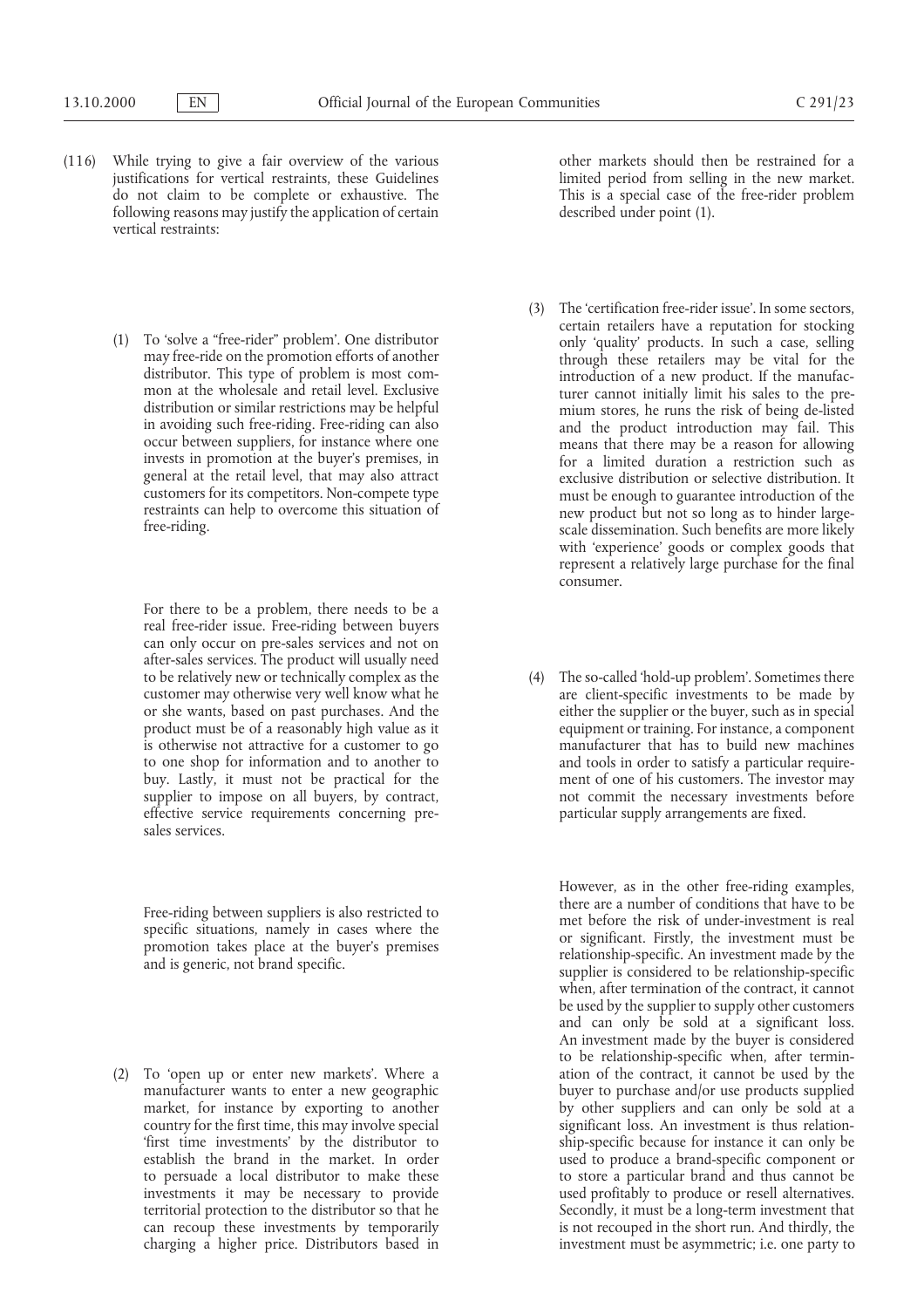the contract invests more than the other party. imposing a certain measure of uniformity and When these conditions are met, there is usually a quality standardisation on the distributors. This good reason to have a vertical restraint for the can for instance be found in selective distribution duration it takes to depreciate the investment. and franchising. The appropriate vertical restraint will be of the non-compete type or quantity-forcing type when the investment is made by the supplier and<br>of the exclusive distribution, exclusive customer -

- back and the provider of the know-how may not the situations of the situations ( $\frac{1}{2}$ ), (6), and (8), points (5), (6) and (8), want it to be used for or by his competitors. In as far as the know-how was not readily available to the buyer, is substantial and indispensable for the operation of the agreement, such a transfer
- products on a limited number of distributors. For this he could use exclusive distribution, quantity forcing in the form of a minimum purchasing requirement, selective distribution containing
- viders of capital (banks, equity markets) may lated: provide capital sub-optimally when they have imperfect information on the quality of the borrower or there is an inadequate basis to secure
- iveness of a product to the final consumer by market, is below 1 000.

- of the exclusive distribution, exclusive customer (117) The eight situations mentioned in paragraph 116 allocation or exclusive supply type when the make clear that under certain conditions vertical aversements are likel agreements are likely to help realise efficiencies and the development of new markets and that this may offset possible negative effects. The case is in general strongest for vertical restraints of a limited duration which help the introduction of new complex products or protect relationship-specific investments. A vertical (5) The 'specific hold-up problem that may arise in restraint is sometimes necessary for as long as the the case of transfer of substantial know-how'. The know-how, once provided, cannot be taken supplier sells his product to the buyer (see in particular hack and the provider of the know-how may not the situations described in paragraph 116, points (1),
- may justify a non-compete type of restriction. (118) There is a large measure of substitutability between This would normally fall outside Article 81(1). the different vertical restraints. This means that the same inefficiency problem can be solved by different vertical restraints. For instance, economies of scale in distribution may possibly be achieved by using exclusive distribution, selective distribution, quantity forcing<br>or exclusive purchasing. This is important as the (6) 'Economies of scale in distribution'. In order to<br>have scale economies exploited and thereby see a<br>lower retail price for his product, the manufac-<br>turer may want to concentrate the resale of his<br>dispensability is disc

### such a requirement or exclusive purchasing. 1.3. General rules for the evaluation of vertical restraints

- (119) In evaluating vertical restraints from a competition (7) 'Capital market imperfections'. The usual pro- policy perspective, some general rules can be formu-
- borrower or there is an inadequate basis to secure<br>the loan. The buyer or supplier may have better<br>information and be able, through an exclusive<br>relationship, to obtain extra security for his<br>investment. Where the supplier Article 82. Where there are many firms competing in an unconcentrated market, it can be assumed that non-hardcore vertical restraints will not have appreciable negative effects. A market (8) 'Uniformity and quality standardisation'. A verti- is deemed unconcentrated when the HHI index, cal restraint may help to increase sales by creating i.e. the sum of the squares of the individual a brand image and thereby increasing the attract- market shares of all companies in the relevant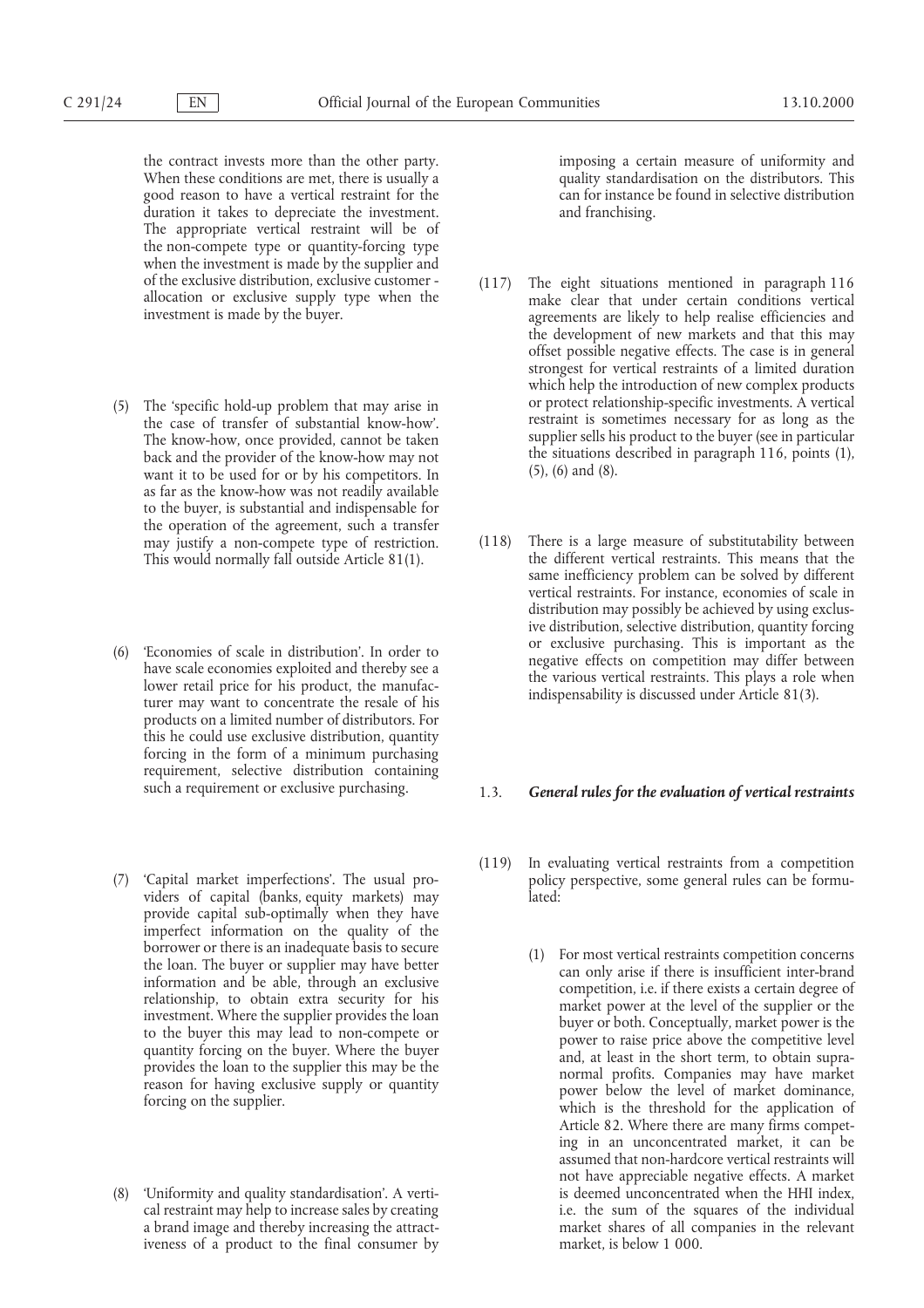- (2) Vertical restraints which reduce inter-brand com- have to respond to the demand of final conpetition are generally more harmful than vertical sumers, competition may suffer more when restraints that reduce intra-brand competition. distributors are foreclosed from selling one or a<br>For instance, non-compete obligations are likely and the number of brands than when buyers of inter-For instance, non-compete obligations are likely to have more net negative effects than exclusive mediate products are prevented from buying distribution. The former, by possibly foreclosing competing products from certain sources of the market to other brands, may prevent those supply. brands from reaching the market. The latter, while limiting intra-brand competition, does not prevent goods from reaching the final consumer.
- (3) Vertical restraints from the limited distribution actions, search costs are in general not prohibigroup, in the absence of sufficient inter-brand tive. A loss of intra-brand competition is the competition is the competition is the competition is the competition is the competition is the competition is the competition i competition, may significantly restrict the choices available to consumers. They are particularly harmful when more efficient distributors or distributors with a different distribution format service or price-service combination of these dis-
- worse for competition than non-exclusive quantity forcing or the setting of a max<br>arrangements. Exclusive dealing makes by the settle received and the may limit such price increases. arrangements. Exclusive dealing makes, by the express language of the contract or its practical effects, one party fulfil all or practically all its requirements from another party. For instance, requirements from another party. For instance,<br>
under a non-compete obligation the buyer pur-<br>
chases only one brand. Quantity forcing, on the<br>
other hand, leaves the buyer some scope to<br>
purchase competing goods. The degr forcing.
- (5) Vertical restraints agreed for non-branded goods<br>and services are in general less harmful than<br>restraints affecting the distribution of branded<br>goods and services. Branding tends to increase<br>product differentiation and bility of the product, leading to a reduced elasticity of demand and an increased possibility to

Intermediate goods and services are sold to undertakings for use as an input to produce other goods or services and are generally not (10) In the case of a new product, or where an existing

The undertakings buying intermediate goods or services normally have specialist departments or advisers who monitor developments in the supply market. Because they effect sizeable trans-<br>actions, search costs are in general not prohibi-

- $(6)$  In general, a combination of vertical restraints distribution and denies consumers the particular aggravates their negative effects. However, certain aggravates their negative effects. However, certain service or price-service combination of these discussed and denies of tributors. competition than their use in isolation from each other. For instance, in an exclusive distribution system, the distributor may be tempted to increase the price of the products as intra-<br>brand competition has been reduced. The use of (4) Exclusive dealing arrangements are generally brand competition has been reduced. The use of (4) Exclusive dealing arrangements are generally quantity forcing or the setting of a maximum
	-
	- (8) The more the vertical restraint is linked to the
	- raise price. The distinction between branded and<br>non-branded goods or services will often coincide<br>with the distinction between intermediate goods<br>and services and final goods and services.<br>The justification there is for c the time necessary to depreciate the investment.
	- recognisable in the final goods or services. The product is sold for the first time on a different buyers of intermediate products are usually well- geographic market, it may be difficult for the informed customers, able to assess quality and company to define the market or its market share therefore less reliant on brand and image. Final may be very high. However, this should not be goods are, directly or indirectly, sold to final considered a major problem, as vertical restraints consumers who often rely more on brand and linked to opening up new product or geographic image. As distributors (retailers, wholesalers) markets in general do not restrict competition.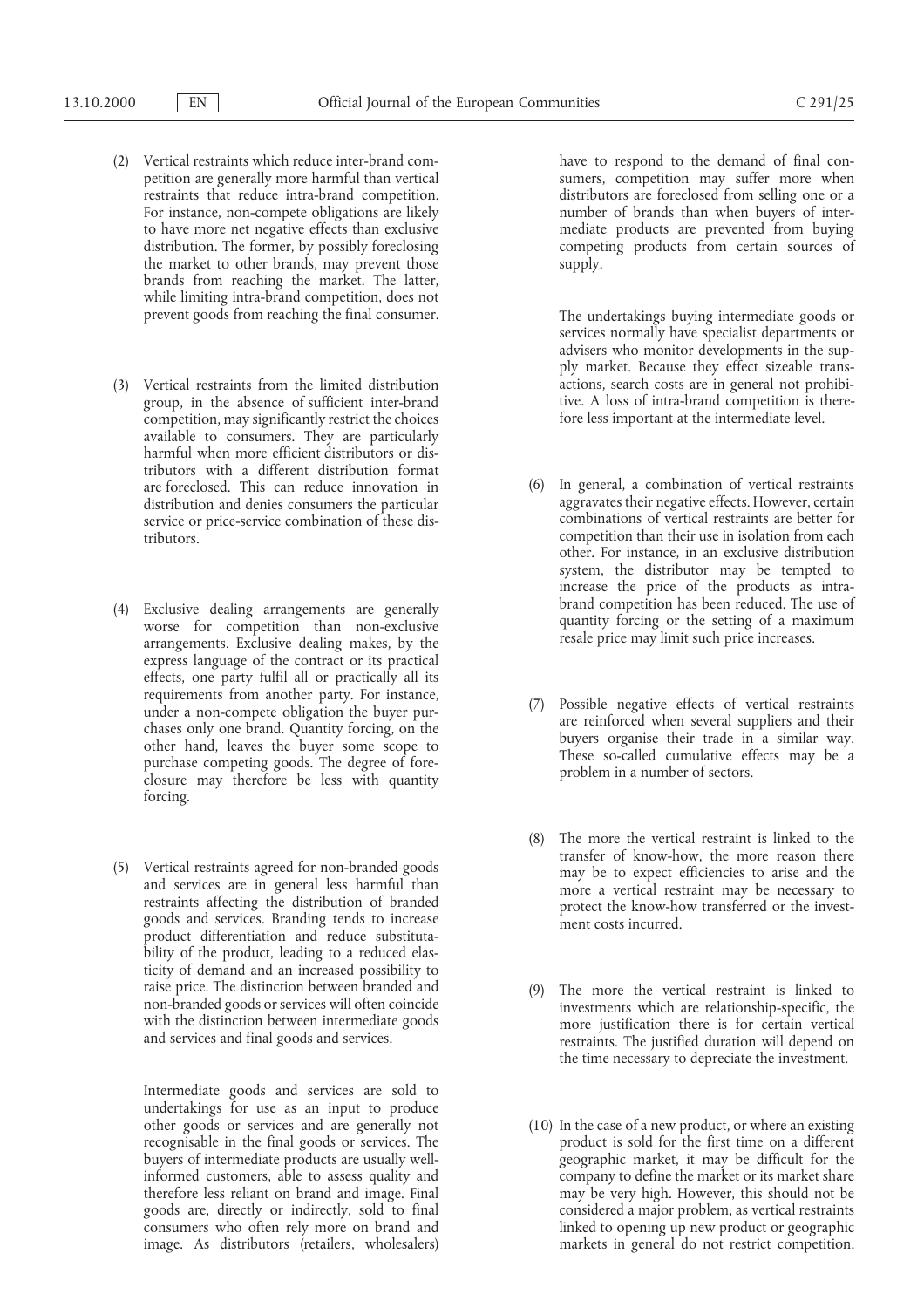This rule holds, irrespective of the market share (a) market position of the supplier; of the company, for two years after the first putting on the market of the product. It applies to all non-hardcore vertical restraints and, in the (b) market position of competitors; case of a new geographic market, to restrictions on active and passive sales imposed on the direct (c) market position of the buyer; buyers of the supplier located in other markets to intermediaries in the new market. In the case (d) entry barriers; of genuine testing of a new product in a limited territory or with a limited customer group, the distributors appointed to sell the new product on (e) maturity of the market; the test market can be restricted in their active selling outside the test market for a maximum period of 1 year without being caught by (f) level of trade; Article 81(1).

### 1.4. *Methodology of analysis*

- - (1) First, the undertakings involved need to define the importance of the relevant market in order to establish the following can be said: market share of the supplier or the buyer, depending on the vertical restraint involved (see paragraphs 88 to 99, in particular 89 to 95). Market position of the supplier
	- (2) If the relevant market share does not exceed the (123) The market position of the supplier is established first
	- vertical agreement falls within Article 81(1). the brand leader or having a superior portfolio.
	- (4) If the vertical agreement falls within Article 81(1), Market position of competitors it is necessary to examine whether it fulfils the conditions for exemption under Article 81(3).
- 
- Article 81(1): tition.
- 
- 
- 
- 
- 
- 
- (g) nature of the product;
- (h) other factors.
- (122) The importance of individual factors may vary from case to case and depends on all other factors. For (120) The assessment of a vertical restraint involves in instance, a high market share of the supplier is usually a good indicator of market power, but in the case of low entry barriers it may not indicate market power. It is therefore not possible to provide strict rules on the importance of the individual factors. However the

30 % threshold, the vertical agreement is covered and foremost by his market share on the relevant by the Block Exemption Regulation, subject to product and geographic market. The higher his market the hardcore restrictions and conditions set out share, the greater his market power is likely to be. The in that regulation. The market position of the supplier is further strengthened if he has certain cost advantages over his competitors. These competitive advantages may result from a first (3) If the relevant market share is above the 30 % mover advantage (having the best site, etc.), holding threshold, it is necessary to assess whether the essential patents, having superior technology, being

(124) The same indicators, that is market share and possible competitive advantages, are used to describe the market position of competitors. The stronger the established competitors are and the greater their 1.4.1. *Relevant factors for the assessment under Article 81(1)* number, the less risk there is that the supplier or buyer in question will be able to foreclose the market individually and the less there is a risk of a reduction of inter-brand competition. However, if the number (121) In assessing cases above the market share threshold of of competitors becomes rather small and their market 30 %, the Commission will make a full competition position (size, costs, R&D potential, etc.) is rather analysis. The following factors are the most important similar, this market structure may increase the risk of to establish whether a vertical agreement brings about collusion. Fluctuating or rapidly changing market an appreciable restriction of competition under shares are in general an indication of intense compe-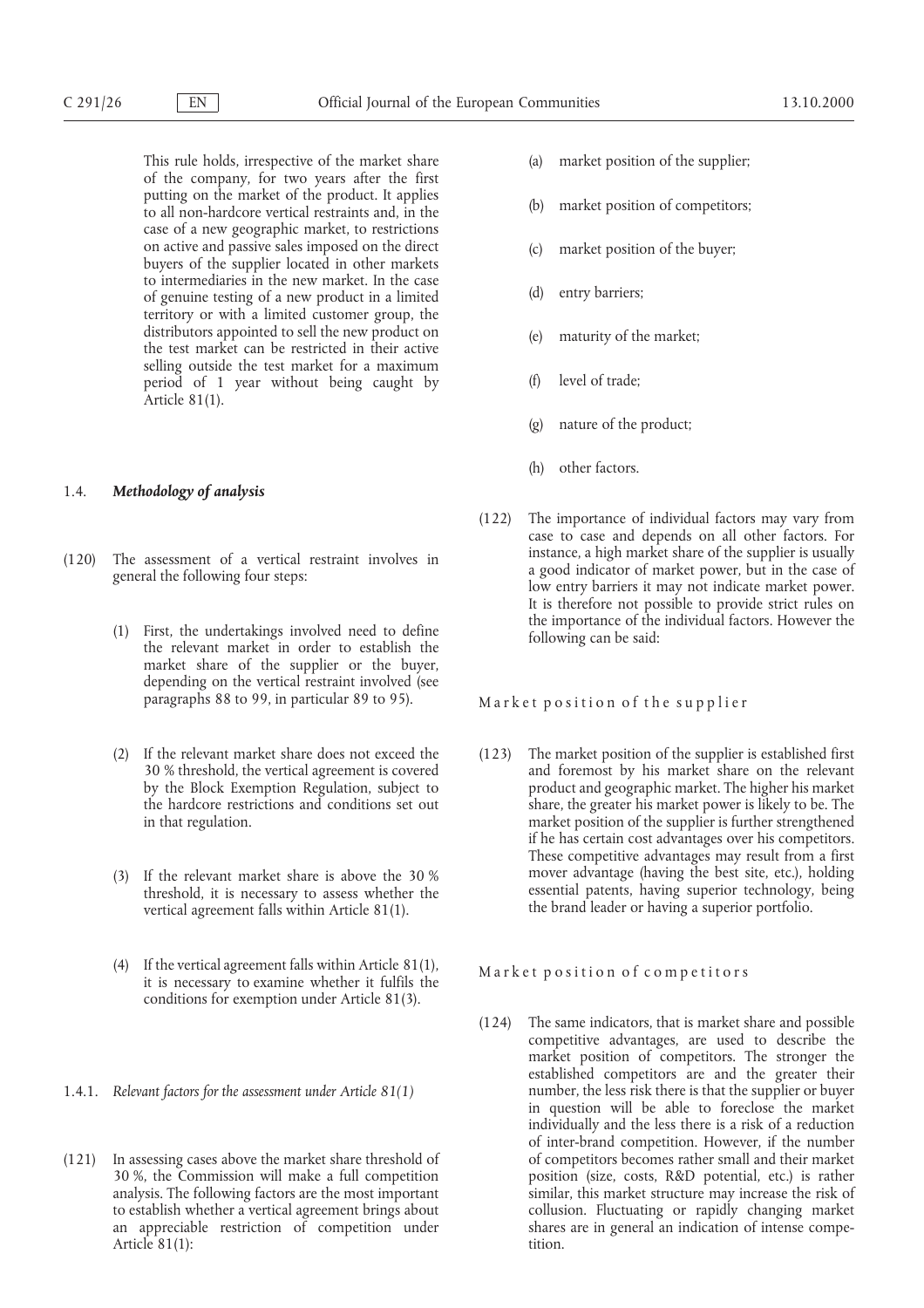(125) Buying power derives from the market position of the<br>buyer. The first indicator of buying power is the<br>market share of the buyer on the purchase market.<br>This share reflects the importance of his demand for<br>his possib effects is not the same for the different vertical restraints. Buying power may in particular increase the

- (126) Entry barriers are measured by the extent to which incumbent companies can increase their price above<br>the competitive level, usually above minimum average<br>total cost, and make supra-normal profits without<br>attracting supra-normal profits, is likely to occur within one or two years, entry barriers can be said to be low.
- Level of trade (127) Entry barriers may result from a wide variety of factors such as economies of scale and scope, government regulations, especially where they establish exclusive essential facilities, a first mover advantage and brand level of intermediate goods and services. loyalty of consumers created by strong advertising. Vertical restraints and vertical integration may also work as an entry barrier by making access more difficult and foreclosing (potential) competitors. Entry  $\blacksquare$  Nature of the product barriers may be present at only the supplier or buyer  $\blacksquare$  Nature of the product level or at both levels.
- a market but that are lost when the market is

M a r k e t p o sition of the buyer exited. Advertising costs to build consumer loyalty are normally sunk costs, unless an exiting firm could either sell its brand name or use it somewhere else

negative effects in case of restraints from the limited (129) In general, entry requires sunk costs, sometimes minor distribution and market partitioning groups such as and sometimes major. Therefore, actual competition distribution and market partitioning groups such as and sometimes major. Therefore, actual competition exclusive supply, exclusive distribution and quantitat-<br>is in general more effective and will weigh more in the exclusive supply, exclusive distribution and quantitat- is in general more effective and will weigh more in the ive selective distribution.<br>assessment of a case than potential competition. assessment of a case than potential competition.

Entry barriers Maturity of the market

rights, state aid, import tariffs, intellectual property (131) The level of trade is linked to the distinction between<br>rights, ownership of resources where the supply is intermediate and final goods and services. As indica intermediate and final goods and services. As indicated limited due to for instance natural limitations (1), earlier, negative effects are in general less likely at the

(132) The nature of the product plays a role in particular for (128) The question whether certain of these factors should final products in assessing both the likely negative and<br>the likely positive effects. When assessing the likely be described as entry barriers depends on whether the likely positive effects. When assessing the likely they are related to sunk costs. Sunk costs are those negative effects, it is important whether the products they are related to sunk costs. Sunk costs are those megative effects, it is important whether the products costs that have to be incurred to enter or be active on costs that have to be incurred to enter or be active on on the market are more homogeneous or hetero-<br>costs that have to be incurred to enter or be active on the market are more homogeneous or hetero-<br>geneous, whether the a large part of the consumer's budget, or is inexpensive and whether the product is a one-off purchase or repeatedly purchased. In general, when the product is more heterogeneous, less expensive and resembles more a one-off purchase, vertical restraints are more

<sup>(1)</sup> See Commission Decision 97/26/EC (Case No IV/M.619 — more a one-off purchase, vert<br>Gencor/Lonrho), (OJ L 11, 14.1.1997, p. 30). likely to have negative effects. Gencor/Lonrho), (OJ L 11, 14.1.1997, p. 30).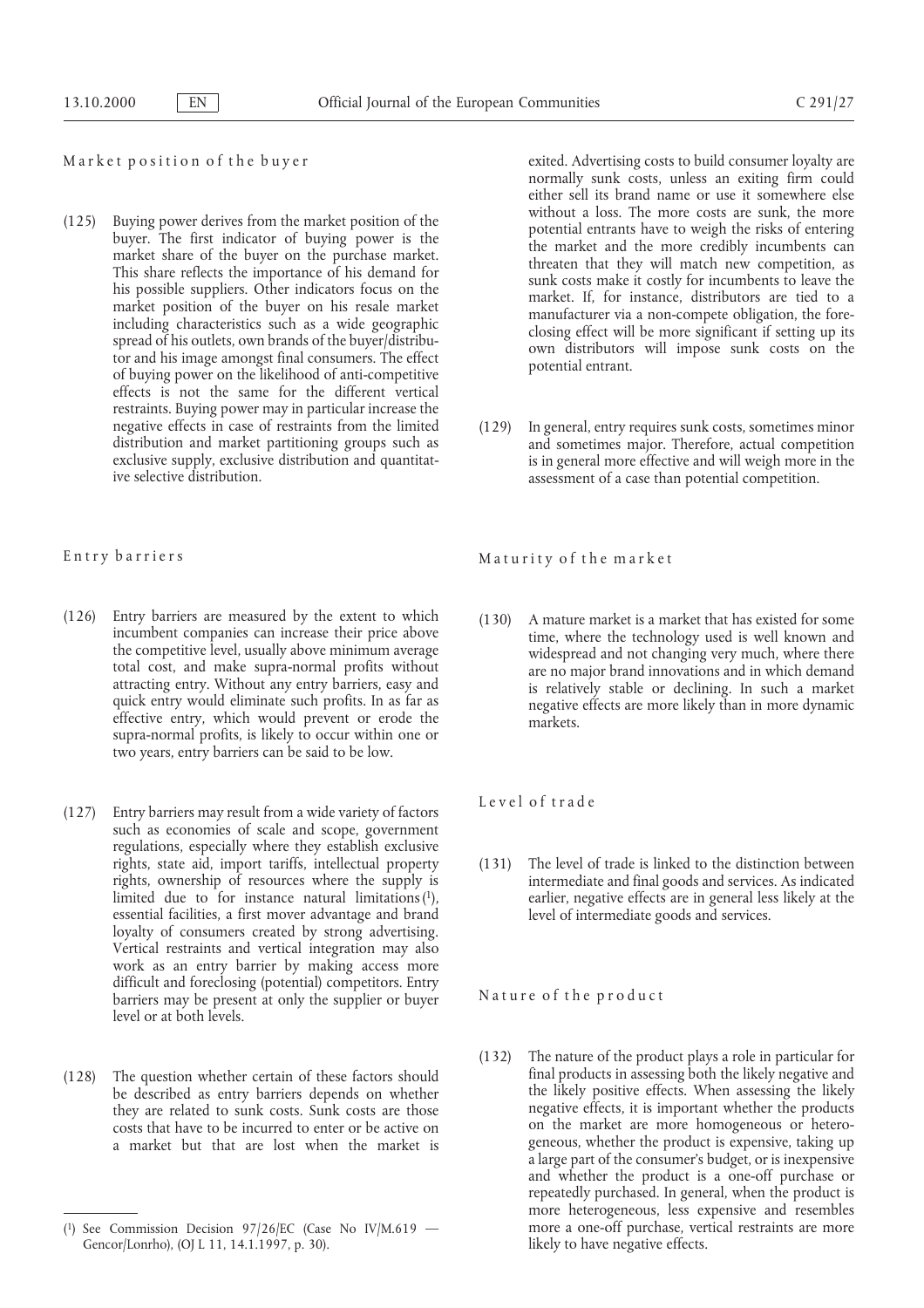- (133) In the assessment of particular restraints other factors<br>
may have to be taken into account. Among these<br>
exercise of market power or from anti-competitive<br>
factors can be the cumulative effect, i.e. the coverage<br>
f
- 
- (134) There are four cumulative conditions for the application of Article 81(3):
	- the vertical agreement must contribute to 2. **Analysis of specific vertical restraints** improving production or distribution or to promoting technical or economic progress;
	-
	- the vertical agreement must not impose on the undertakings concerned vertical restraints which are not indispensable to the attainment of these benefits;
	- the vertical agreement must not afford such 2.1. *Single branding* undertakings the possibility of eliminating competition in respect of a substantial part of the products in question. (138) A non-compete arrangement is based on an obligation
- (135) The last criterion of elimination of competition for a<br>substantial part of the products in question is related<br>to the question of dominance. Where an undertaking<br>the buyer can buy directly from the supplier. But that would not take place.
- inparagraphs 115 to 118. These efficiencies have to assessment of individual cases.

O the r factors be substantiated and must produce a net positive effect. Speculative claims on avoidance of free-riding the competitive process will normally ensure that consumers receive a fair share of the economic<br>benefits. The third criterion will play a role in ensuring 1.4.2. *Relevant factors for the assessment under Article 81(3)* that the least anti-competitive restraint is chosen to obtain certain positive effects.

the vertical agreement must allow consumers a<br>
fair share of these benefits;<br>
the vertical agreements may contain a combination of<br>
two or more of the components of vertical restraints<br>
described in paragraphs 103 to 114. mon vertical restraints and combinations of vertical ology of analysis developed in paragraphs 120 to 136.

- or incentive scheme which makes the buyer purchase
- (139) Single branding is exempted by the Block Exemption (136) Where the supplier and the buyer are not dominant, Regulation when the supplier's market share does not the other three criteria become important. The first, exceed 30 % and subject to a limitation in time of five concerning the improvement of production or distri- years for the non-compete obligation. Above the bution and the promotion of technical or economic market share threshold or beyond the time limit of progress, refers to the type of efficiencies described five years, the following guidance is provided for the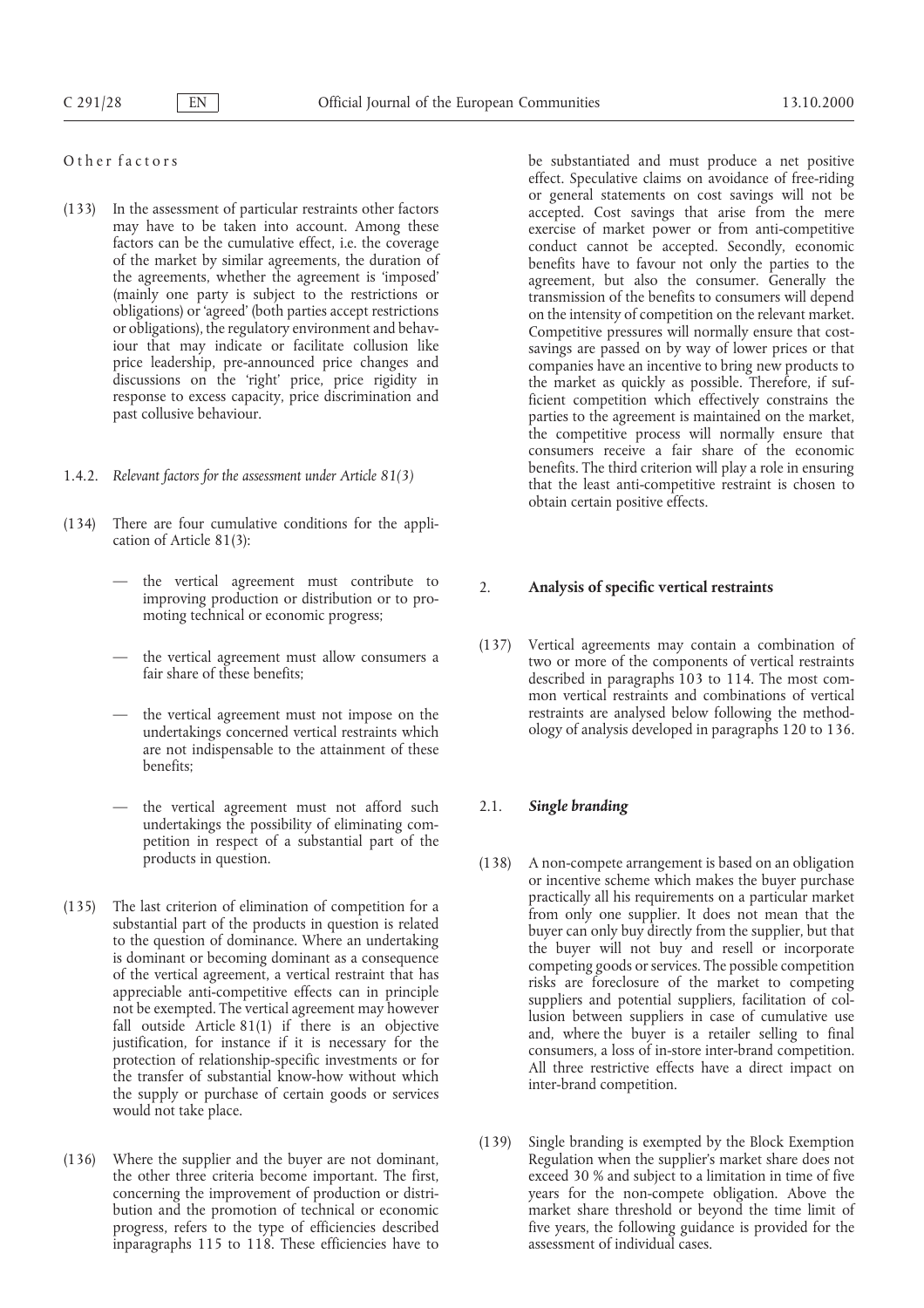- 
- (141) It is not only the market position of the supplier that is of importance but also the extent to and the duration<br>for which he applies a non-compete obligation. The<br>higher his tied market share, i.e. the part of his market<br>share is real foreclosure. Wherever it is relatively eas entered into by non-dominant companies are in general not considered to give rise to appreciable es may not impose non-compete obligations on their buyers unless they can objectively justify such commercial practice within the context of Article 82. (146) Lastly, 'the level of trade' is relevant for foreclosure.
- Foreclosure of competitors is not very likely where they have similar market positions and can offer similarly attractive products. In such a case foreclosure
- (140) The 'market position of the supplier' is of main (143) In cases where the market share of the largest supplier importance to assess possible anti-competitive effects is below 30 % and the market share of the five largest of non-compete obligations. In general, this type of suppliers (concentration rate (CR) 5) is below 50 %, obligation is imposed by the supplier and the supplier there is unlikely to be a single or a cumulative antihas similar agreements with other buyers. competitive effect situation. If a potential entrant cannot penetrate the market profitably, this is likely to be due to factors other than non-compete obligations, such as consumer preferences. A competition problem is unlikely to arise when, for instance, 50 companies, of which none has an important market share, compete fiercely on a particular market.
	-
	- anti-competitive effects or net negative effects. Non-<br>
	compete obligations between one and five years<br>
	entered into by non-dominant companies usually<br>
	require a proper balancing of pro- and anti-competi-<br>
	tive effects, wh
- Foreclosure is less likely in case of an intermediate product. When the supplier of an intermediate product is not dominant, the competing suppliers still have a substantial part of demand that is 'free'. Below the level of dominance a serious foreclosure effect may however arise for actual or potential competitors where there is a cumulative effect. A serious cumulat- (142) In assessing the supplier's market power, the 'market ive effect is unlikely to arise as long as less than 50 % position of his competitors' is important. As long as set of the market is tied. When the supplier is do position of his competitors' is important. As long as for the market is tied. When the supplier is dominant, the competitors are sufficiently numerous and strong, no appreciable anti-competitive effects can be expected. It pected. It is only likely that competing suppliers will cant foreclosure effects on the market. The stronger<br>be foreclosed if they are significantly smaller than<br>the supplier applying the non-compete obligation.<br>the result
	- may however occur for potential entrants when a (147) Where the agreement concerns supply of a final number of major suppliers enter into non-compete product at the wholesale level, the question whether a contracts with a significant number of buyers on the competition problem is likely to arise below the level relevant market (cumulative effect situation). This is of dominance depends in large part on the type of also a situation where non-compete agreements may wholesaling and the entry barriers at the wholesale facilitate collusion between competing suppliers. If level. There is no real risk of foreclosure if competing individually these suppliers are covered by the Block manufacturers can easily establish their own wholesal-Exemption Regulation, a withdrawal of the block ing operation. Whether entry barriers are low depends exemption may be necessary to deal with such a in part on the type of wholesaling, i.e. whether or not negative cumulative effect. A tied market share of less wholesalers can operate efficiently with only the than 5 % is not considered in general to contribute product concerned by the agreement (for example ice significantly to a cumulative foreclosure effect. The cream) or whether it is more efficient to trade in a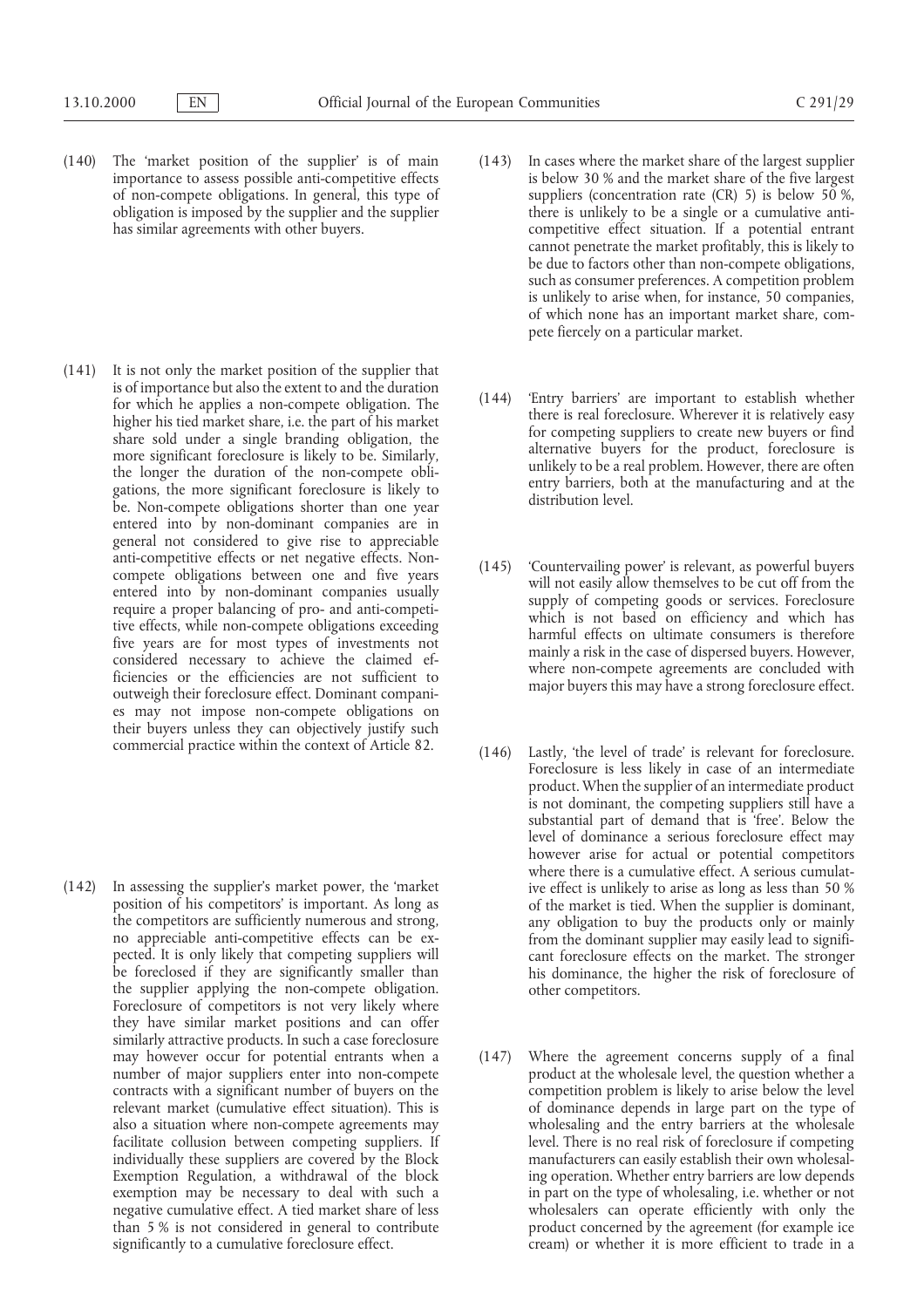- whole range of products (for example frozen food- (152) A so-called 'English clause', requiring the buyer to
- market share may already lead to significant anticompetitive effects. The stronger its dominance, the higher the risk of foreclosure of other competitors.
- and withdrawal of the block exemption is therefore unlikely. This figure may be higher when other factors like the number of competitors, entry barriers etc. are taken into account. When not all companies have market shares below the threshold of the Block
- (150) Where the buyer operates from premises and land owned by the supplier or leased by the supplier from a third party not connected with the buyer, the possibility of imposing effective remedies for a poss-
- 
- stuffs). In the latter case, it is not efficient for a report any better offer and allowing him only to accept manufacturer selling only one product to set up such an offer when the supplier does not match it, can his own wholesaling operation. In that case anti-<br>be expected to have the same effect as a non-compete competitive effects may arise below the level of obligation, especially when the buyer has to reveal dominance. In addition, cumulative effect problems who makes the better offer. In addition, by increasing may arise if several suppliers tie most of the available the transparency of the market it may facilitate col-<br>wholesalers. An English clause may holesalers. lusion between the suppliers. An English clause may also work as quantity-forcing. Quantity-forcing on the buyer is a weaker form of non-compete, where incentives or obligations agreed between the supplier and the buyer make the latter concentrate his pur-(148) For final products, foreclosure is in general more likely<br>to occur at the retail level, given the significant entry<br>to occur at the retail level, given the significant entry<br>barriers for most manufacturers to start r
- (153) Where appreciable anti-competitive effects are established, the question of a possible exemption under Article 81(3) arises as long as the supplier is not (149) At the retail level a cumulative foreclosure effect may<br>also arise. When all companies have market shares<br>below 30 % a cumulative foreclosure effect is unlikely<br>if the total tied market share is less than 40 % (capi
	- Exemption Regulation but none is dominant, a cumu-<br>lative foreclosure effect is unlikely if the total tied<br>market share is below 30 %.<br>the total tied<br>have record possibly be a less restrictive alternative. A non-compete obligation may be the only viable way to achieve an efficiency as described in paragraph 116, point 5 (hold-up problem related to the transfer of know-how).
- ible foreclosure effect will be limited. In that case (155) In the case of a relationship-specific investment made intervention by the Commission below the level of by the supplier (see efficiency 4 in paragraph 116), a dominance is unlikely. The competence of quantity forcing agreement for the dominance is unlikely. period of depreciation of the investment will in general fulfil the conditions of Article 81(3). In the case of high relationship-specific investments, a non-compete obligation exceeding five years may be justified. A relationship-specific investment could, for instance, be the (151) In certain sectors the selling of more than one brand installation or adaptation of equipment by the supplier from a single site may be difficult, in which case a when this equipment can be used afterwards only to foreclosure problem can better be remedied by limiting produce components for a particular buyer. Genthe effective duration of contracts. eral or market-specific investments in (extra) capacity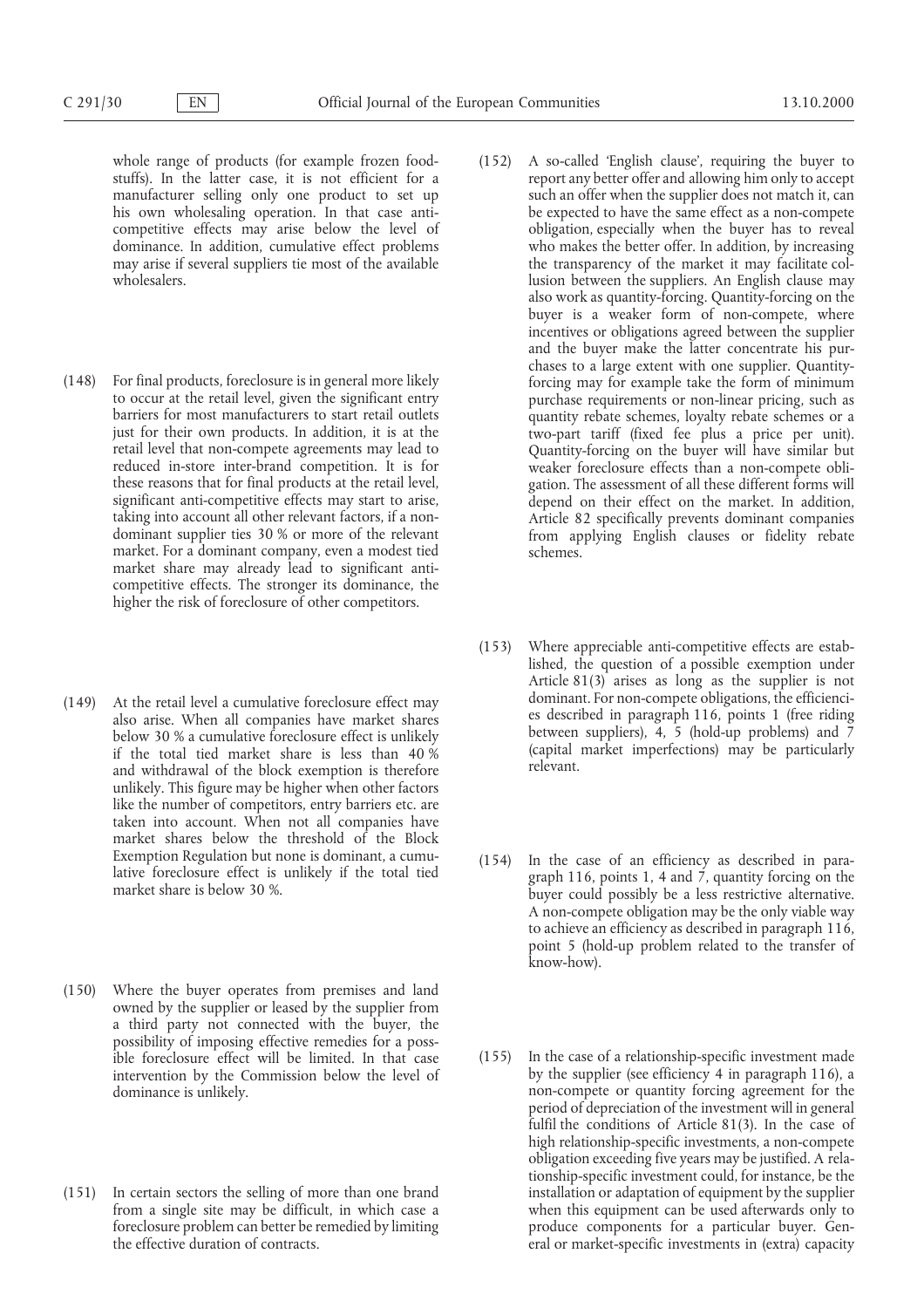are normally not relationship-specific investments. most of its products (90 %) through tied retailers However, where a supplier creates new capacity (tied market share 36 %). The agreements oblige the specifically linked to the operations of a particular retailers to purchase only from the market leader for buyer, for instance a company producing metal cans at least four years. The market leader is especially which creates new capacity to produce cans on the strongly represented in the more densely populated premises of or next to the canning facility of a food areas like the capital. Its competitors, 10 in number, producer, this new capacity may only be economically of which some are only locally available, all have viable when producing for this particular customer, in much smaller market shares, the biggest having 12 %. viable when producing for this particular customer, in which case the investment would be considered to be relationship-specific. There is strong brand

- tied retailers with special stocking cabinets for its (156) Where the supplier provides the buyer with a loan or product. provides the buyer with equipment which is not relationship-specific, this in itself is normally not sufficient to justify the exemption of a foreclosure effect on the market. The instances of capital market imperfection, whereby it is more efficient for the The result on the market is that in total 46 % (36 % + supplier of a product than for a bank to provide a 10 %) of the market is foreclosed to potential entrants loan, will be limited (see efficiency 7 in para- and to incumbents not having tied outlets. Potential graph 116). Even if the supplier of the product were entrants find entry even more difficult in the densely to be the more efficient provider of capital, a loan populated areas where foreclosure is even higher, could only justify a non-compete obligation if the although it is there that they would prefer to enter the buyer is not prevented from terminating the non- market. In addition, owing to the strong brand and compete obligation and repaying the outstanding part product differentiation and the high search costs of the loan at any point in time and without payment relative to the price of the product, the absence of inof any penalty. This means that the repayment of the store inter-brand competition leads to an extra welfare loan should be structured in equal or decreasing loss for consumers. The possible efficiencies of the instalments and should not increase over time and outlet exclusivity, which the market leader claims that the buyer should have the possibility to take over result from reduced transport costs and a possible the equipment provided by the supplier at its market hold-up problem concerning the stocking cabinets, asset value.This is without prejudice to the possibility, are limited and do not outweigh the negative effects in case for example of a new point of distribution, to on competition. The efficiencies are limited, as the delay repayment for the first one or two years until transport costs are linked to quantity and not exclusisales have reached a certain level.  $\qquad \qquad$  vity and the stocking cabinets do not contain special
- (157) The transfer of substantial know-how (efficiency 5 in paragraph 116) usually justifies a non-compete obligation for the whole duration of the supply agreement, as for example in the context of franchising. (160) Example of quantity forcing
- (158) Below the level of dominance the combination of non-<br>
compete with exclusive distribution may also justify<br>
the non-compete obligation lasting the full length of<br>
the agreement. In the latter case, the non-compete<br>
o
- 

consumer product, with a market share of 40 %, sells and engage in similar contracts with different

These 10 competitors together supply another 10 % and product differentiation in the market. The market leader has the strongest brands. It is the only one with regular national advertising campaigns. It provides its

know-how and are not brand specific. Accordingly, it is unlikely that the conditions for exemption are fulfilled.

graphs 161 to 177). years in which repayment of the loan is foreseen in equal instalments. However, after the first two years buyers have the possibility to terminate the contract with a six-month notice period if they repay the outstanding loan and take over the equipment at its (159) Example of non-compete market asset value. At the end of the five-year period the equipment becomes the property of the buyer. Most of the competing producers are small, twelve in The market leader in a national market for an impulse total with the biggest having a market share of 20 %,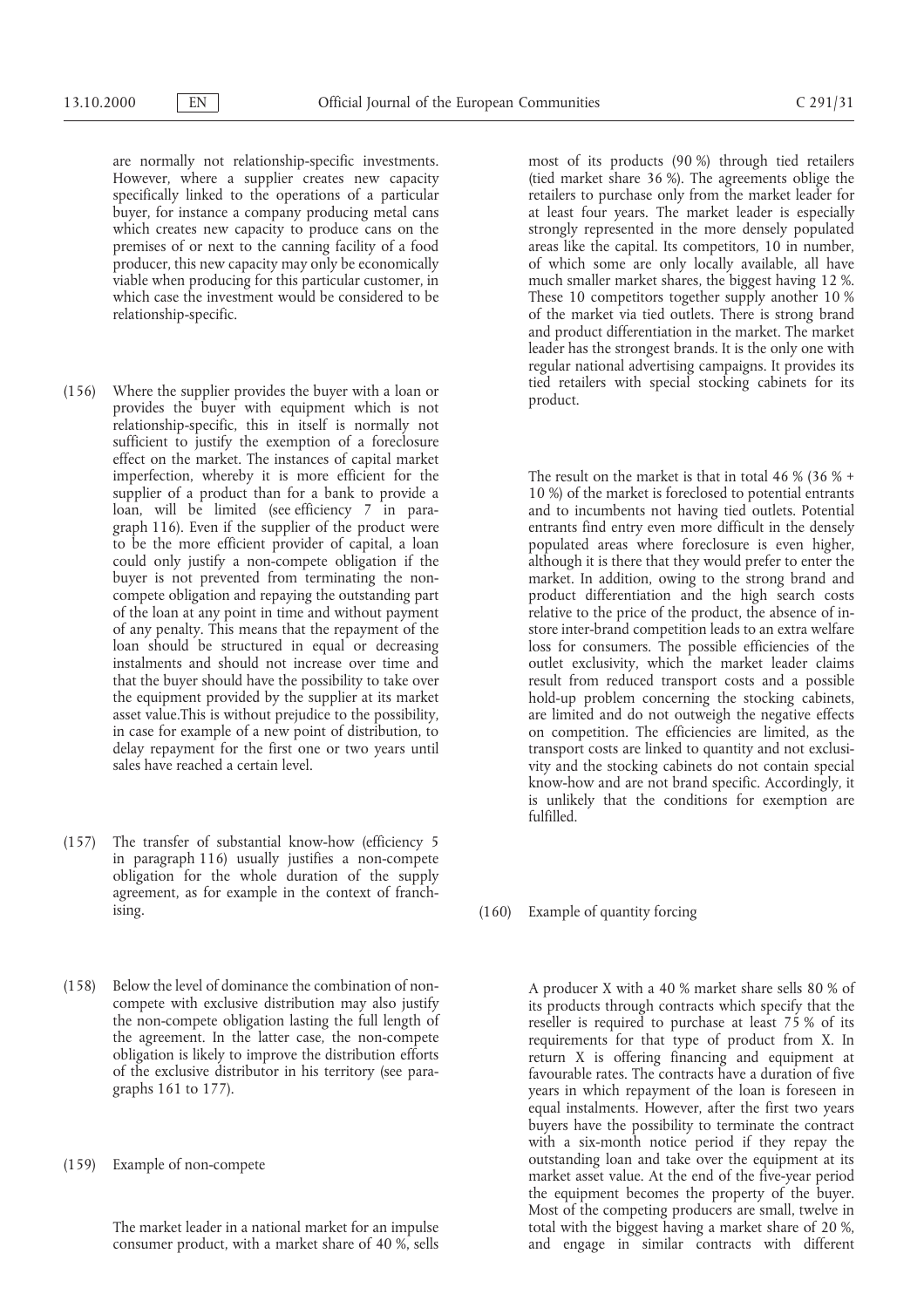durations. The producers with market shares below other non-hardcore vertical restraints, such as a nonfor contracts with these resellers.

Producer X's tied market share is 24 % number of resellers allows him to plan his sales better and to save transport costs. In the light of the 25 % non-tied part in the contracts of producer X, the real possibility for early termination of the contract, the

- (161) In an exclusive distribution agreement the supplier<br>agrees to sell his products only to one distributor for<br>resale in a particular territory. At the same time the<br>distributor is usually limited in his active selling or all of the suppliers apply exclusive distribution this may facilitate collusion, both at the suppliers' and distributors' level.
- share does not exceed 30 %, even if combined with branding.

10 % often have contracts with longer durations and compete obligation limited to five years, quantity with less generous termination clauses. The contracts forcing or exclusive purchasing. A combination of of producer X leave 25 % of requirements free to be exclusive distribution and selective distribution is only supplied by competitors. In the last three years, two exempted by the Block Exemption Regulation if active new producers have entered the market and gained a selling in other territories is not restricted. Above the combined market share of around 8 %, partly by 30 % market share threshold, the following guidance taking over the loans of a number of resellers in return is provided for the assessment of exclusive distribution is provided for the assessment of exclusive distribution<br>in individual cases.

- (0,75 × 0,80 × 40 %). The other producers' tied market (163) The market position of the supplier and his competi-<br>share is around 25 %. Therefore, in total around 49 % tors is of major importance, as the loss of intra-bran
- Free the entry of new producers and the fact that around<br>half the resellers are not tied, the quantity forcing of<br>75 % applied by producer X is likely to fulfil the<br>conditions for exemption.<br>weighed by sufficient inter-bra ever, if the number of competitors becomes rather small and their market position is rather similar in terms of market share, capacity and distribution network, there is a risk of collusion. The loss of intrabrand competition can increase this risk, especially when several suppliers operate similar distribution systems. Multiple exclusive dealerships, i.e. when 2.2. **Exclusive distribution Exclusive distribution Exclusive distribution Exclusive distribution tor in a given territory, may further increase the risk exclusive distribution** of collusion. If a dealer is granted the exclusive right to distribute two or more important competing products in the same territory, inter-brand competition is likely to be substantially restricted for those
- (165) 'Entry barriers' that may hinder suppliers from creating new distributors or finding alternative distributors are less important in assessing the possible anticompetitive effects of exclusive distribution. Foreclos- (162) Exclusive distribution is exempted by the Block ure of other suppliers does not arise as long as Exemption Regulation when the supplier's market exclusive distribution is not combined with single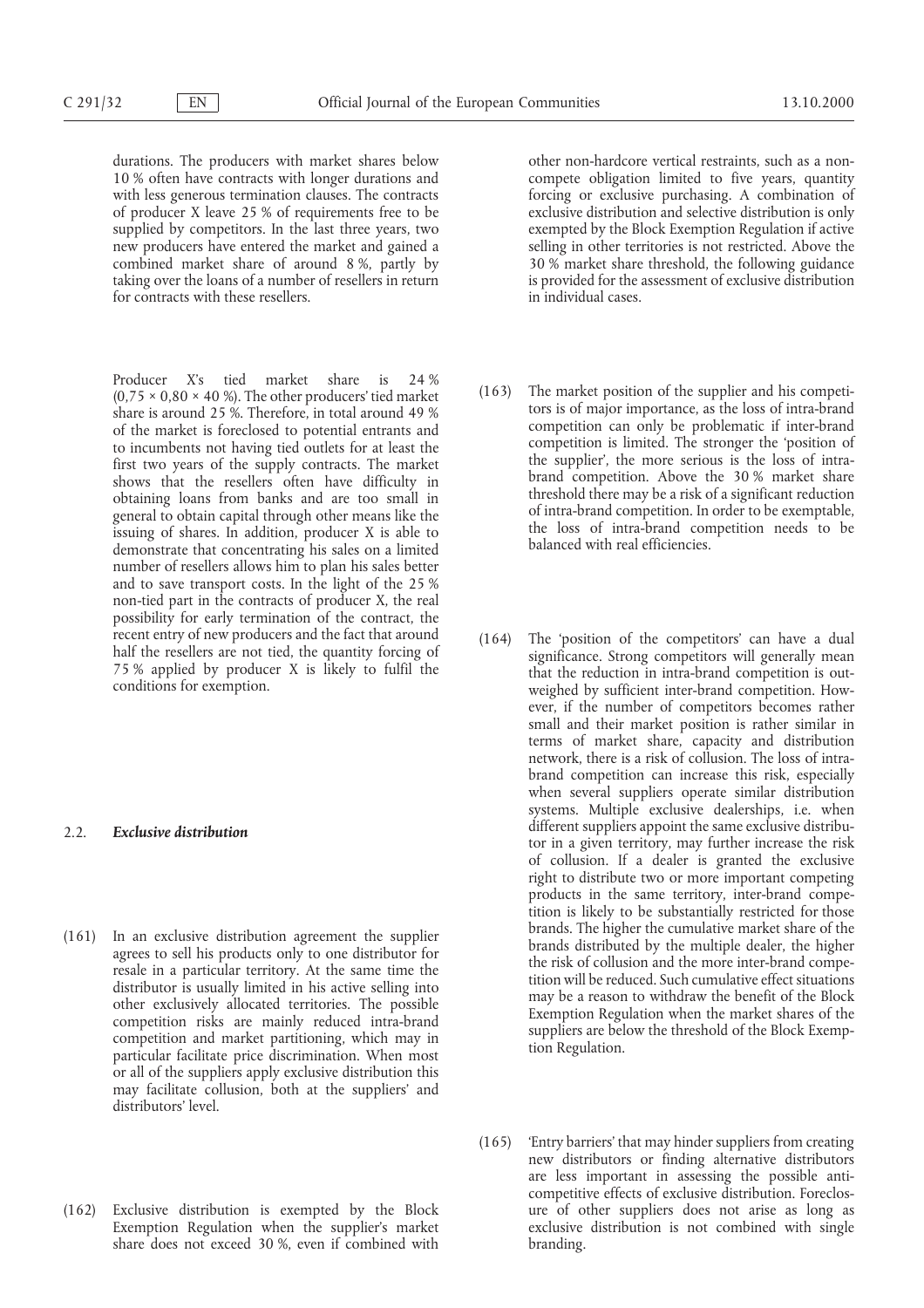- the supplier which operates the exclusive distribution gaining power not to choose a less efficient wholesaler. system appoints a high number of exclusive distribu- The possible risks for inter-brand competition of tors in the same market and these exclusive distribu- multiple exclusive dealerships are however higher at tors are not restricted in selling to other non-appointed the wholesale than at the retail level. distributors. Foreclosure of other distributors may however become a problem where there is 'buying power' and market power downstream, in particular which becomes the only distributor of a leading brand share of each supplier is below 30 %, may give reason for withdrawal of the block exemption.
- on the buyers' side when the exclusive distribution arrangements are imposed by important buyers, possibly located in different territories, on one or several suppliers.<br>
(172) The combination of exclusive distribution with exclus-
- 
- 
- turer is not dominant. A possible loss of intra-brand competition at the wholesale level may be easily outweighed by efficiencies obtained in logistics, promotion etc, especially when the manufacturer is based (174) Exclusive distribution may lead to efficiencies,

(166) Foreclosure of other distributors is not a problem if market share above 30 % usually has enough bar-

- in the case of very large territories where the exclusive (171) The combination of exclusive distribution with single distributor becomes the exclusive buver for a whole branding may add the problem of foreclosure of the distributor becomes the exclusive buyer for a whole branding may add the problem of foreclosure of the market. An example would be a supermarket chain market to other suppliers, especially in case of a dense market. An example would be a supermarket chain market to other suppliers, especially in case of a dense<br>which becomes the only distributor of a leading brand network of exclusive distributors with small territories on a national food retail market. The foreclosure of or in case of a cumulative effect. This may necessitate other distributors may be aggravated in the case of a peplication of the principles set out above on single other distributors may be aggravated in the case of application of the principles set out above on single multiple exclusive dealership. Such a case, covered by branding. However, when the combination does not multiple exclusive dealership. Such a case, covered by branding. However, when the combination does not the Block Exemption Regulation when the market lead to significant foreclosure, the combination of the Block Exemption Regulation when the market lead to significant foreclosure, the combination of share of each supplier is below 30 %, may give reason exclusive distribution and single branding may be pro-competitive by increasing the incentive for the exclusive distributor to focus his efforts on the particular brand. Therefore, in the absence of such a foreclosure effect, the combination of exclusive distribution with non-compete is exemptable for the whole dur- (167) 'Buying power' may also increase the risk of collusion ation of the agreement, particularly at the wholesale
- ive purchasing increases the possible competition risks of reduced intra-brand competition and market partitioning which may in particular facilitate price (168) 'Maturity of the market' is important, as loss of intra- discrimination. Exclusive distribution already limits brand competition and price discrimination may be a arbitrage by customers, as it limits the number of serious problem in a mature market but may be less distributors and usually also restricts the distributors relevant in a market with growing demand, changing in their freedom of active selling. Exclusive purchasing, technologies and changing market positions. requiring the exclusive distributors to buy their supplies for the particular brand directly from the manufacturer, eliminates in addition possible arbitrage by the exclusive distributors, who are prevented from (169) 'The level of trade' is important as the possible negative buying from other distributors in the system. This enhances the possibilities for the supplier to limit effects may differ between the wholesale and retail i effects may differ between the wholesale and retail intra-brand competition while applying dissimilar con-<br>level. Exclusive distribution is mainly applied in the ditions of sale. The combination of exclusive distridistribution of final goods and services. A loss of intra-<br>bution and exclusive purchasing is therefore unlikely<br>brand competition is especially likely at the retail level<br>to be exempted for suppliers with a market share brand competition is especially likely at the retail level to be exempted for suppliers with a market share<br>if coupled with large territories, since final consumers above 30 % unless there are very clear and substantial<br>ma service distributor for an important brand.  $\blacksquare$  withdrawal of the block exemption where the market share of the supplier is below 30 %.
- (170) A manufacturer which chooses a wholesaler to be his exclusive distributor will normally do so for a larger exclusive distributor will normally do so for a larger to assessing the possible anti-competitive effects of the wholesaler can sell the products without limitation<br>to downstream retailers there are not likely to be<br>appreciable anti-competitive effects if the manufac-<br>lished.
	- in a different country. Foreclosure of other wholesalers especially where investments by the distributors are within that territory is not likely as a supplier with a required to protect or build up the brand image. In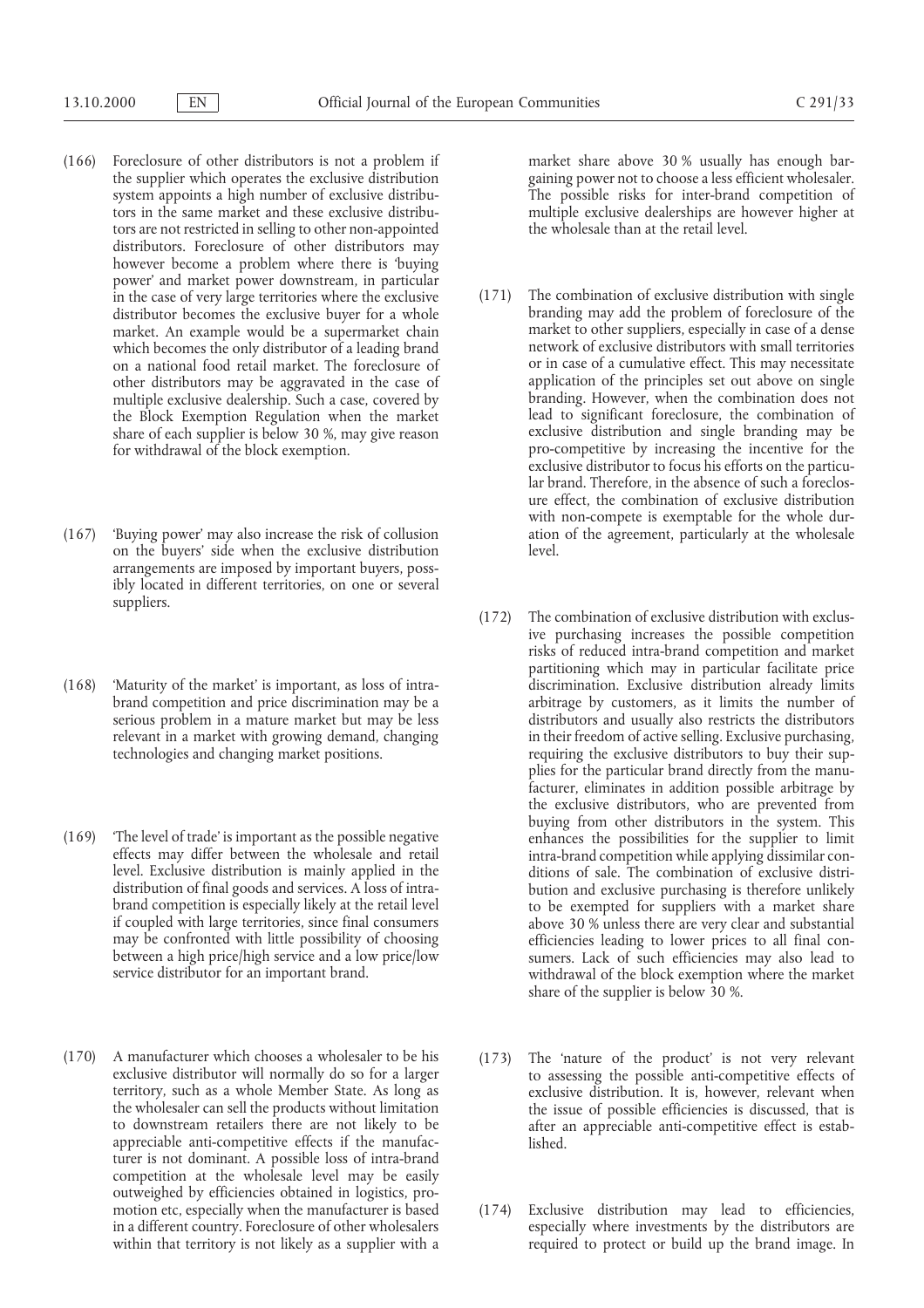general, the case for efficiencies is strongest for new makes it likely, if anti-competitive effects exist, that products, for complex products, for products whose the conditions for exemption are fulfilled. qualities are difficult to judge before consumption (socalled experience products) or of which the qualities are difficult to judge even after consumption (so-called credence products). In addition, exclusive distribution<br>may lead to savings in logistic costs due to economies<br>of scale in transport and distribution.<br>politic market

In the market for a consumer durable, A is the the same exclusive retailer (multiple dealership), often<br>market leader. A sells its product through exclusive<br>wholesalers correspond<br>to the entire Members State for small Memb retailers is practicable because the transport costs are relatively low compared to the value of the product. The wholesalers are not under a non-compete obli-<br>
In such an oligopolistic market, there is a risk of<br>
collusion between the four market leaders. This risk is<br>
competing suppliers, and there are no exclusive or<br>  $\frac{1}{2}$ competing suppliers, and there are no exclusive or<br>selective distribution agreements at the retail level. On<br>the European market of sales to wholesalers A has<br>around 50 % market share. Its market share on the<br>various natio various national retail markets varies between 40 %<br>
and 60 %. A has between 6 and 10 competitors on<br>
every national market: B, C and D are its biggest com-<br>
petitors and are also present on each national market,<br>
with mar

On the wholesale market described above, the risk of level of the producers.<br>
reduced intra-brand competition and price discrimination is low. Arbitrage is not hindered, and the absence of intra-brand competition is not very relevant at the wholesale level. At the retail level neither intra- Even though each of the market leaders has a market nor inter-brand competition are hindered. Moreover, share below the threshold, exemption under inter-brand competition is largely unaffected by the Article 81(3) may not be justified and withdrawal of exclusive arrangements at the wholesale level. This the block exemption may be necessary.

In a national market for a final product, there are four market leaders, who each have a market share of around 20 %. These four market leaders sell their (175) Example of exclusive distribution at the wholesale product through exclusive distributors at the retail level level and exclusive territory which level and exclusive territory which corresponds to the town in which they are located or a district of the town for large towns. In most territories, the four market leaders happen to appoint

> efficiency arguments for (joint) exclusive distributors are limited, as the product is relatively simple, the resale does not require any specific investments or training and advertising is mainly carried out at the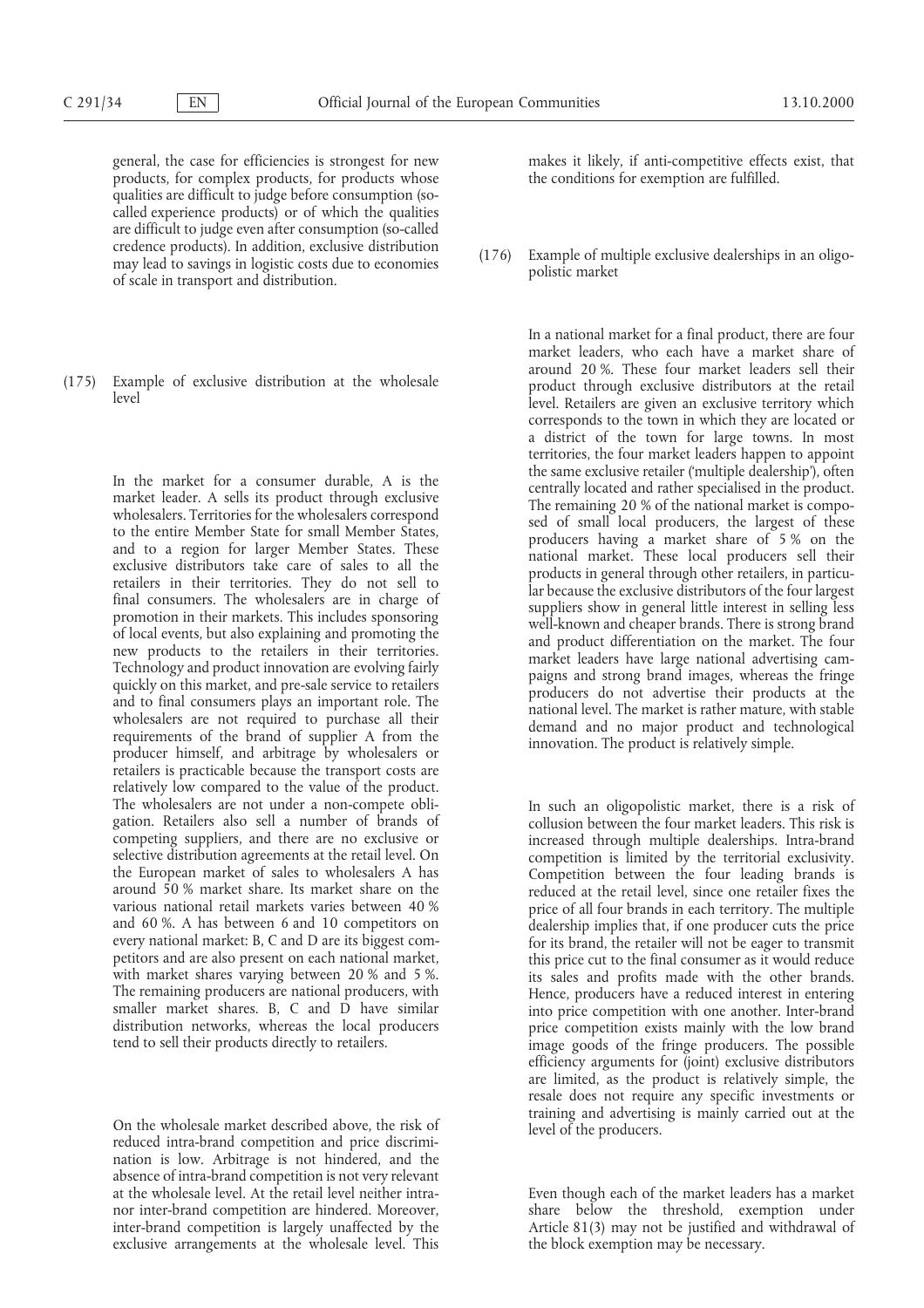(177) Example of exclusive distribution combined with mainly reduced intra-brand competition and market exclusive purchasing **partitioning**, which may in particular facilitate price

bulky consumer durable, with a market share of between 40 % and 60 % in most national retail markets. In every Member State, it has about seven competitors with much smaller market shares, the ences at the retail level. The market is relatively stable on the demand and the supply side, and there are no significant technological changes.

tend to avoid delivering outside their own territory. This renders price discrimination possible. Arbitrage by consumers or independent traders is limited due to

outweigh the negative effect of price discrimination and reduced intra-brand competition. Consequently, it is unlikely that the conditions for exemption are fulfilled.

of customers. The possible competition risks are exempted.

discrimination. When most or all of the suppliers apply exclusive customer allocation, this may facilitate Manufacturer A is the European market leader for a collusion, both at the suppliers' and the distributors' bulky consumer durable with a market share of level.

- largest of these competitors having a market share of<br>
10 %. These competitors are present on only one or<br>
10 %. These competitions are present on only one or<br>
two national markets. A sells its product through its<br>
are two
- (180) The allocation of customers normally makes arbitrage by the customers more difficult. In addition, as each In these markets, the loss of intra-brand competition appointed distributor has his own class of customers, results not only from the territorial exclusivity at the non-appointed distributors not falling within such a non-appointed distributors not falling within such a retail level but is aggravated by the exclusive purchas-<br>
ing obligation imposed on the retailers. The exclusive This will reduce possible arbitrage by non-appointed This will reduce possible arbitrage by non-appointed purchase obligation helps to keep markets and territor- distributors. Therefore, above the 30 % market share ies separate by making arbitrage between the exclusive threshold of the Block Exemption Regulation exclusive retailers impossible. The exclusive retailers also cannot customer allocation is unlikely to be exemptable sell actively into each other's territory and in practice unless there are clear and substantial efficiency effects.
- the bulkiness of the product. (181) Exclusive customer allocation is mainly applied to intermediate products and at the wholesale level when The possible efficiency arguments of this system,<br>
it concerns final products, where customer groups<br>
inked to economies of scale in transport and pro-<br>
motion efforts at the retailers' level, are unlikely to<br>
product can
- $(182)$  Exclusive customer allocation may lead to efficiencies, especially when the distributors are required to make investments in for instance specific equipment, skills or know-how to adapt to the requirements of their class of customers. The depreciation period of these 2.3. *Exclusive customer allocation* investments indicates the justified duration of an exclusive customer allocation system. In general the case is strongest for new or complex products and for products requiring adaptation to the needs of the (178) In an exclusive customer allocation agreement, the individual customer. Identifiable differentiated needs supplier agrees to sell his products only to one are more likely for intermediate products, that is distributor for resale to a particular class of customers. products sold to different types of professional buyers. At the same time, the distributor is usually limited in Allocation of final consumers is unlikely to lead his active selling to other exclusively allocated classes to any efficiencies and is therefore unlikely to be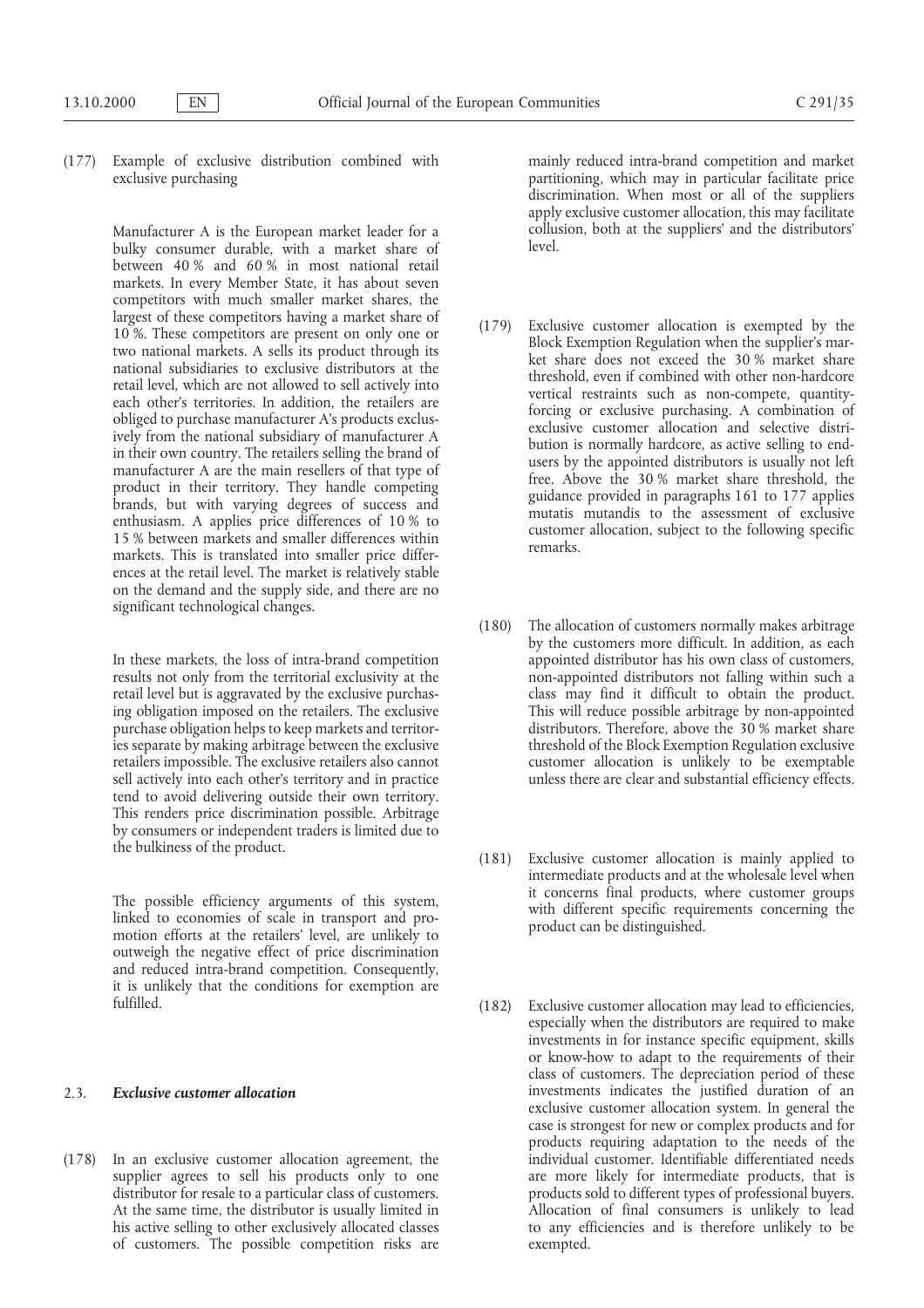(183) Example of exclusive customer allocation (185) The possible competition risks are a reduction in

distributors to sell and install the sprinkler installation. tomers. To ensure that distributors would specialise class of customers and prohibited active sales to each is quite dynamic, with two recent entries and a number market shares between 25 % and 5 %, are also upgrad-

As the exclusivity is of limited duration and helps by fixing the number of dealers, etc. to ensure that the distributors may recoup their investments and concentrate their sales efforts first on a certain class of customers in order to learn the trade,

bution agreements, restrict on the one hand the number of authorised distributors and on the other the possibilities of resale. The difference with exclusive distribution is that the restriction of the number of dealers does not depend on the number of territories<br>but on selection criteria linked in the first place to<br>the nature of the product. Another difference with<br>exclusive distribution is that the restriction on resale<br>is not used to distribute branded final products. 415, paragraph 65.

- intra-brand competition and, especially in case of cumulative effect, foreclosure of certain type(s) of distributors and facilitation of collusion between sup-A company has developed a sophisticated sprinkler pliers or buyers. To assess the possible anti-competiinstallation. The company has currently a market share tive effects of selective distribution under Article 81(1), of 40 % on the market for sprinkler installations. a distinction needs to be made between purely qualitat-When it started selling the sophisticated sprinkler it ive selective distribution and quantitative selective had a market share of 20 % with an older product. had a market share of 20 % with an older product. distribution. Purely qualitative selective distribution The installation of the new type of sprinkler depends selects dealers only on the basis of objective criteria The installation of the new type of sprinkler depends selects dealers only on the basis of objective criteria<br>on the type of building that it is installed in and on required by the nature of the product such as training on the type of building that it is installed in and on required by the nature of the product such as training<br>the use of the building (office, chemical plant, hospital of sales personnel, the service provided at the point the use of the building (office, chemical plant, hospital of sales personnel, the service provided at the point of etc.). The company has appointed a number of sale, a certain range of the products being sold etc (1). etc.). The company has appointed a number of sale, a certain range of the products being sold etc (1).<br>distributors to sell and install the sprinkler installation. The application of such criteria does not put a direct Each distributor needed to train its employees for the limit on the number of dealers. Purely qualitative general and specific requirements of installing the selective distribution is in general considered to fall general and specific requirements of installing the selective distribution is in general considered to fall<br>sprinkler installation for a particular class of cus-<br>outside Article 81(1) for lack of anti-competitive sprinkler installation for a particular class of cus-<br>tomers. To ensure that distributors would specialise effects, provided that three conditions are satisfied. the company assigned to each distributor an exclusive First, the nature of the product in question must class of customers and prohibited active sales to each necessitate a selective distribution system, in the sense others' exclusive customer classes. After five years, all that such a system must constitute a legitimate the exclusive distributors will be allowed to sell actively requirement, having regard to the nature of the the exclusive distributors will be allowed to sell actively requirement, having regard to the nature of the to all classes of customers, thereby ending the system product concerned, to preserve its quality and ensure to all classes of customers, thereby ending the system product concerned, to preserve its quality and ensure of exclusive customer allocation. The supplier may its proper use. Secondly, resellers must be chosen on of exclusive customer allocation. The supplier may its proper use. Secondly, resellers must be chosen on then also start selling to new distributors. The market the basis of objective criteria of a qualitative nature then also start selling to new distributors. The market the basis of objective criteria of a qualitative nature<br>is quite dynamic, with two recent entries and a number which are laid down uniformly for all potential of technological developments. Competitors, with resellers and are not applied in a discriminatory<br>market shares between 25 % and 5 % are also upprad-<br>manner. Thirdly, the criteria laid down must not go  $\frac{1}{2}$  is their products.  $\frac{1}{2}$  beyond what is necessary (2). Quantitative selective distribution adds further criteria for selection that more directly limit the potential number of dealers by, for instance, requiring minimum or maximum sales,
- and as the possible and completive eneces seem<br>limited in a dynamic market, the conditions for<br>exempted by the Block Exemption Regulation up to<br>30 % market share, even if combined with other nonhardcore vertical restraints, such as non-compete or exclusive distribution, provided active selling by the authorised distributors to each other and to end users is not restricted. The Block Exemption Regulation exempts selective distribution regardless of the nature 2.4. **Selective distribution Selective distribution of the product concerned. However, where the nature of the product does not require selective distribution,** such a distribution system does not generally bring about sufficient efficiency enhancing effects to counterbalance a significant reduction in intra-brand competition. If appreciable anti-competitive effects (184) Selective distribution agreements, like exclusive distri-

leaving only appointed dealers and final customers as The AEG [1983] ECR 3151, paragraph 35; and of the Court of First possible buyers. Selective distribution is almost always Instance in Case T-19/91 Vichy v Commission [1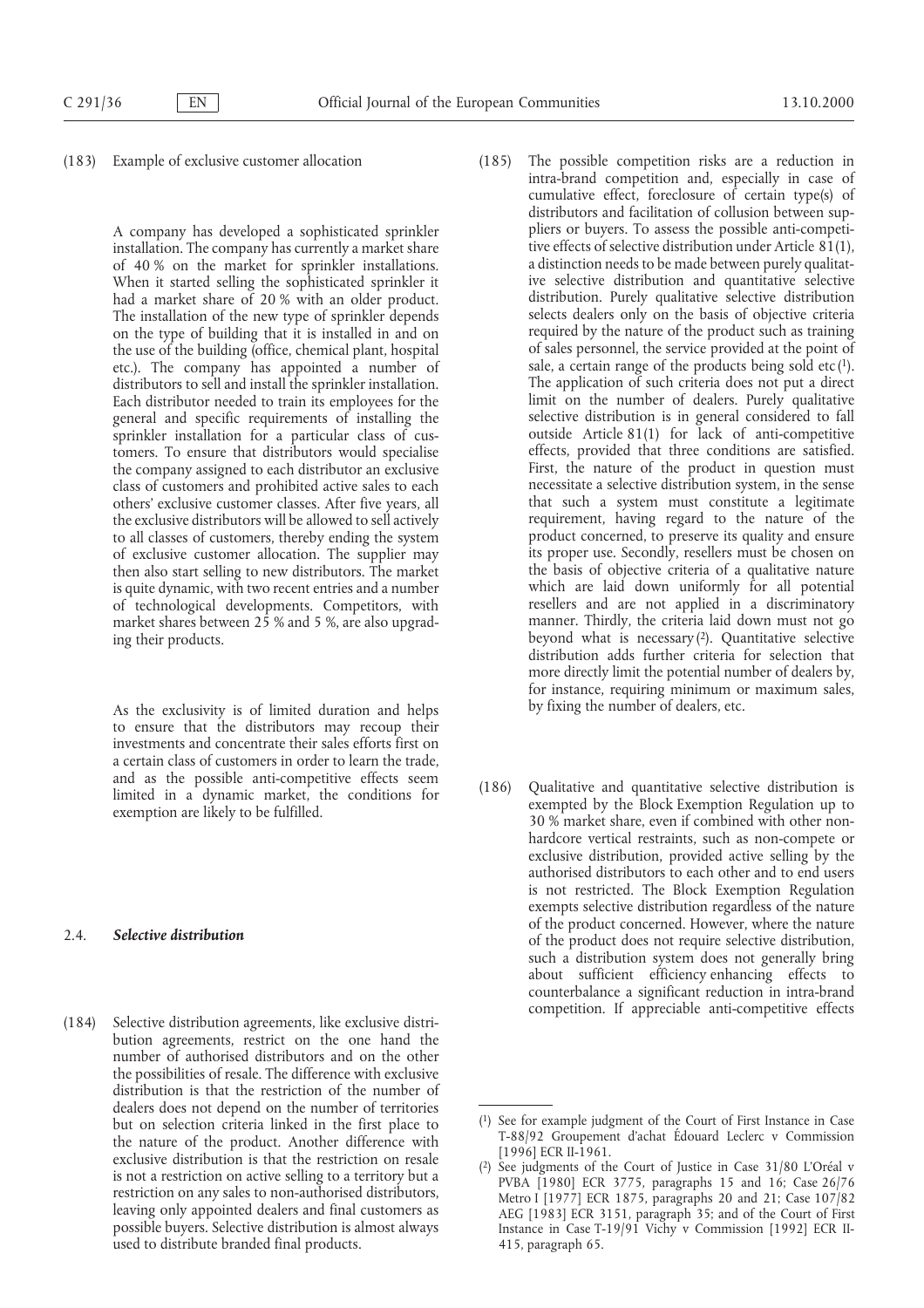is likely to be withdrawn. In addition, the following 50 %. Also, no problem is likely to arise where the guidance is provided for the assessment of selective market coverage ratio exceeds 50 %, but the aggregate distribution in individual cases which are not covered market share of the five largest suppliers (CR5) is by the Block Exemption Regulation or in the case of below 50 %. Where both the CR5 and the share of the cumulative effects resulting from parallel networks of market covered by selective distribution exceed 50 %, selective distribution. The assessment may vary depending on whether or

- (187) The market position of the supplier and his competi-<br>tors is of central importance in assessing possible<br>anti-competitive effects, as the loss of intra-brand<br>competition can only be problematic if inter-brand<br>competi
- (188) The position of competitors can have a dual signifi-<br>cance and plays in particular a role in case of a<br>cumulative effect. Strong competitors will mean in general that the reduction in intra-brand competition is easily outweighed by sufficient inter-brand competition. However, when a majority of the main suppliers apply selective distribution there will be a significant loss of intra-brand competition and possible foreclosselective distribution particularly well suited to avoid pressure by price discounters on the margins of the manufacturer, as well as on the margins of the authorised dealers.
- effect problem is unlikely to arise when the share of of its members.

occur, the benefit of the Block Exemption Regulation the market covered by selective distribution is below not all five largest suppliers apply selective distribution. The stronger the position of the competitors not applying selective distribution, the less likely the distribution does not normally create net negative<br>
effects provided that the contract goods, having regard<br>
to their nature, require the use of a selective distri-<br>
bution system and on condition that the selection<br>
crite criteria applied are necessary to ensure efficient distri-<br>bution of the goods in question. The reality, however,<br>seems to be that selective distribution is often applied<br>by a number of the suppliers in a given market.<br>by does not go beyond what is necessary for the supplier to recoup his relationship-specific investment and/or realise economies of scale in distribution. As regards

- ure of certain types of distributors as well as an<br>increased risk of collusion between those major sup-<br>pliers. The risk of foreclosure of more efficient distribu-<br>tors has always been greater with selective distribution<br>t
- (191) 'Buying power' may increase the risk of collusion between dealers and thus appreciably change the (189) Where the Block Exemption Regulation applies to analysis of possible anti-competitive effects of selective individual networks of selective distribution, with- distribution. Foreclosure of the market to more drawal of the block exemption or disapplication of the efficient retailers may especially result where a strong Block Exemption Regulation may be considered in dealer organisation imposes selection criteria on the case of cumulative effects. However, a cumulative supplier aimed at limiting distribution to the advantage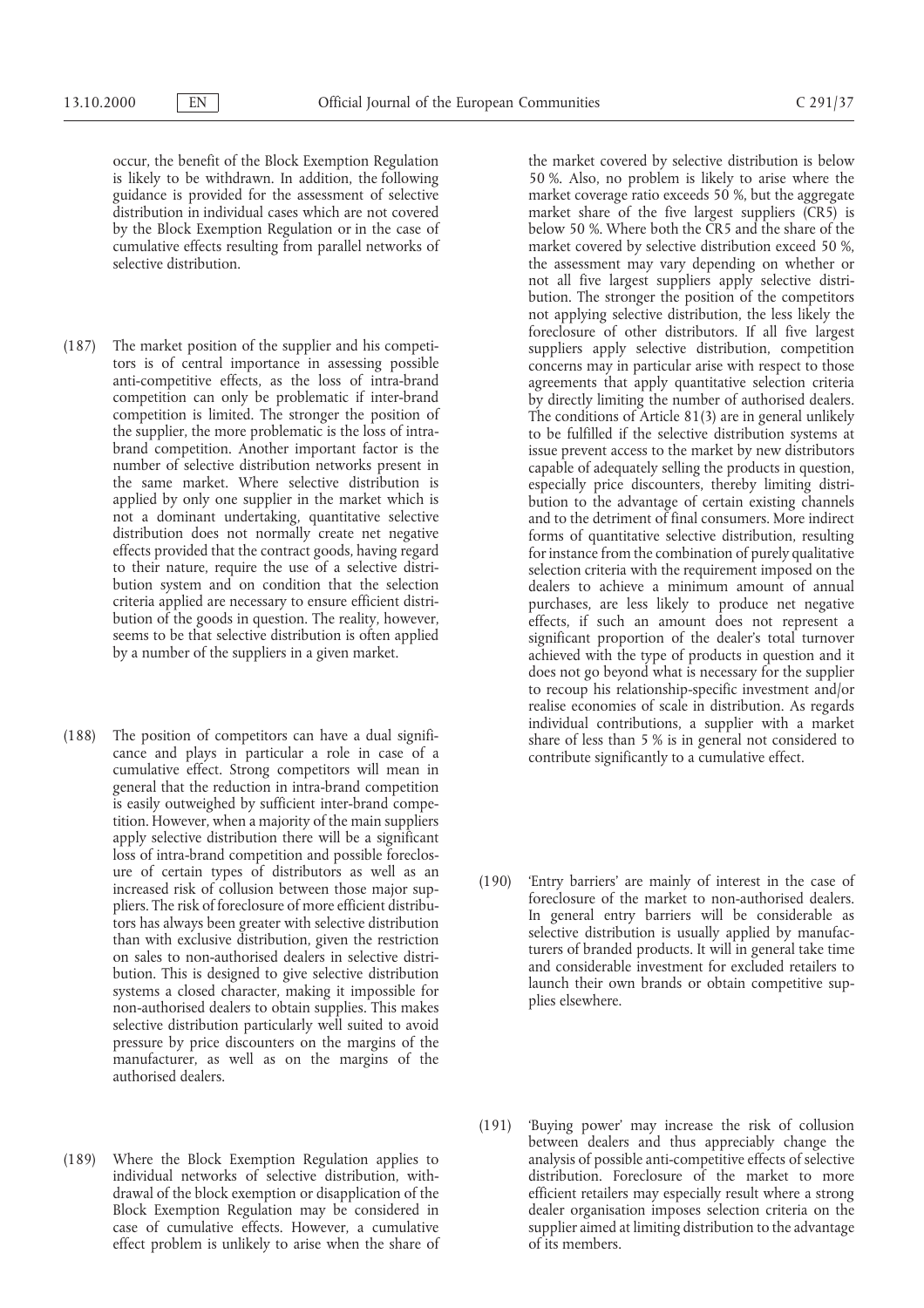- (192) Article 5(c) of the Block Exemption Regulation pro- of which the qualities are difficult to judge before vides that the supplier may not impose an obligation consumption (so-called experience products) or of causing the authorised dealers, either directly or which the qualities are difficult to judge even after indirectly, not to sell the brands of particular compet- consumption (so-called credence products). The coming suppliers. This condition aims specifically at bination of selective and exclusive distribution is likely avoiding horizontal collusion to exclude particular to infringe Article 81 if it is applied by a supplier brands through the creation of a selective club of whose market share exceeds  $\overline{30}$  % or in case of brands by the leading suppliers. This kind of obligation cumulative effects, even though active sales between brands by the leading suppliers. This kind of obligation cumulative effects, even though active sales between is unlikely to be exemptable when the CR5 is equal to the territories remain free. Such a combination may is unlikely to be exemptable when the CR5 is equal to the territories remain free. Such a combination may or above 50 %, unless none of the suppliers imposing exceptionally fulfil the conditions of Article 81(3) if it or above 50 %, unless none of the suppliers imposing such an obligation belongs to the five largest suppliers such an obligation belongs to the five largest suppliers is indispensable to protect substantial and relationship-<br>specific investments made by the authorised dealers
- (193) Foreclosure of other suppliers is normally not a problem as long as other suppliers can use the same distributors, i.e. as long as the selective distribution may pose a risk of foreclosure to other suppliers. In that case the principles set out above on single branding apply. Where selective distribution is not combined with a non-compete obligation, foreclosure of the market to competing suppliers may still be a problem when the leading suppliers apply not only purely qualitative selection criteria, but impose on (197) Example of quantitative selective distribution: their dealers certain additional obligations such as the obligation to reserve a minimum shelf-space for their products or to ensure that the sales of their products by the dealer achieve a minimum percentage of the
- 
- transport and this may happen irrespective of the shops which are not member of A's selective distrifor new products, for complex products, for products products through advertising.

specific investments made by the authorised dealers (efficiency 4 in paragraph 116).

- system is not combined with single branding. In the (196) To ensure that the least anti-competitive restraint is case of a dense network of authorised distributors or in the case of a cumulative effect, the combination of ficiencies can be obtained at a comparable cost by for selective distribution and a non-compete obligation instance service requirements alone.
	-

dealer's total turnover. Such a problem is unlikely to<br>arise if the share of the market covered by selective<br>distribution is below 50 % or, where this coverage<br>ratio is exceeded, if the market share of the five largest<br>sup provide pre-sales services, there must be a specialised area in the shop devoted to the sales of the product and similar hi-tech products, and the shop is required (194) Maturity of the market is important, as loss of the supplier and to display them in an attractive manner. Moreover, the intra-brand competition and possible foreclosure of suppliers or dealers may be a serious proble suppliers or dealers may be a serious problem in a<br>mature market but is less relevant in a market with<br>growing demand, changing technologies and changing<br>market positions.<br>market positions.<br>has 6 competitors in this market tors, B, C and D, have market shares of respectively 25, 15 and 10 %, whilst the other producers have smaller market shares. A is the only manufacturer to use selective distribution. The selective distributors of (195) Selective distribution may be efficient when it leads to brand A always handle a few competing brands. savings in logistical costs due to economies of scale in However, competing brands are also widely sold in nature of the product (efficiency 6 in paragraph 116). bution network. Channels of distribution are various: However, this is usually only a marginal efficiency in for instance, brands B and C are sold in most of A's selective distribution systems. To help solve a free-<br>selected shops, but also in other shops providing a rider problem between the distributors (efficiency 1 in high quality service and in hypermarkets. Brand D is paragraph 116) or to help create a brand image mainly sold in high service shops. Technology is (efficiency 8 in paragraph 116), the nature of the evolving quite rapidly in this market, and the main product is very relevant. In general the case is strongest suppliers maintain a strong quality image for their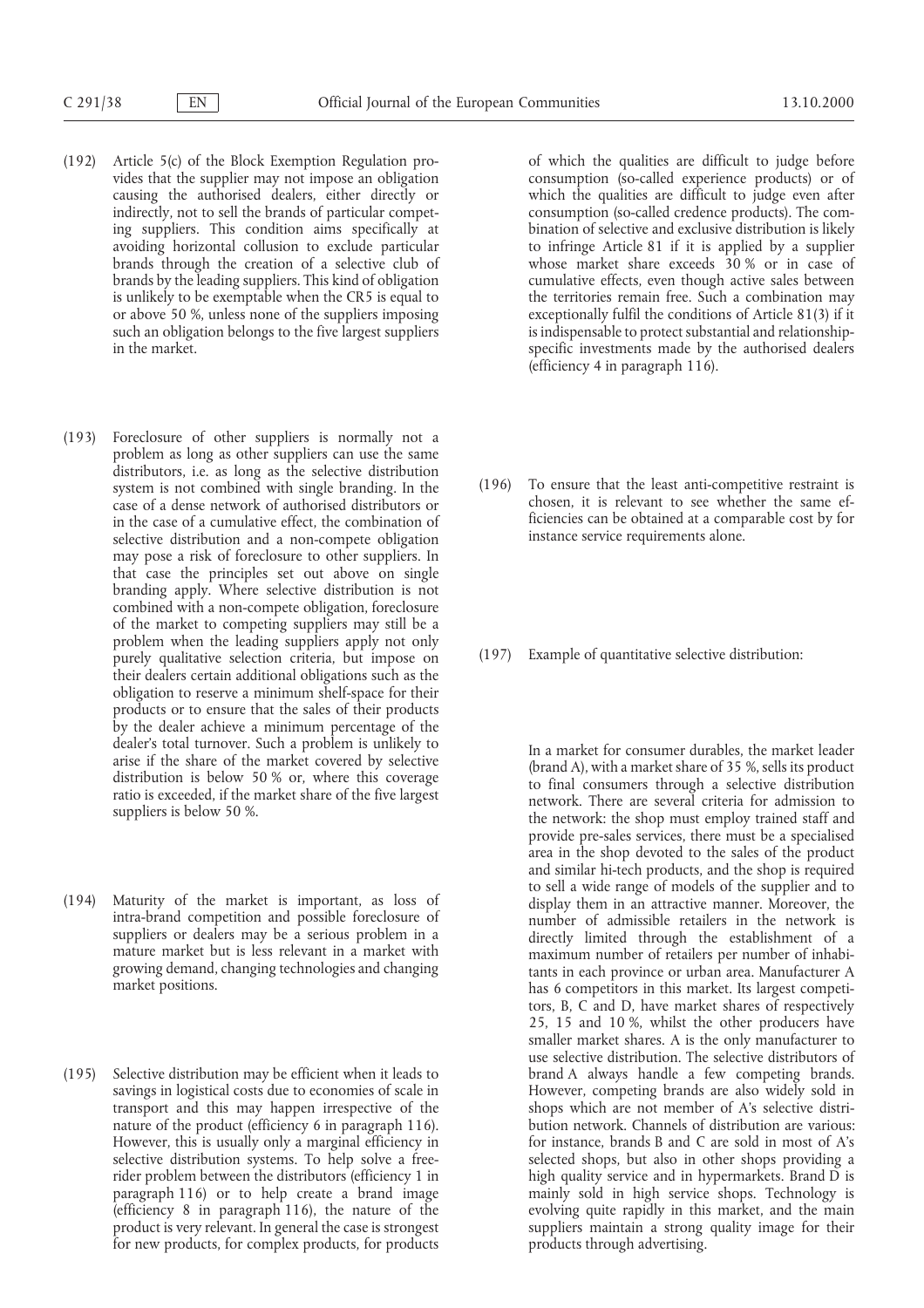bution is 35 %. Inter-brand competition is not directly discounters from the network of authorised dealers. affected by the selective distribution system of A. As a consequence, consumers have no choice but to Intra-brand competition for brand A may be reduced, buy the five leading brands in high service/high price but consumers have access to low service/low price shops. This leads to reduced inter-brand competition retailers for brands B and C, which have a comparable between the five leading brands. The fact that the two quality image to brand A. Moreover, access to high smallest brands can be bought in low service/low price<br>service retailers for other brands is not foreclosed, shops does not compensate for this, because the brand service retailers for other brands is not foreclosed, since there is no limitation on the capacity of selected since there is no limitation on the capacity of selected image of the five market leaders is much better. Inter-<br>distributors to sell competing brands, and the quanti-<br>brand competition is also limited through multiple tative limitation on the number of retailers for brand dealership. Even though there exists some degree of A leaves other high service retailers free to distribute and the number of retailers is A leaves other high service retailers free to distribute competing brands. In this case, in view of the service not directly limited, the criteria for admission are strict requirements and the efficiencies these are likely enough to lead to a small number of retailers for the to provide and the limited effect on intra-brand five leading brands in each territory. competition the conditions for exempting A's selective distribution network are likely to be fulfilled.

On a market for a particular sports article, there are seven manufacturers, whose respective market shares are: 25 %, 20 %, 15 %, 15 %, 10 %, 8 % and 7 %. The five largest manufacturers distribute their products 2.5. *Franchising* through quantitative selective distribution, whilst the two smallest use different types of distribution systems, which results in a coverage ratio of selective wide range of the brand in question and to display the located in a commercial street, and this type of article the demand side, and there is strong brand image and strong brand images, acquired through advertising and sponsoring, whereas the two smaller manufacturers have a strategy of cheaper products, with no strong brand image. (200) The coverage by the Block Exemption Regulation of

In this market, the coverage ratio of selective distri- presentation and pre-sales services rule out most price brand competition is also limited through multiple

The efficiencies associated with these quantitative selective distribution systems are low: the product is not very complex and does not justify a particularly high service. Unless the manufacturers can prove that (198) Example of selective distribution with cumulative there are clear efficiencies linked to their network of selective distribution, it is probable that the block effects: cumulative effects resulting in less choice and higher prices for consumers.

- distribution of 85%. The criteria for access to the (199) Franchise agreements contain licences of intellectual selective distribution networks are remarkably uni-<br>property rights relating in particular to trade marks or selective distribution networks are remarkably uni-<br>form amongst manufacturers: shops are required to signs and know-how for the use and distribution of form amongst manufacturers: shops are required to signs and know-how for the use and distribution of have trained personnel and to provide pre-sale ser-<br>goods or services. In addition to the licence of IPRs, have trained personnel and to provide pre-sale ser-<br>vices in addition to the licence of IPRs,<br>the franchisor usually provides the franchisee during<br>the franchisor usually provides the franchisee during vices, there must be a specialised area in the shop the franchisor usually provides the franchisee during<br>devoted to the sales of the article and a minimum size the life of the agreement with commercial or technical devoted to the sales of the article and a minimum size the life of the agreement with commercial or technical<br>for this area is specified. The shop is required to sell a sassistance. The licence and the assistance are integ for this area is specified. The shop is required to sell a assistance. The licence and the assistance are integral wide range of the brand in question and to display the components of the business method being franchised. article in an attractive manner, the shop must be The franchisor is in general paid a franchise fee by the located in a commercial street, and this type of article franchise for the use of the particular business must represent at least 30 % of the total turnover of method. Franchising may enable the franchisor to the shop. In general, the same dealer is appointed establish, with limited investments, a uniform network the shop. In general, the same dealer is appointed establish, with limited investments, a uniform network selective distribution for all five brands. The two brands for the distribution of his products. In addition to the selective distributor for all five brands. The two brands for the distribution of his products. In addition to the which do not use selective distribution usually sell provision of the business method, franchise agreewhich do not use selective distribution usually sell provision of the business method, franchise agree-<br>through less specialised retailers with lower service ments usually contain a combination of different through less specialised retailers with lower service ments usually contain a combination of different levels. The market is stable, both on the supply and on levels. The market is stable, both on the supply and on vertical restraints concerning the products being disproduct differentiation. The five market leaders have non-compete and/or exclusive distribution or weaker<br>strong brand images acquired through advertising and forms thereof.
- the licensing of IPRs contained in franchise agreements is dealt with in paragraphs 23 to 45. As for the vertical restraints on the purchase, sale and resale of goods In this market, access by general price discounters and services within a franchising arrangement, such to the five leading brands is denied. Indeed, the as selective distribution, non-compete or exclusive requirement that this type of article represents at least distribution, the Block Exemption Regulation applies 30 % of the activity of the dealers and the criteria on up to the 30 % market share threshold for the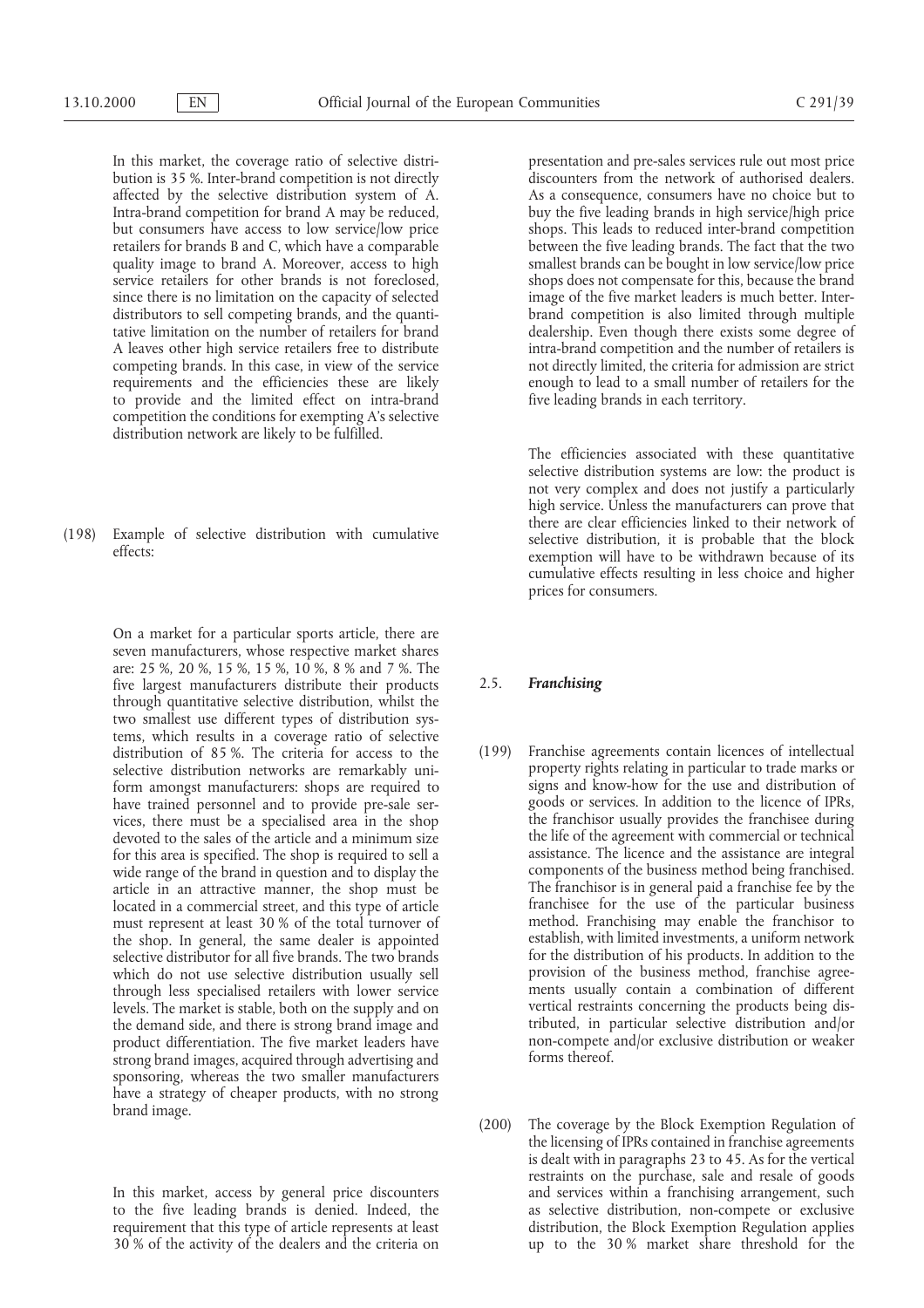franchisor or the supplier designated by the franchi- Sweet retailers buy their sweets on a national market

- the more easily the vertical restraints fulfil the
- Article  $81(1)$  when the obligation is necessary to maintain the common identity and reputation of the franchised network. In such cases, the duration of the non-compete obligation is also irrelevant under Article 81(1), as long as it
- 

shops, common advertising etc.). In order to expand  $\frac{\text{Article } 81(3)}{\text{After } 81(1)}$  has far as the sales the manufacturer started a franchising system. sales the manufacturer started a franchising system. The franchisees are obliged to buy the sweets, liquid and colouring machine from the manufacturer, to have the same image and operate under the trade name, pay a franchise fee, contribute to common advertising and ensure the confidentiality of the operating manual prepared by the franchisor. In addition, the franchisees are only allowed to sell from the agreed premises, are only allowed to sell to end 2.6. *Exclusive supply* users or other franchisees and are not allowed to sell other sweets. The franchisor is obliged not to appoint another franchisee nor operate a retail outlet himself in a given contract territory. The franchisor is also under the obligation to update and further develop its (202) Exclusive supply as defined in Article 1(c) of the Block products, the business outlook and the operating

sor  $\binom{1}{1}$ . The guidance provided earlier in respect of from either national producers that cater for national these types of restraints applies also to franchising, tastes or from wholesalers which import sweets from subject to the following specific remarks: foreign producers in addition to selling products from national producers. On this market the franchisor's products compete with other brands of sweets. The 1) In line with general rule 8 (see paragraph 119), franchisor has a market share of 30 % on the market the more important the transfer of know-how,<br>the more easily the vertical restraints fulfil the number of national and international brands, someconditions for exemption. times produced by large diversified food companies. There are many potential points of sale of sweets in the form of tobacconists, general food retailers, 2) A non-compete obligation on the goods or cafeterias and specialised sweet shops. On the market services purchased by the franchise falls outside for machines for colouring food the franchisor's<br>Article 81(1) when the obligation is necessary to market share is below 10 %.

does not exceed the duration of the franchise<br>agreements can be assessed as being necessary to<br>protect the intellectual property rights or maintain the common identity and reputation of the franchised network and fall outside Article 81(1). The restrictions (201) Example of franchising: on selling (contract territory and selective distribution) provide an incentive to the franchisees to invest in the colouring machine and the franchise concept and, if A manufacturer has developed a new format for selling not necessary for, at least help to maintain the sweets in so-called fun shops where the sweets can be common identity, thereby offsetting the loss of intrasweets in so-called fun shops where the sweets can be common identity, thereby offsetting the loss of intra-<br>coloured specially on demand from the consumer.<br>The manufacturer of the sweets has also developed the other brand The manufacturer of the sweets has also developed the other brands of sweets from the shops for the full machines to colour the sweets. The manufacturer duration of the agreements does allow the franchisor machines to colour the sweets. The manufacturer duration of the agreements does allow the franchisor<br>also produces the colouring liquids. The quality and to keep the outlets uniform and prevent competitors also produces the colouring liquids. The quality and the veep the outlets uniform and prevent competitors freshness of the liquid is of vital importance to from benefiting from its trade name. It does not lead freshness of the liquid is of vital importance to from benefiting from its trade name. It does not lead<br>to any serious foreclosure in view of the great number producing good sweets. The manufacturer made a to any serious foreclosure in view of the great number<br>success of its sweets through a number of own retail of potential outlets available to other sweet producers. success of its sweets through a number of own retail outlets available to other sweet producers.<br>
outlets all operating under the same trade name and The franchise agreements of this franchisor are likely outlets all operating under the same trade name and The franchise agreements of this franchisor are likely with the uniform fun image (style of lay-out of the to fulfil the conditions for exemption under shops, common advertising etc.). In order to expand Article 81(3) in as far as the obligations contained

manual and make these improvements available to Exemption Regulation is the extreme form of limited<br>
manual and make these improvements available to<br>
elistribution in as far as the limit on the number of all retail franchisees. The franchise agreements are<br>concluded for a duration of 10 years.<br>that there is only one buyer inside the Community to which the supplier may sell a particular final product. For intermediate goods or services, exclusive supply means that there is only one buyer inside the Com-(1) See also paragraphs AEG [1983] ECR 3151, paragraph 35; and of munity or that there is only one buyer inside the Court of First Instance in Case T-19/91 Vichy v Commission [1992] ECR II-415, paragraph 65. See also parag

<sup>[1992]</sup> ECR II-415, paragraph 65. See also paragraphs 89 to 95, in particular paragraph 95.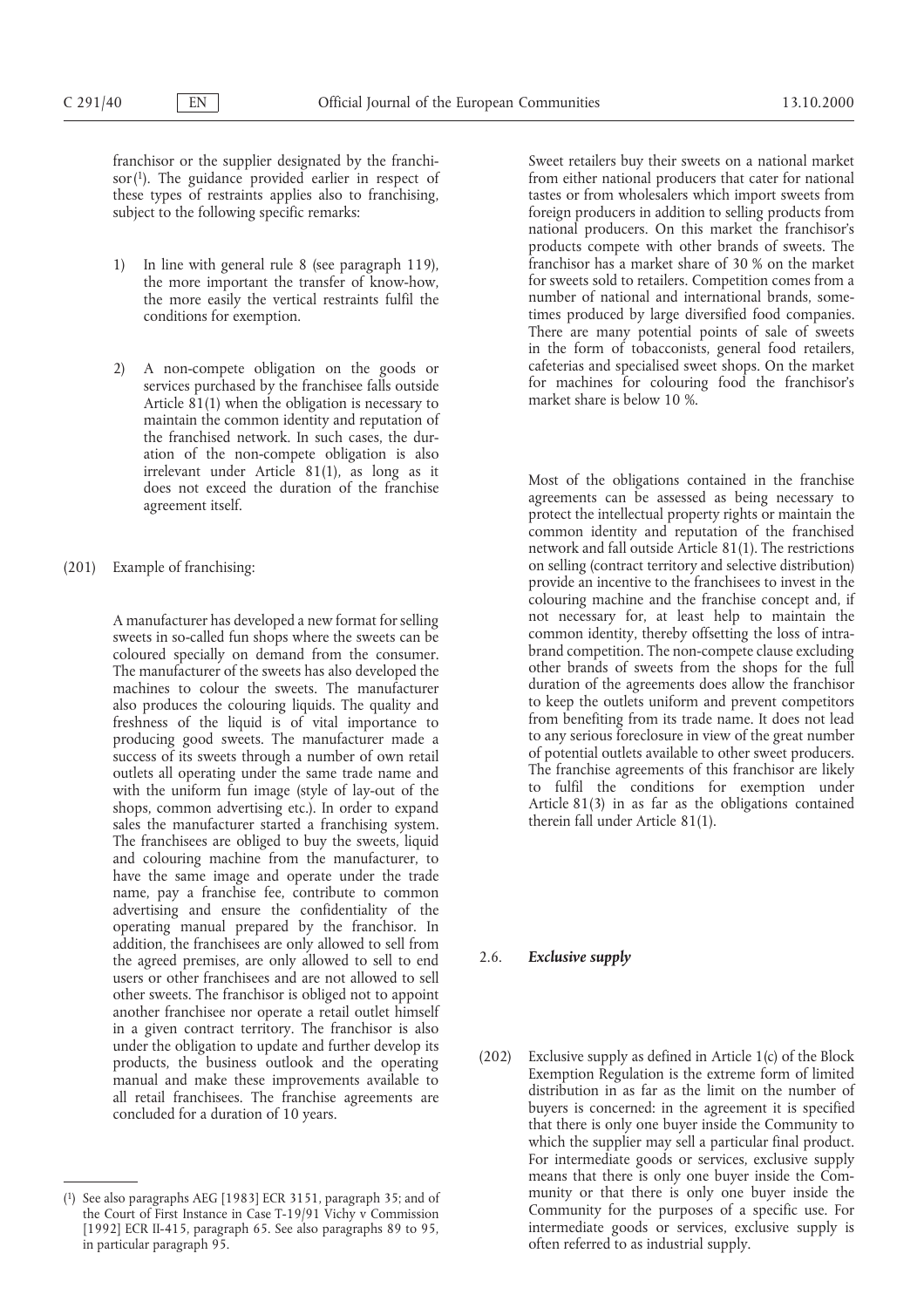- (203) Exclusive supply as defined in Article 1(c) of the Block Foreclosure of competing buyers is not very likely Exemption Regulation is exempted by Article 2(1) where these competitors have similar buying power read in conjunction with Article 3(2) of the Block and can offer the suppliers similar sales possibilities. Exemption Regulation up to 30 % market share of the In such a case, foreclosure could only occur for buyer, even if combined with other non-hardcore potential entrants, who may not be able to secure vertical restraints such as non-compete. Above the supplies when a number of major buyers all enter market share threshold the following guidance is into exclusive supply contracts with the majority of provided for the assessment of exclusive supply in suppliers on the market. Such a cumulative effect provided for the assessment of exclusive supply in suppliers on the market. Such a cumulative effect individual cases.<br>
may lead to withdrawal of the benefit of the Block
- (204) The main competition risk of exclusive supply is (207) Entry barriers at the supplier level are relevant to foreclosure of other buyers. The market share of the buyer on the upstream purchase market is obviously impo factor which determines whether a competition problem may arise. If the buyer has no market power
- not considered necessary to achieve the claimed efficiencies or the efficiencies are not sufficient to outweigh the foreclosure effect of such long-term exclusive supply agreements.
- competitive reasons, i.e. to increase their costs, if they are significantly smaller than the foreclosing buyer. market.

may lead to withdrawal of the benefit of the Block Exemption Regulation.

- 
- downstream, then no appreciable negative effects for<br>consumers can be expected. Negative effects for<br>consumers can be expected when the market share of the<br>buyer on the downstream supply market as well as the<br>upstream purc
- (209) Lastly, the level of trade and the nature of the product (205) It is not only the market position of the buyer on the are relevant for foreclosure. Foreclosure is less likely<br>in the case of an intermediate product or where upstream and downstream market that is important in the case of an intermediate product or where<br>  $\frac{1}{10}$  but also the extent to and the duration for which he but also the extent to and the duration for which he the product is homogeneous. Firstly, a foreclosed applies an exclusive supply obligation. The higher the manufacturer that uses a certain input usually has applies an exclusive supply obligation. The higher the manufacturer that uses a certain input usually has tied supply share, and the longer the duration of the more flexibility to respond to the demand of his exclusive sup exclusive supply, the more significant the foreclosure customers than the wholesaler/retailer has in<br>is likely to be Exclusive supply agreements shorter responding to the demand of the final consumer for is likely to be. Exclusive supply agreements shorter than five years entered into by non-dominant com-<br>the whom brands may play an important role. Secondly,<br>nanies usually require a balancing of pro- and anti-<br>the loss of panies usually require a balancing of pro- and anti-<br>
competitive effects while agreements lasting longer<br>
the foreclosed buyers in the case of homogeneous the foreclosed buyers in the case of homogeneous<br>than five years are for most types of investments<br>not considered necessary to achieve the claimed<br>with different grades and qualities.
- (210) For homogeneous intermediate products, anti-competitive effects are likely to be exemptable below the level of dominance. For final branded products or differentiated intermediate products where there are (206) The market position of the competing buyers on the entry barriers, exclusive supply may have appreciable upstream market is important as it is only likely anti-competitive effects where the competing buyers that competing buyers will be foreclosed for anti-<br>
competitive reasons, i.e. to increase their costs, if they<br>
even if the latter is not dominant on the downstream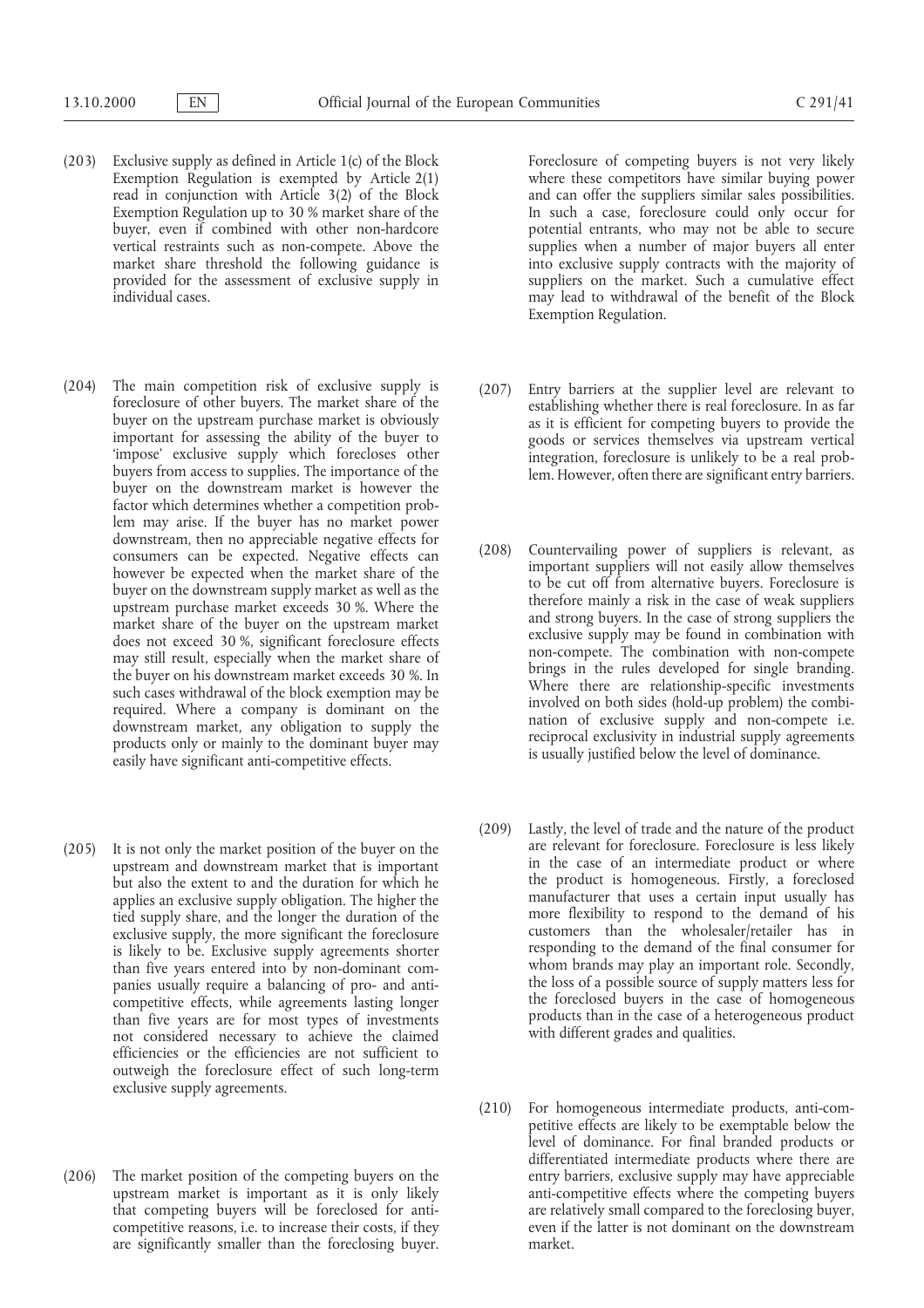- (211) Where appreciable anti-competitive effects are estab- with one buyer. Quantity forcing on the supplier may (paragraph 116, points 4 and 5), and this is more upstream market. likely for intermediate products than for final products. Other efficiencies are less likely. Possible economies of scale in distribution (paragraph 116, point 6) do not seem likely to justify exclusive supply. 2.7. *Tying*
- 
- 

different version of the component. B will have to make considerable investments to incorporate the new of five years. Both A and B can continue to sell and upstream component market and on the downstream component suppliers with around 20-25 % market

of a product of a supplier with  $35%$  market share develop similar new products. The foreclosure of part

(214) Exclusive supply is based on a direct or indirect obligation causing the supplier only to sell to one buyer. Quantity forcing on the supplier is based on that make the former concentrate his sales mainly

lished, an exemption under Article 81(3) is possible as have similar but more mitigated effects than exclusive long as the company is not dominant. Efficiencies supply. The assessment of quantity forcing will depend can be expected in the case of a hold-up problem on the degree of foreclosure of other buyers on the

- (212) In the case of a hold-up problem and even more so in the supplier makes the sale of one<br>the case of scale economies in distribution, quantity<br>forcing on the supplier, such as minimum supply<br>requirements, could well b tied product. If the tying is not objectively justified by the nature of the products or commercial usage, such practice may constitute an abuse within the meaning of Article 82 (1). Article 81 may apply to horizontal (213) Example of exclusive supply: agreements or concerted practices between competing suppliers which make the sale of one product conditional upon the purchase of another distinct product. On a market for a certain type of components<br>(intermediate product market) supplier A agrees with<br>buyer B to develop, with his own know-how and<br>considerable investment in new machines and with<br>the help of specifications su
	- component. It is agreed that A will supply the new (216) What is to be considered as a distinct product is product only to buyer B for a period of five years from determined first of all by the demand of the buyers. product only to buyer B for a period of five years from determined first of all by the demand of the buyers.<br>the date of first entry on the market. B is obliged to Two products are distinct if, in the absence of tying, the date of first entry on the market. B is obliged to Two products are distinct if, in the absence of tying, buy the new product only from A for the same period from the buyers' perspective, the products are purbuy the new product only from A for the same period from the buyers' perspective, the products are pur-<br>of five years. Both A and B can continue to sell and chased by them on two different markets. For instance, buy respectively other versions of the component since customers want to buy shoes with laces, it has elsewhere. The market share of buyer B on the become commercial usage for shoe manufacturers to upstream component market and on the downstream supply shoes with laces. Therefore, the sale of shoes final goods market is 40 %. The market share of the with laces is not a tying practice. Often combinations component supplier is 35 %. There are two other have become accepted practice because the nature of component suppliers with around 20-25 % market the product makes it technically difficult to supply share and a number of small suppliers.  $\blacksquare$  one product without the supply of another product.
	- Given the considerable investments, the agreement is (217) The main negative effect of tying on competition is likely to fulfil the conditions for exemption in view of possible foreclosure on the market of the tied product Iikely to fulfil the conditions for exemption in view of possible foreclosure on the market of the tied product.<br>
	the efficiencies and the limited foreclosure effect. Tying means that there is at least a form of quantity-<br> Other buyers are foreclosed from a particular version forcing on the buyer in respect of the tied product.<br>
	of a product of a supplier with 35% market share Where in addition a non-compete obligation is agreed and there are other component suppliers that could<br>develop similar new products. The foreclosure of part possible foreclosure effect on the market of the tied of buyer B's demand to other suppliers is limited to product. Tying may also lead to supra-competitive maximum 40 % of the market. **prices**, especially in three situations. Firstly, when the tying and tied product are partly substitutable for the buyer. Secondly, when the tying allows price discrimination according to the use the customer

incentives agreed between the supplier and the buyer (1) Judgment of the Court of Justice in Case C-333/94 P Tetrapak v<br>
(1) Judgment of the Court of Justice in Case C-333/94 P Tetrapak v<br>
Commission[1996] ECR I-5951, para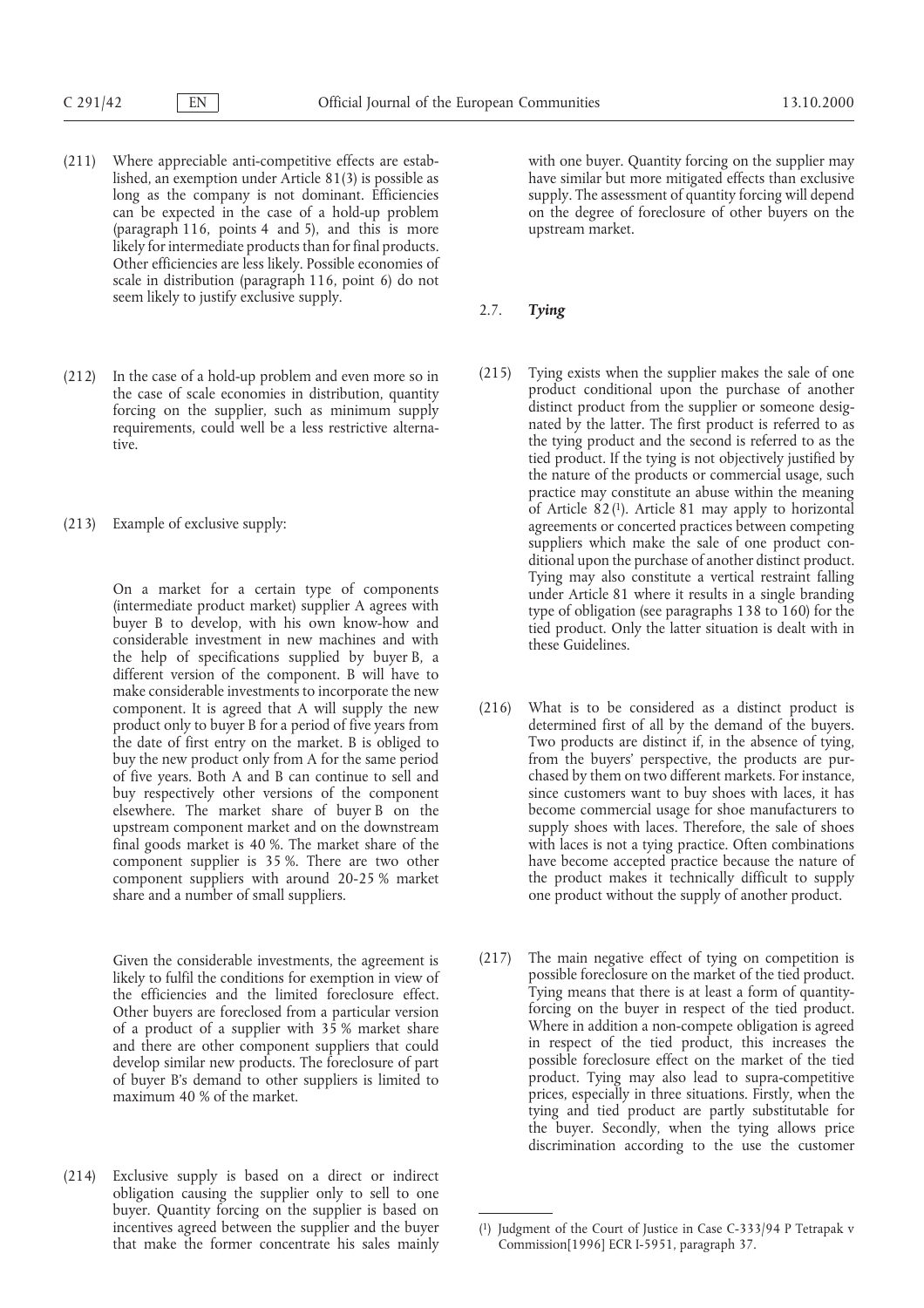makes of the tying product, for example the tying of Article 81(3) arises as long as the company is not

- (218) Tying is exempted by Article 2(1) read in conjunction<br>
with Article 3 of the Block Exemption Regulation<br>
when the market share of the supplier on both the<br>
market of the tied product and the market of the tying<br>
mark
- (219) The market position of the supplier on the market of standards is not possible, this may also fall outside the tying product is obviously of main importance to Article 81(1), especially where the supplier of the tyin the tying product is obviously of main importance to type of agreement is imposed by the supplier. The importance of the supplier on the market of the tying product is the main reason why a buyer may find it difficult to refuse a tying obligation.
- (220) To assess the supplier's market power, the market  $(223)$  The effect of supra-competitive prices is considered product is important. As long as his competitive suppliering anti-competitive in itself. The effect of f
- (221) Buying power is relevant, as important buyers will not easily be forced to accept tying without obtaining at
- lished, the question of a possible exemption under sumers.

ink cartridges to the sale of photocopying machines dominant. Tying obligations may help to produce (metering). Thirdly, when in the case of long-term efficiencies arising from joint production or joint contracts or in the case of after-markets with original distribution. Where the tied product is not produced equipment with a long replacement time, it becomes by the supplier, an efficiency may also arise from the difficult for the customers to calculate the conse- supplier buying large quantities of the tied product. quences of the tying. Lastly, tying may also lead to For tying to be exemptable, it must, however, be higher entry barriers both on the market of the tying shown that at least part of these cost reductions are and on the market of the tied product. **passed on to the consumer**. Tying is therefore normally not exemptable when the retailer is able to obtain, on a regular basis, supplies of the same or equivalent products on the same or better conditions than product imposes on the buyer the suppliers from which the buyer must purchase the tied product, for instance because the formulation of minimum quality standards is not possible, this may also fall outside assess possible anti-competitive effects. In general this product does not derive a direct (financial) benefit type of agreement is imposed by the supplier. The from designating the suppliers of the tied product.

- 
- least part of the possible efficiencies. Tying not based<br>on efficiency is therefore mainly a risk where buyers<br>do not have significant buying power.<br>do not have significant buying power.<br>are not passed on to the consumer ( graph 222). Withdrawal is also likely in the case of a cumulative effect where a majority of the suppliers apply similar tying arrangements without the possible (222) Where appreciable anti-competitive effects are estab- efficiencies being transmitted at least in part to con-